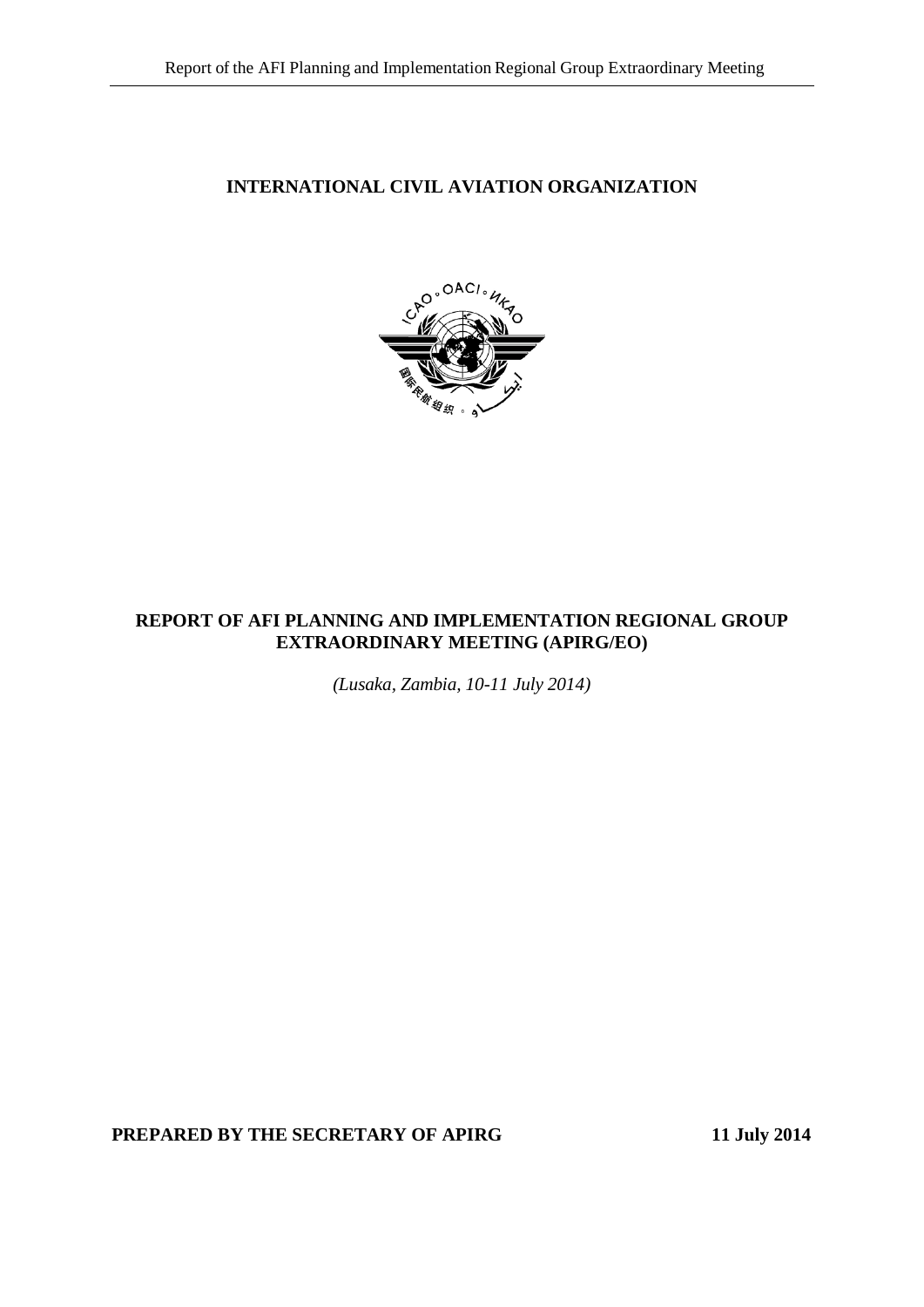THE DESIGNATIONS AND THE PRESENTATION OF MATERIAL IN THIS PUBLICATION DO NOT IMPLY THE EXPRESSION OF ANY OPINION WHATSOEVER ON THE PART OF ICAO CONCERNING THE LEGAL STATUS OF ANY COUNTRY, TERRITORY, CITY OR AREA OF ITS AUTHORITIES, OR CONCERNING THE DELIMITATION OF ITS FRONTIERS OR BOUNDARIES.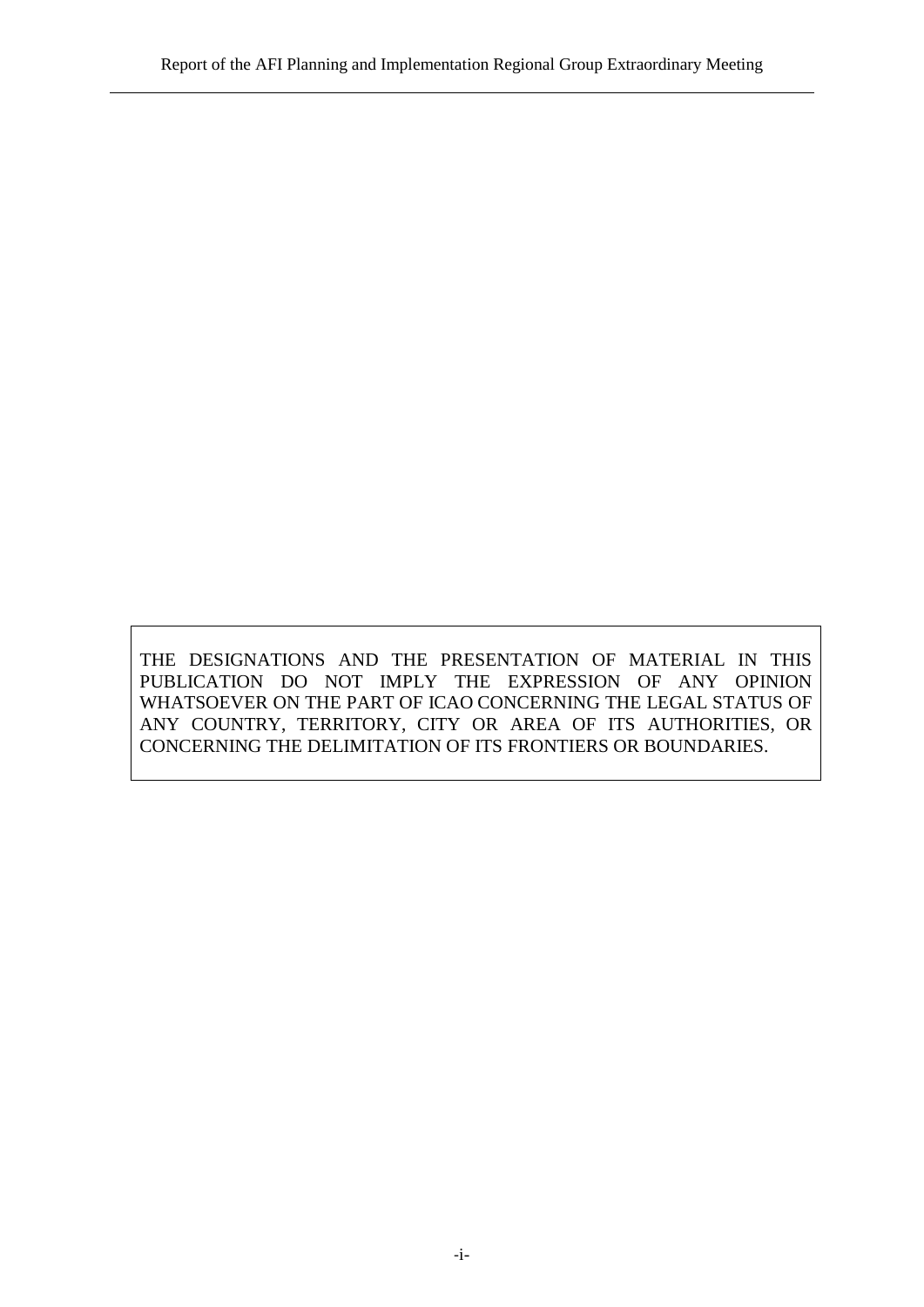# **TABLE OF CONTENTS**

<span id="page-2-0"></span>

| <b>AGENDA ITEM 2:</b> | REVIEW OF THE CURRENT STRUCTURE AND<br>PRESENTATION AND DISCUSSION OF THE PROPOSALS<br>DEVELOPED BY THE SECRETARIAT FOR A REVISED<br>STRUCTURE AND NEW WORKING METHODS OF THE APIRG |
|-----------------------|-------------------------------------------------------------------------------------------------------------------------------------------------------------------------------------|
| <b>AGENDA ITEM 3:</b> | REVIEW OF DRAFT CONSEQUENTIAL AMENDMENT<br>PROPOSALS TO THE APIRG PROCEDURAL HANDBOOK 8                                                                                             |
| <b>AGENDA ITEM 4:</b> | DISCUSSION OF TRANSITIONAL ARRANGEMENTS FOR                                                                                                                                         |
|                       | AGENDA ITEM 5: DATE AND VENUE OF THE NEXT MEETING OF THE APIRG9                                                                                                                     |
|                       |                                                                                                                                                                                     |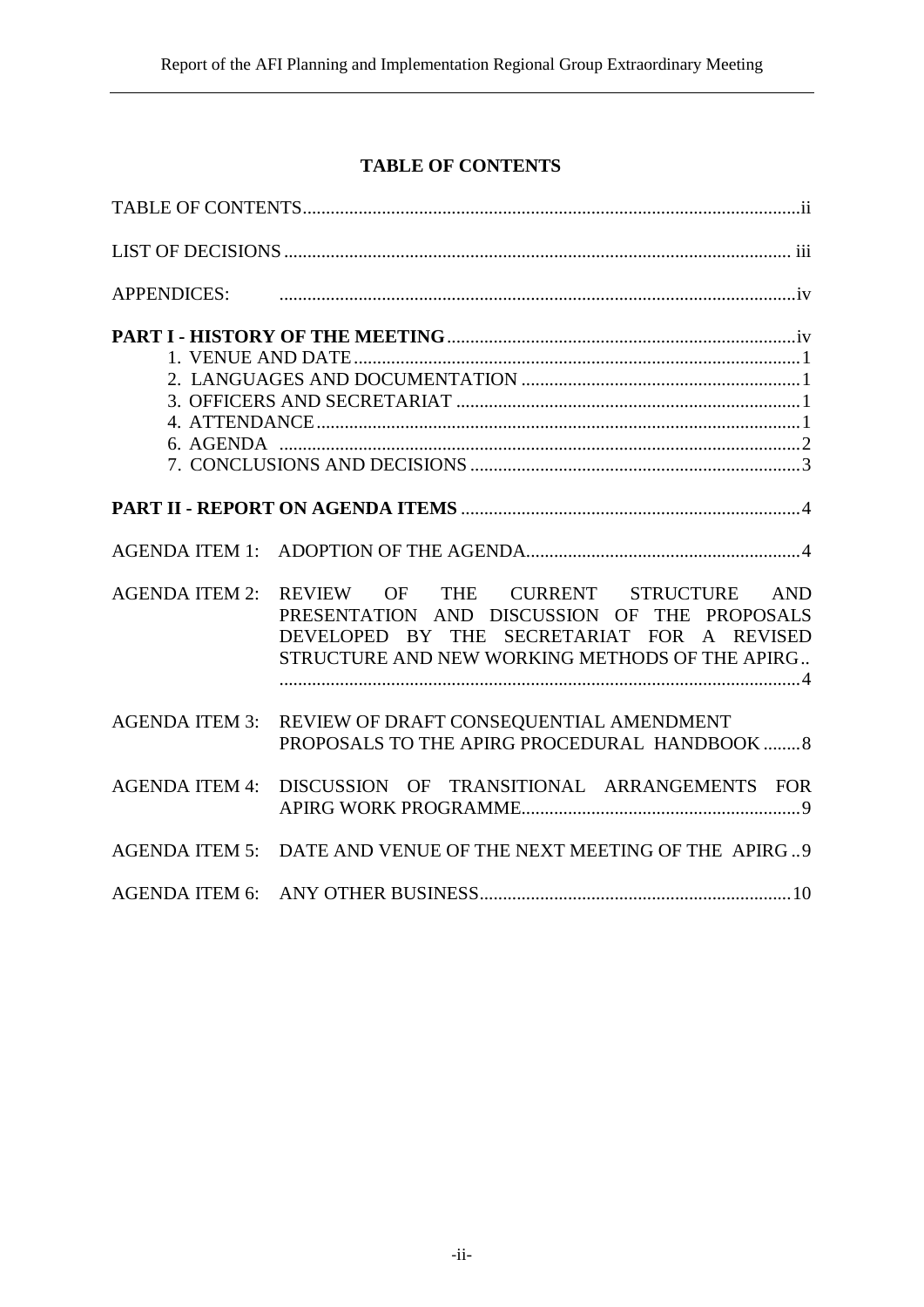## **LIST OF DECISIONS**

<span id="page-3-0"></span>[DECISION EO/01: RESTRUCTURING AND REORGANIZATION OF APIRG..........](#page-11-0) 7

[DECISION EO/02: REVISIONS TO THE APIRG PROCEDURAL HANDBOOK](#page-12-2) ....... 8

[DECISION EO/03: TRANSITIONAL ARRANGEMENTS TO OPERATIONALIZE](#page-13-1)  [THE RE-ORGANIZATION OF APIRG](#page-13-1) ............................................. 9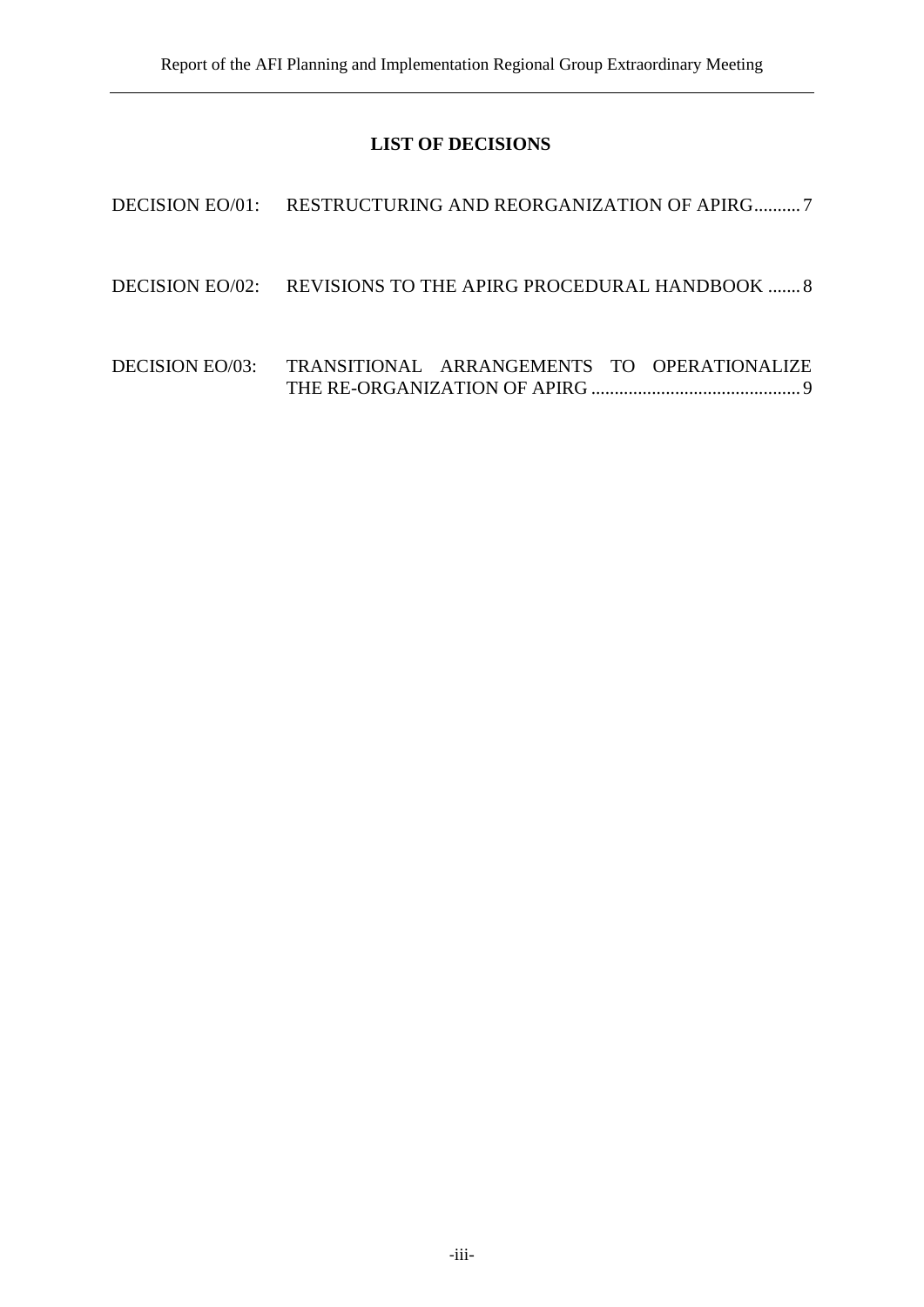# **APPENDICES:**

<span id="page-4-1"></span><span id="page-4-0"></span>

| Appendix A: | List of Participants                                         |
|-------------|--------------------------------------------------------------|
| Appendix B: | <b>General Presentation</b>                                  |
| Appendix C: | Terms of Reference of the APIRG                              |
| Appendix D: | <b>APIRG Projects Coordination Committee (APCC)</b>          |
| Appendix E: | Airspace and Aerodrome Operations Sub-Group (AAO/SG)         |
| Appendix F: | Infrastructure and Information Management Sub-Group (IIM/SG) |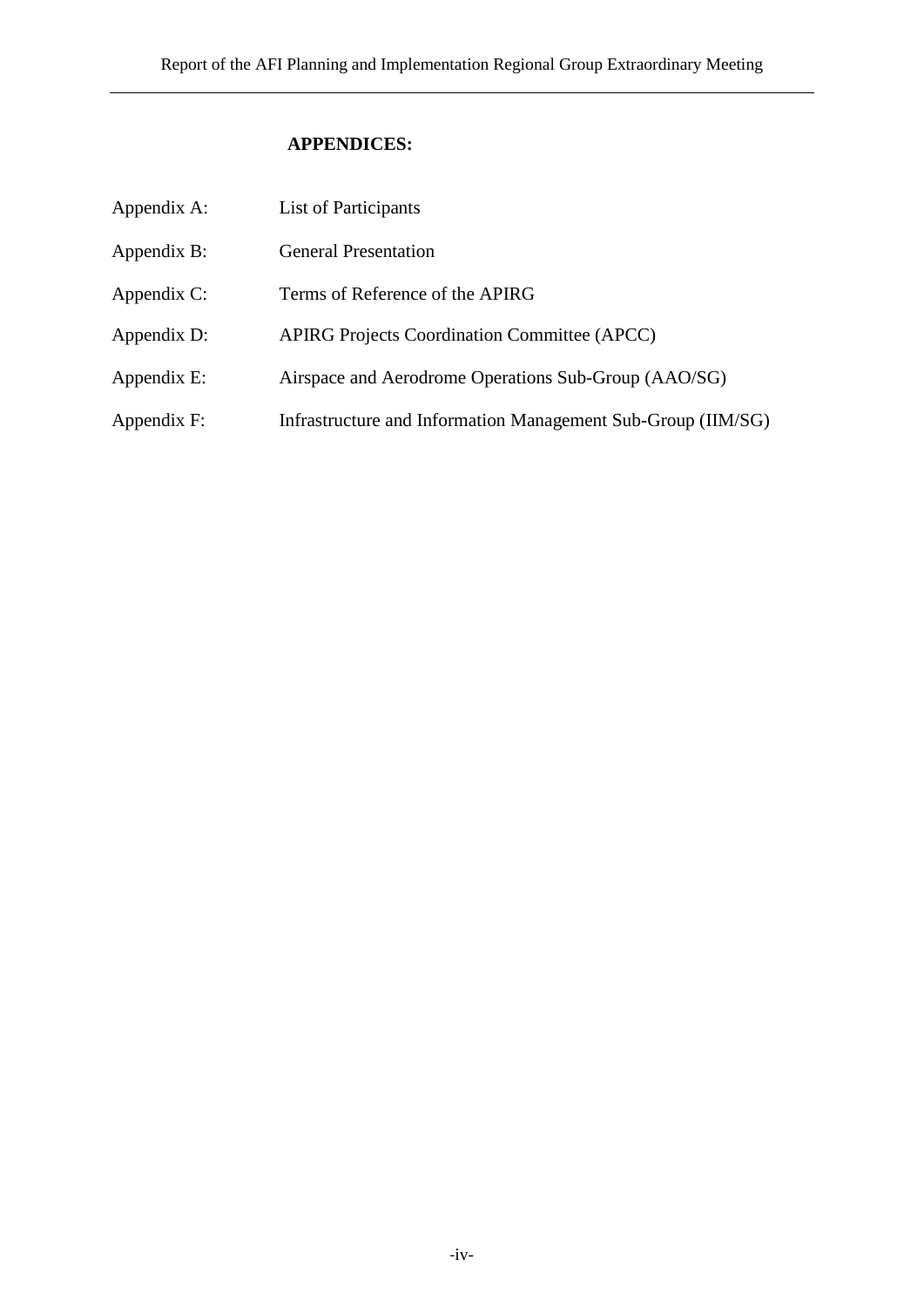# **PART I - HISTORY OF THE MEETING**

## <span id="page-5-0"></span>**1. VENUE AND DATE**

1.1 The Africa-Indian Ocean (AFI) Planning and Implementation Regional Group Extraordinary Meeting (APIRG/EO) was held, at Mulungushi International Conference Centre in Lusaka, Zambia, from 10 to 11 July 2014.

# <span id="page-5-1"></span>**2. LANGUAGES AND DOCUMENTATION**

2.1 The discussions were conducted in English and French languages, and the meeting documentation was issued in both languages. Translation and interpretation services were also provided.

# <span id="page-5-2"></span>**3. OFFICERS AND SECRETARIAT**

3.1 The meeting was chaired by Engineer John T. Kagoro, from Uganda, Chairman of the APIRG. He was assisted by Mr. Albert Aidoo Taylor, from Ghana, First Vice-Chairperson and Mrs. Paule Assoumou Koki, from Cameroon, Second Vice-Chair Person of the Group.

3.2 Mr. Meshesha Belayneh, Regional Director, ICAO Eastern and Southern African Office (Nairobi) served as Secretary to the meeting. He was assisted by Mr. G. Konate, Deputy Regional Director, ICAO Western and Central African Office (Dakar) and Mr. P. Zo'o Minto'o, Deputy Regional Director, Eastern and Southern African Office (Nairobi). The following Officers from ICAO Headquarters and the Dakar and Nairobi Regional Offices serviced the meeting:

| Mr. Michiel Vreedenburgh | C/IMP, ANB, ICAO Headquarters, Montreal                    |
|--------------------------|------------------------------------------------------------|
|                          | Mr. François-Xavier Salambanga RO/CNS, WACAF Office, Dakar |
| Mr. Seboseso Machobane   | RO/ATM/SAR, ESAF Office, Nairobi                           |
| Mr. Arthemon Ndikumana   | RO/AGA, ESAF Office, Nairobi                               |

# <span id="page-5-3"></span>**4. ATTENDANCE**

4.1 The meeting was attended by 120 participants from 19 AFI States and 5 regional and international organizations.

4.2 The list of participants is provided at **Appendix A** to this report.

# **5. OPENING OF THE MEETING**

5.1 Mr. Gabriel Lesa Director General of the Zambia Civil Aviation Authority welcomed the participants to the Extraordinary Meeting of the APIRG and wished them a safe and pleasant stay in Lusaka.

5.2 In his preliminary keynotes, Mr. Meshesha Belayneh expressed the gratitude of ICAO and the participating States to Zambia for hosting the meeting. He recalled that this Extraordinary Meeting of the APIRG is a follow up to Decision 19/48 of the Nineteenth Meeting of the APIRG (APIRG/19) held in Dakar from 28 to 31 October 2013, at which the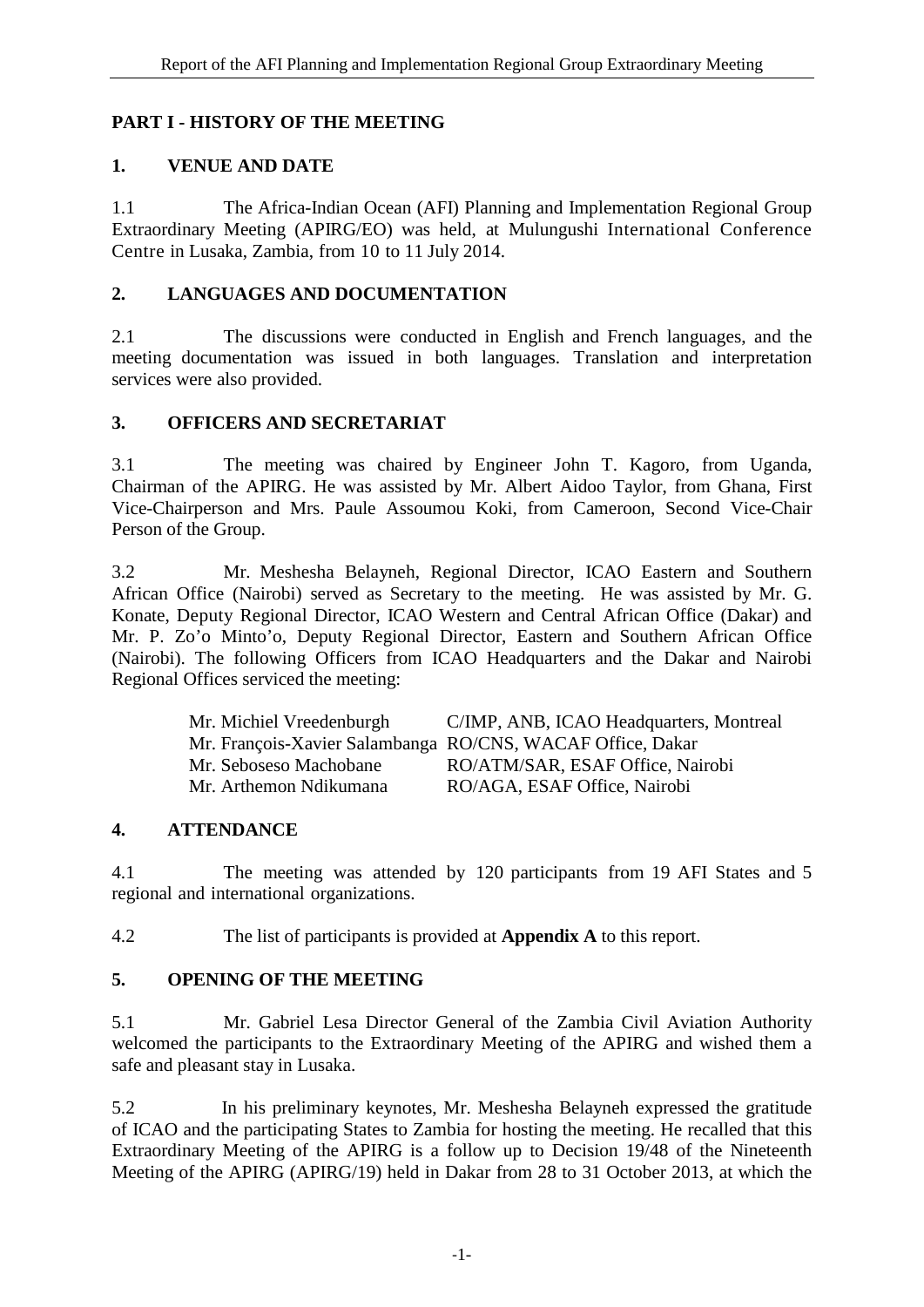Group agreed to review its organization and working methods by applying project management principles and other methodologies to better support the ICAO performance framework in its planning and implementation activities which should be aligned with the Aviation System Block Upgrades (ASBUs). He highlighted the objective of this Extraordinary Meeting of APIRG on reviewing the proposals developed by the Secretariat for the structural transformations of the Group to improve effectiveness of regional implementation projects.

5.3 The AFI Planning and Implementation Regional Group Extraordinary Meeting (APIRG/EO) was opened by Dr. Roland C. Msiska, Secretary of the Cabinet on behalf of the Vice-President of the Republic of Zambia.

5.4 In his opening remarks, he warmly welcomed the participants and encouraged them to take the opportunity of their stay to enjoy the Zambian hospitality. He highlighted the commitment of the Government of Zambia to ensure the compliance of the air transport industry with the ICAO Standards and Recommended Practices. He expressed the expectations of AFI States awaited from this meeting consisting on recommendations that will ensure that the planning and implementation of new aviation procedures, systems and requirements are done in a timely and coordinated manner.

5.5 He informed the participants on the ongoing activities conducted in the civil aviation sector of Zambia amongst which, the progamme of reforming and upgrading the legal and institutional arrangements of the civil aviation safety oversight system.

5.6 He emphasized the ambitious programme of Zambia to revamp the air navigation services countrywide through projects including implementation of Communications and Surveillance facilities at Kenneth Kaunda International Airport and Harry Mwaanga Nkumbula International Airport and upgrade and expansion of airports. He wished fruitful deliberations to the participants and declared opened the AFI Planning and Implementation Regional Group Extraordinary Meeting.

# <span id="page-6-0"></span>**6. AGENDA**

| <b>Agenda Item 1:</b> | Adoption of the Agenda                                                                                                                                                           |  |  |  |  |  |  |
|-----------------------|----------------------------------------------------------------------------------------------------------------------------------------------------------------------------------|--|--|--|--|--|--|
| <b>Agenda Item 2:</b> | Review of the current Structure and Presentation and Discussion of<br>the Proposals developed by the Secretariat for a revised Structure<br>and new Working methods of the APIRG |  |  |  |  |  |  |
| <b>Agenda Item 3:</b> | Review of Draft Consequential Amendment Proposals to the<br><b>APIRG Procedural Handbook</b>                                                                                     |  |  |  |  |  |  |
| <b>Agenda Item 4:</b> | Discussion of Transitional Arrangements for APIRG Work<br>Programme                                                                                                              |  |  |  |  |  |  |
| Agenda Item 5:        | Date and Venue of the Next Meeting of the APIRG                                                                                                                                  |  |  |  |  |  |  |
| <b>Agenda Item 6:</b> | Any Other Business                                                                                                                                                               |  |  |  |  |  |  |
|                       |                                                                                                                                                                                  |  |  |  |  |  |  |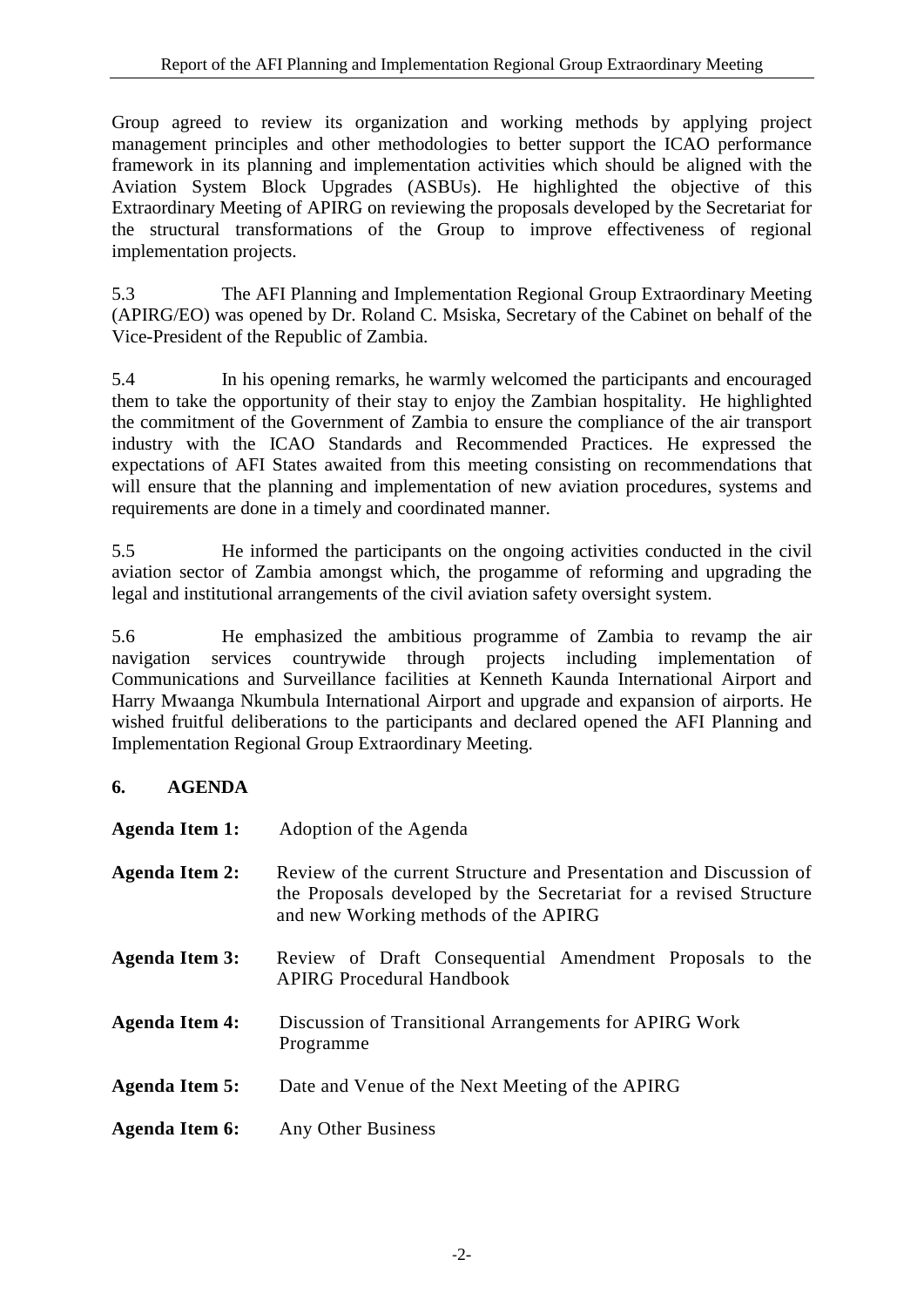## <span id="page-7-0"></span>**7. CONCLUSIONS AND DECISIONS**

7.1 APIRG records its actions in the form of Conclusions and Decisions with the following significance:

- a) Conclusions deal with matters which, in accordance with the Group's terms of reference, merit directly the attention of States or on which further action will be initiated by ICAO in accordance with established procedures; and
- b) Decisions deal with matters of concern only to APIRG and its contributory bodies.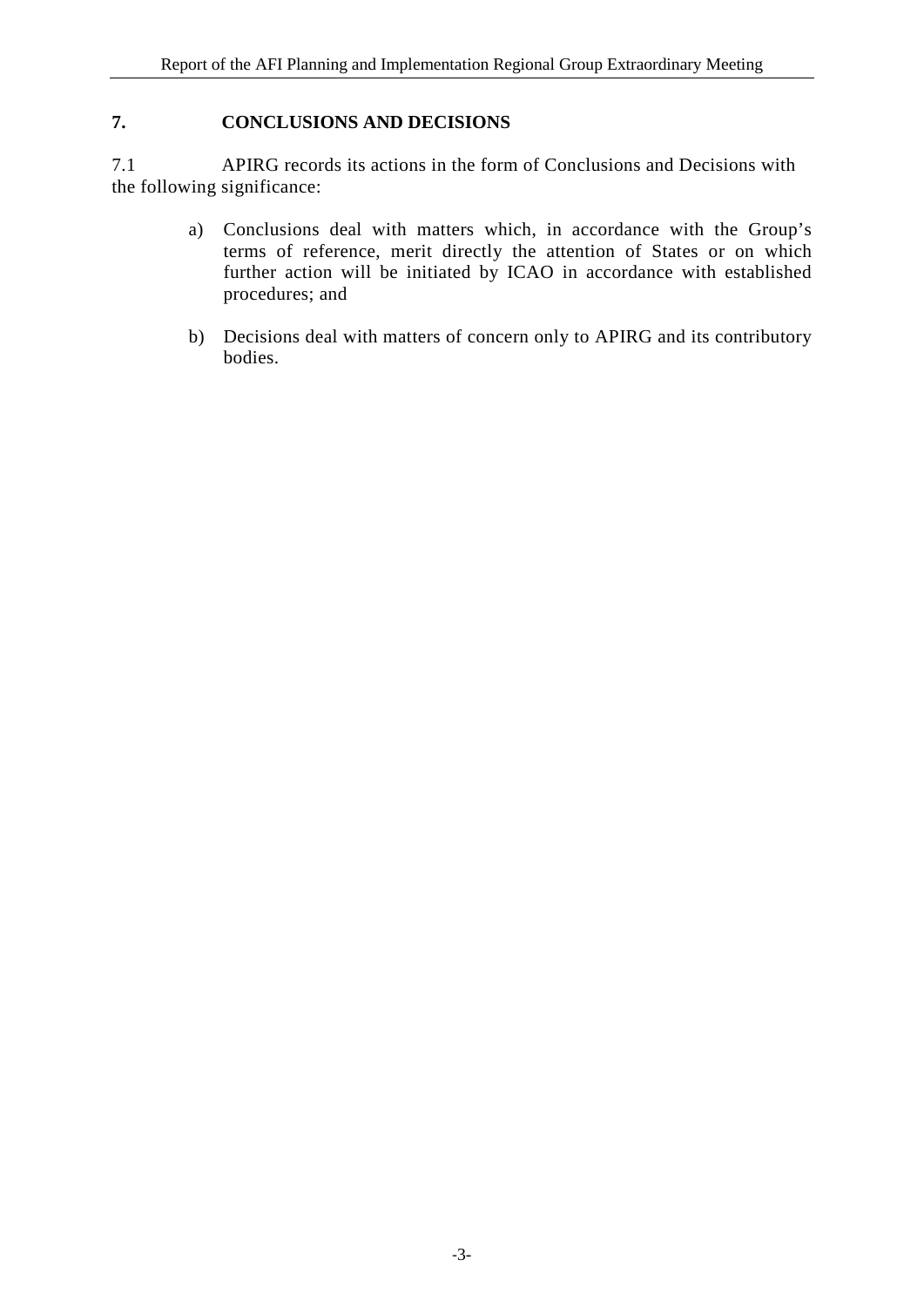## <span id="page-8-0"></span>**PART II - REPORT ON AGENDA ITEMS**

### <span id="page-8-1"></span>**AGENDA ITEM 1: ADOPTION OF THE AGENDA**

1.1 The meeting reviewed and adopted the Agenda as indicated in paragraph 6 of the history of the meeting.

### <span id="page-8-2"></span>**AGENDA ITEM 2: REVIEW OF THE CURRENT STRUCTURE AND PRESENTATION AND DISCUSSION OF THE PROPOSALS DEVELOPED BY THE SECRETARIAT FOR A REVISED STRUCTURE AND NEW WORKING METHODS OF THE APIRG**

2.1 The Group recalled that the Special Regional Air Navigation Meeting of 2008 (SP AFI/08 RAN) recognized the need to have a clearly defined strategy to implement Air Traffic Management (ATM) systems and to align work programmes of States, regions and ICAO Headquarters. Accordingly, the SP AFI/08 RAN Meeting had agreed that APIRG should review its structure to determine if changes would be beneficial in light of performance based approach to air navigation planning.

2.2 The Group further recalled that the Twelfth Air Navigation Conference (AN-Conf/12) under Recommendation 6/1–*Regional performance framework–planning methodologies and tools*, inter alia, requested States and PIRGs to focus on implementing the ICAO Aviation System Block Upgrades (ASBUs) Block 0 Modules according to their operational requirements, recognizing that these modules were ready for deployment.

2.3 In view of the above, at its  $19<sup>th</sup>$  Meeting in Dakar, Senegal from 28 to 31 October 2013, the Group discussed the alignment of the Regional Air Navigation System Implementation Plan with the ASBU Methodology. In this regard, the APIRG/19 Meeting agreed that, within the ASBU framework, due consideration should be given to planning, implementation, monitoring and reporting aspects. Furthermore, project management principles should be applied by the APIRG and contributory bodies for ASBUs, as necessary. Accordingly the APIRG/19 Meeting had agreed on Decision 19/48: *Reorganization of APIRG*.

## *Rationale for APIRG re-organization*

2.4 The Group noted that in reviewing the reports of the APIRG/19 and RASG-AFI/2 meetings, the Air Navigation Commission (AN-WP/8820, 17/2/2014) welcomed the adoption by APIRG of the Fourth Edition of the GANP within its work programme, as well as its decision to consider a project based work programme when reviewing its organisational structure.

2.5 The Group acknowledged that APIRG functions primarily on the basis of regular consultations with States within the AFI Region and industry to align the specific measures and initiatives that it integrates onto the AFI Air Navigation Plan (ANP) and recalled that the current organizational structure of APIRG comprises 23 bodies. It further noted in this regard that the current structure has been functionally cumbersome and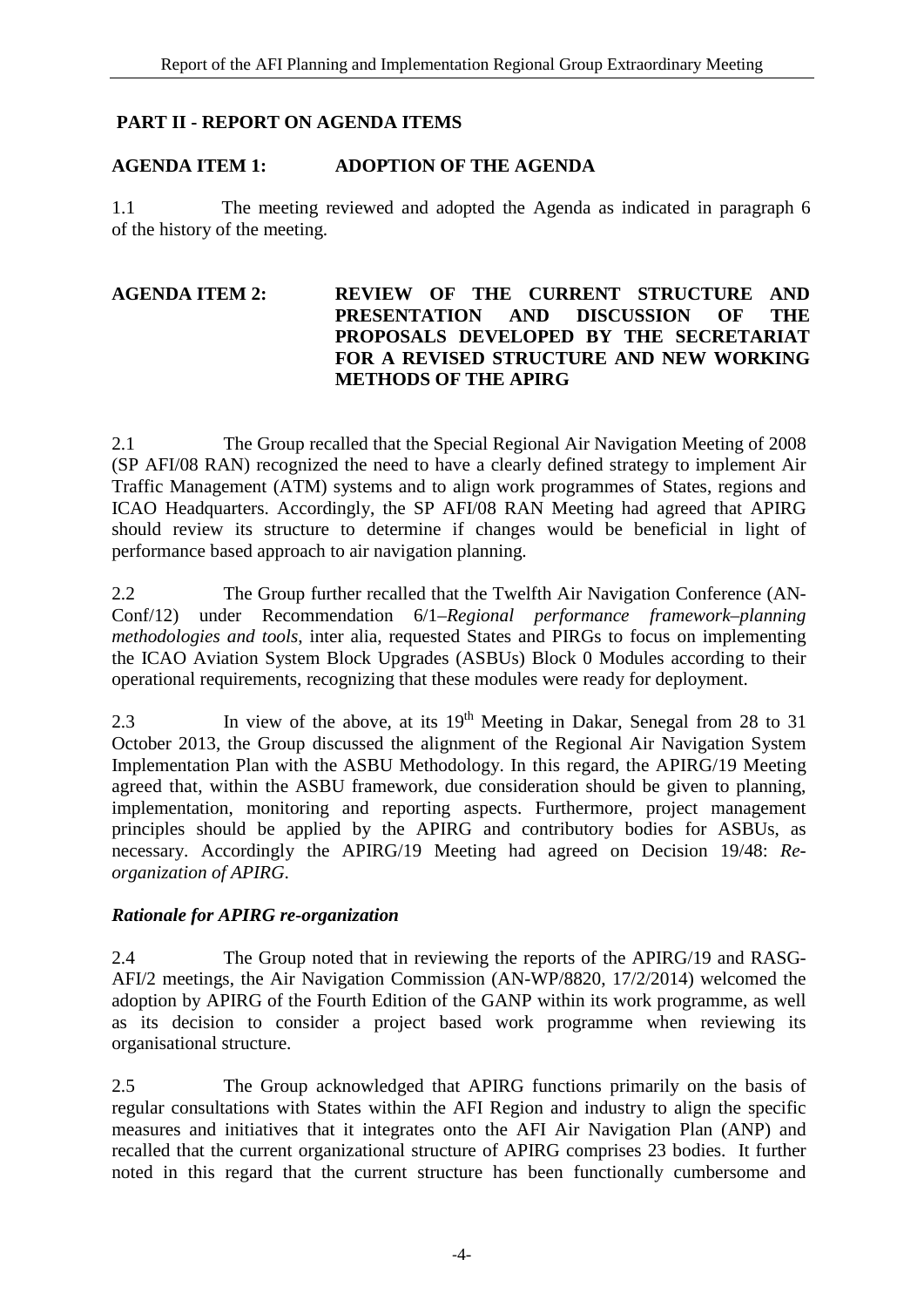operationally resource intensive to States, organizations and ICAO, mainly due to budgetary constraints. In addition, while demands for performance improvements have increased, results have been difficult to measure.

# *Options for APIRG re-organization*

2.6 The Secretariat presented to the meeting two reorganization options based on the four Performance Improvement Areas (PIAs) of the ICAO Aviation System Block Upgrades (ASBUs) methodology.

2.7 In reviewing the reorganization options presented by the Secretariat pursuant to Decision 19/48, the Group considered, among others, historical successes and challenges experienced through working arrangements of the Group since its establishment in 1981. Further consideration was given to the reorganization initiatives undertaken in other ICAO Regions.

2.8 The Group noted that since its establishment, its membership had increased progressively while the volume of work increased and the number of days available for its meetings decreased. In addition, the introduction of performance based approach to planning and implementation entails precision which requires further attention to details.

2.9 The Group acknowledged a proposal by South Africa and noted its support to the general principles of the proposal presented by the Secretariat. In particular, it recognized the need to ensure continuity in between the APIRG meetings and coordination between the Sub-Groups, which is intended to be facilitated by the Projects Coordination Committee (APCC) as defined in paragraph 2.10 hereunder.

2.10 The Group discussed the merits in the options presented by the Secretariat, particularly issues relating to the achievement of synergies and harmonization of work volumes between the Sub-Groups that would be established. In this regard the Group agreed on the following:

- a) APIRG Projects Coordination Committee (APCC) establishment of the APCC to undertake tasks that have hitherto been an increasing challenge. These include reducing the volume of material for consideration by APIRG meetings to manageable levels, carrying out certain tasks in between the APIRG meetings in order to facilitate continuity and efficiency in implementation, and supporting the required coordination between APIRG and RSG-AFI. The APCC will be composed of elected Chairperson and Vicechairpersons, the Secretary of APIRG, elected Officials from Sub-Groups and Secretaries of the Sub-Groups.
- b) Sub-Groups of APIRG The Group discussed two options of the establishment of Sub-Groups, as well and various combination thereof. It was noted that historically, while there had been varying degrees of consolidation from time to time, the APIRG Sub-Groups had predominantly been focused on areas of air navigation. However, the Group recognized the impact of the Fourth Edition of the GANP, in particular, the ASBUs methodology therein; the need to reduce costs of activities within the framework of APIRG, as well as adoption of the project management approach.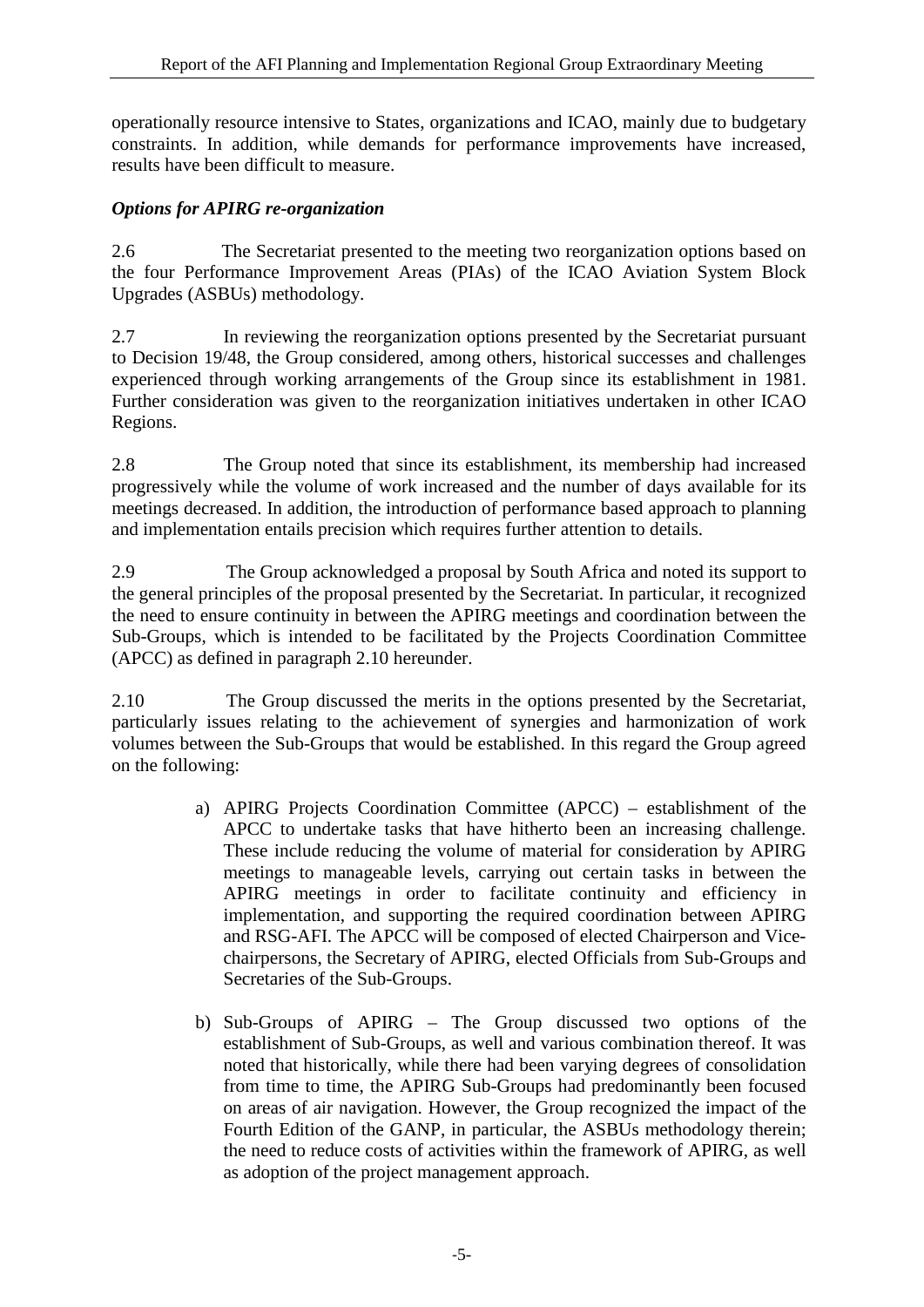2.11 The Group acknowledged that the Sub-Groups established should ideally be fewer in number and focused on the most conducive combination of ASBUs Modules in order to facilitate optimum planning and implementation coordination. In this regard, it was noted that in general the Modules overlap two or more areas of air navigation including the field of aerodrome and ground aids.

2.12 The Group also noted that there is a predominant element of technology infrastructure requirement in support of operational elements of Performance Improvement Areas under which the various Modules are established. In addition, there was a need to establish to the extent practical, a balance in the volume of work to be carried out between the Sub-groups.

- 2.13 In view of the above, the Group agreed on the following two Sub-Groups:
	- a) **Airspace and Aerodrome Operations Sub-Group (AAO/SG)**. Establishment of this Sub-Group recognizes the absolute necessity for effective coordination between various areas of ANS and AGA, with particular respect to the ASBUs Performance Improvement Area (PIA) 1 (Airport Operations), PIA 3 (Optimum Capacity and Flexible Flights), PIA 4 (Efficient Flight Paths); and
	- b)**Infrastructure and Information Management Sub-Group (IIM/SG).** Establishment of this Sub-Group focuses on implementation in the context of PIA 2 (Globally Interoperable Systems and Data) and focuses on the role of digital processing and management of aeronautical information, meteorological information and the data link communications in support of the provision of Air Traffic Services (ATS). In addition, this grouping is in alignment with the Technology Roadmaps in the GANP (Doc 9750).

2.14 Sub-Groups will be supported in their responsibilities by Secretaries nominated by the Secretary of APIRG from among members of the ICAO Secretariat. Additional members of the Secretariat may be assigned to support Sub-Groups as necessary.

2.15 AFI Traffic Forecasting Group (AFI TFG): The Group noted that the AFI TFG had a facilitative role to the primary work of APIRG and that its functions are subject to coordination between ICAO Headquarters and the AFI Regional Offices. In this respect the meeting agreed to retain the AFI TFG.

2.16 The Group agreed that with the envisaged functions of APIRG under the adopted project management approach; there would no longer be a requirement for "standing" structural bodies below the Sub-Groups. In this regard, in order to carry out the work of the Sub-Groups, 'projects' will be identified by the Group, to be executed by 'Teams' of experts and Champions reporting to the Sub-Groups. Project Teams shall elect from among them, Project Team Coordinators (PTCs) who shall facilitate and coordinate the activities including deliberations of the Project Teams and report to the Sub-Groups. Each Project Team will be supported by a Facilitator designated by the Secretary of APIRG from among members of the ICAO Secretariat. Additional members of the Secretariat may be assigned to support Sub-Groups as necessary.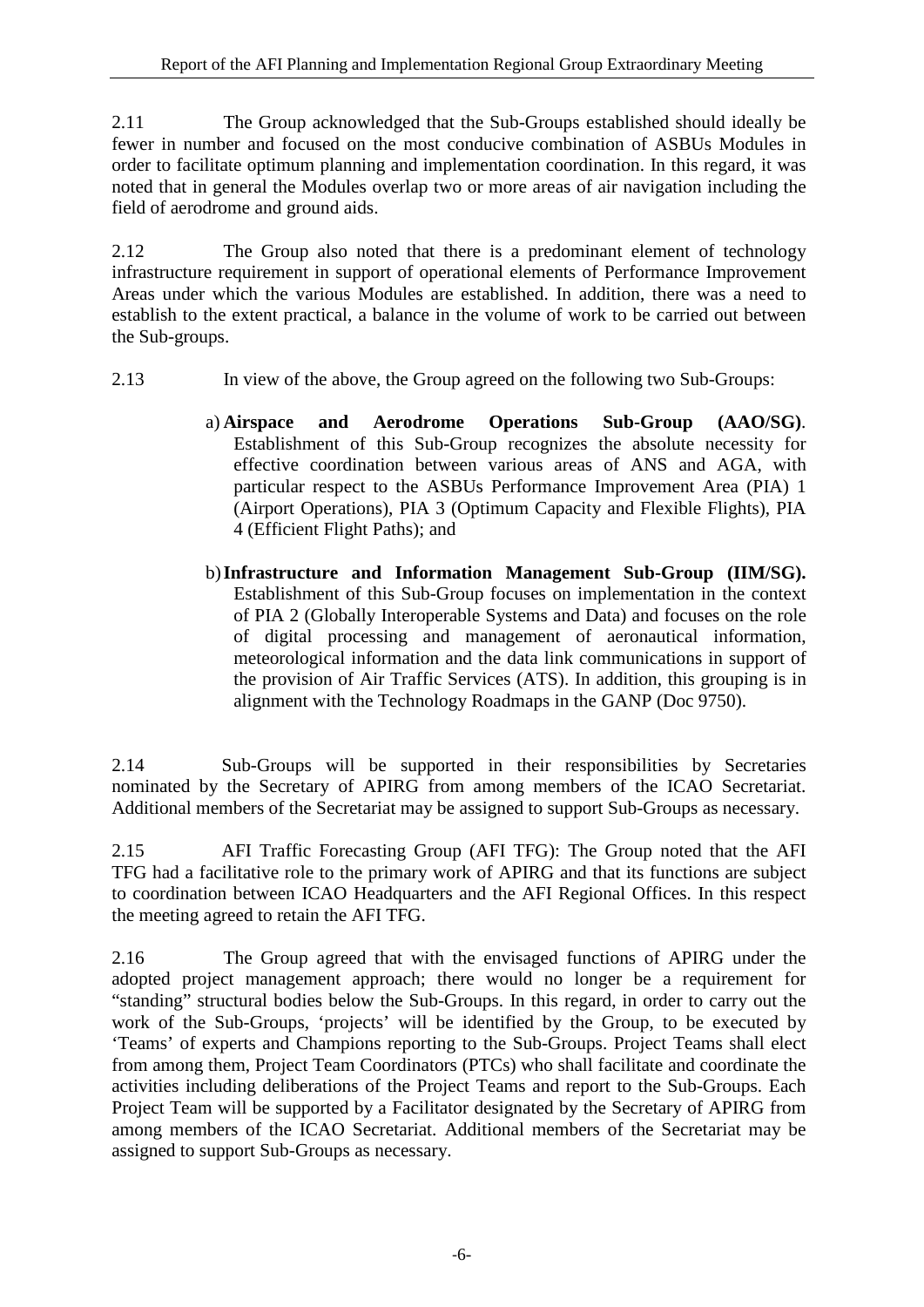2.17 The Projects will be derived from the ASBU Modules and the agreed regional performance objectives. A Project Team may carry out one or more projects. Furthermore, based on the nature of a project, the Group may decide that the team responsible for the project should report directly to Group rather than the Sub-Group.

2.18 The Group was also mindful that consistent with GANP, where applicable, in defining the scope of projects, consideration will be given to the concept of homogeneous ATM areas or major traffic flows/routing areas as established by the APIRG. In the same vein, a project involving a few FIRs may be identified in the context of addressing seamlessness of a specific area of routing.

2.19 The Group recognized that many Projects may not necessitate physical meetings, but may carry out their tasks through electronic correspondence and other media such as teleconferences. Similarly, even in those Projects where physical meeting will be necessary, more work should be carried out through electronic media, in order to reduce the costs. This aspect is to be highlighted in the APIRG Procedural Handbook.

2.20 The Group also agreed with South Africa's proposal to enhance the terms of reference of the APIRG Projects Coordination Committee (APCC) on the issue of coordination between the Sub-Groups.

2.21 In view of the above, the Group adopted the following Decision;

# <span id="page-11-0"></span>**DECISION EO/01: REORGANIZATION OF APIRG**

## **That:**

**a) the new organizational structure of APIRG comprising:**

- **1) one Projects Coordination Committee (APCC)**
- **2) one Airspace and Aerodrome Operations Sub-Group (AAO/SG),**
- **3) one Infrastructure and Information Management Sub-Group (IIM/SG), and**
- **4) one Traffic Forecasting Group (TFG),**

**as described in Appendices B, C, D, E, and F to this report, is adopted and will become effective following the next APIRG meeting.;**

- **b) the preliminary terms of reference of the APCC provided at Appendix D to this report are to be reviewed and finalized at the next APIRG meeting; and**
- **c) projects be identified from ASBU modules and regional performance objectives adopted by APIRG, to be carried out by teams of experts provided by States and concerned international organizations.**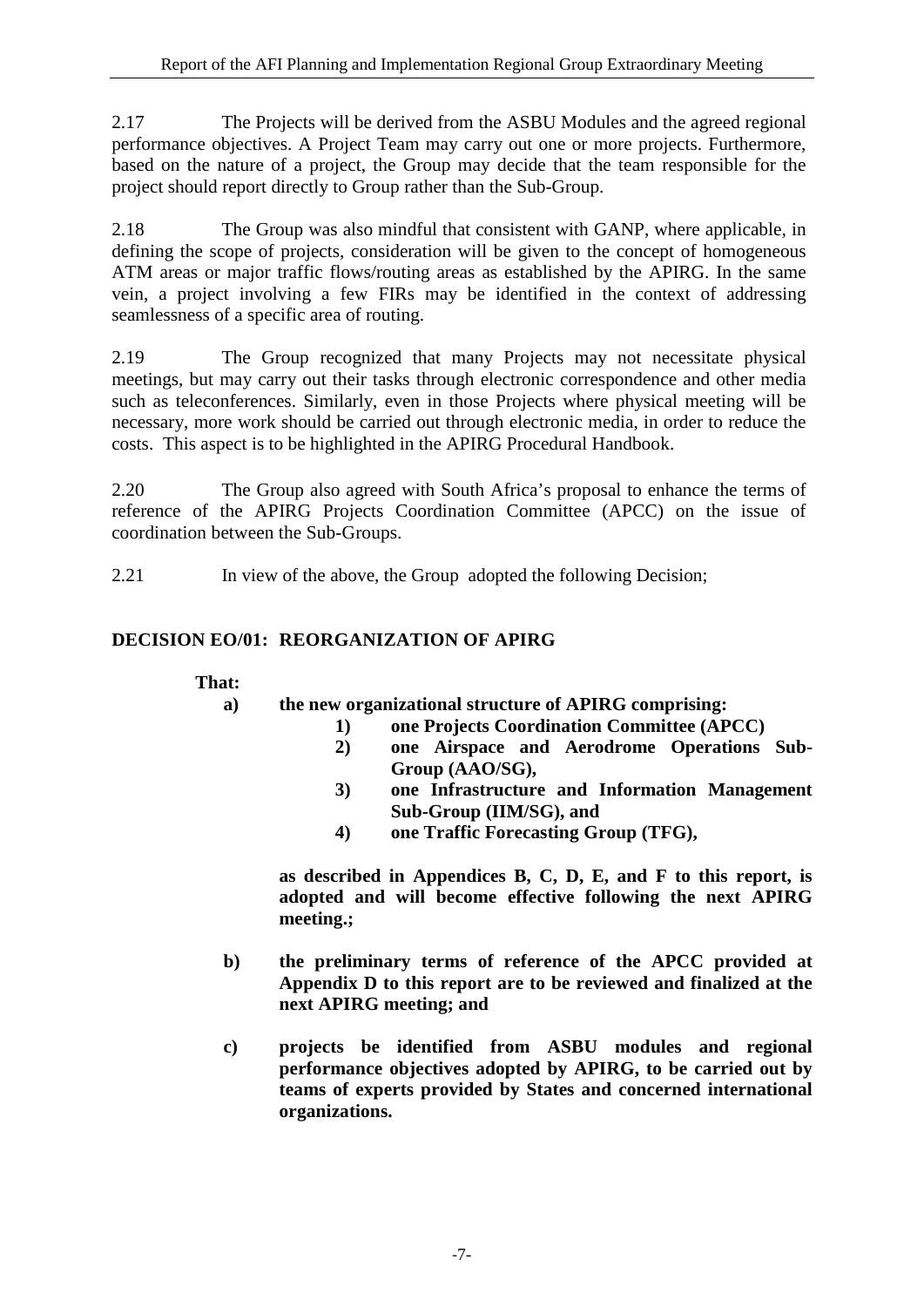### <span id="page-12-0"></span>**AGENDA ITEM 3: REVIEW OF DRAFT CONSEQUENTIAL AMENDMENT PROPOSALS TO THE APIRG PROCEDURAL HANDBOOK**

3.1 In order to align with and support the reorganized APIRG and its methods, pursuant to the Group's Decision 19/48, the Group concurred that the APIRG Procedural Handbook should be updated in order to effect the agreed changes. The Handbook contains methods and working procedures of the APIRG. It was also agreed that the updating should, amongst others, include;

- a) amendments to existing provisions to align them to adopted reorganization;
- b) improvements to existing provisions for purpose of clarity and enhance guidance;
- c) additional provisions to reflect the newly adopted working methods; and
- d) editorial changes.

3.2 The Group was pleased to note that the Secretariat had commenced the work to develop the consequential amendments of the Handbook and that significant progress had been made. Issues covered primarily included:

- a) provisions reflecting decisions of the ICAO Council, such as the terms of reference; and
- b) tentative provisions reflecting the initial high level permutations of the reorganization options, from which, based on outcome of the meeting, some material would be removed, modified or additions made thereto, as necessary.

3.3 The Group acknowledged that the extent to which the tentative amendment material for the Handbook could be developed prior to adoption of the reorganized structure was limited. In this regard, a more accurate and detailed material may only be developed based on the agreement of the Group on the reorganized structure, and any guidance therefrom. With these considerations, the meeting formulated the following Decision:

## <span id="page-12-2"></span>**DECISION EO/02: REVISION OF THE APIRG PROCEDURAL HANDBOOK**

#### **That:**

- **a) the Secretariat should undertake revision of the APIRG Procedural Handbook to reflect the reorganization of APIRG and working methods as adopted by the APIRG-EO meeting, as well as other relevant changes in ICAO; and**
- <span id="page-12-1"></span>**b) the revised Procedural Handbook should be circulated to APIRG Members for review and comments before the next APIRG meeting, or when the new organization and working methods become effective, whichever comes first.**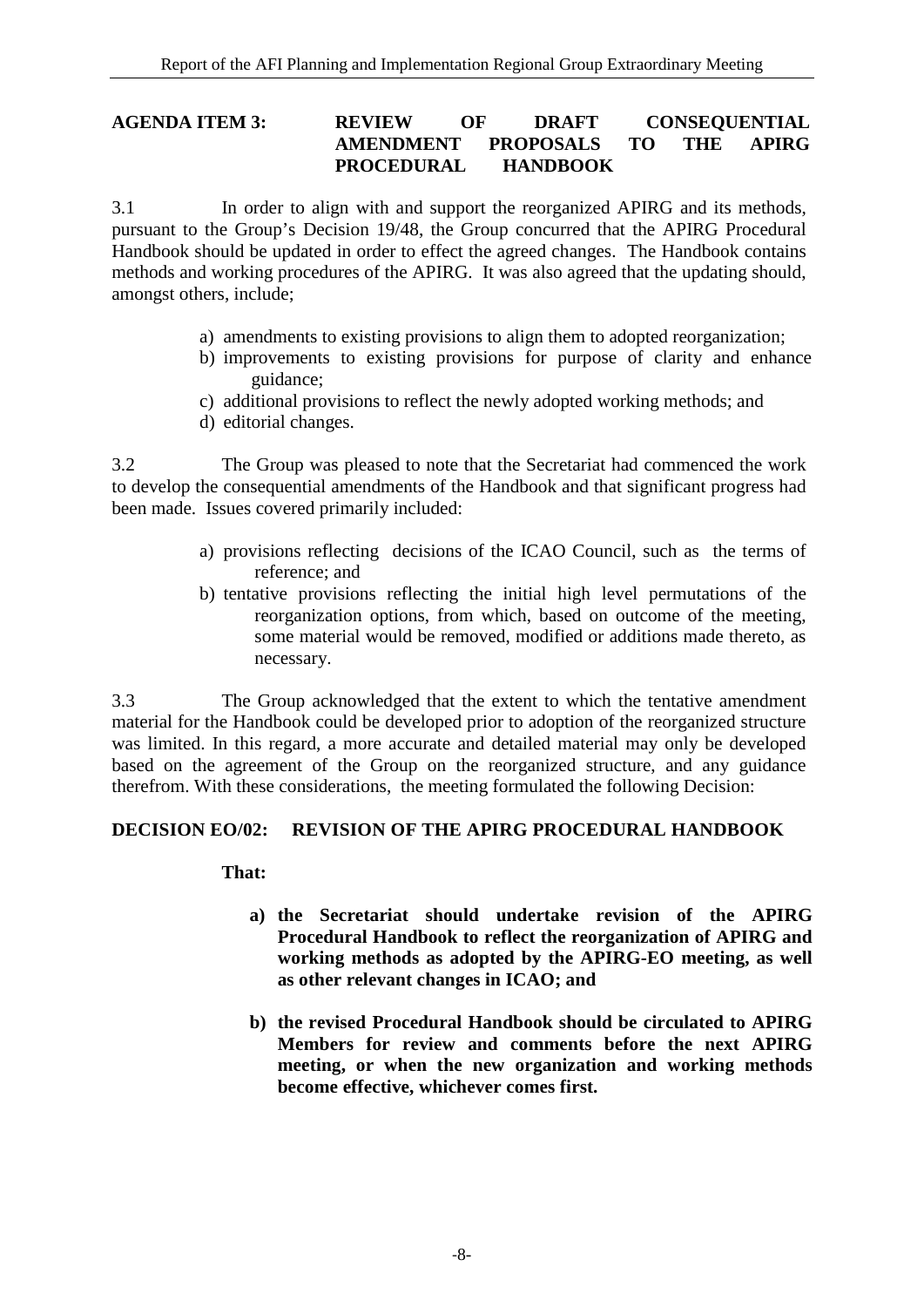### **AGENDA ITEM 4: DISCUSSION OF TRANSITIONAL ARRANGEMENTS FOR APIRG WORK PROGRAMME**

4.1 The Group was mindful that the transition from the current APIRG structure to the new structure and working methods would have to take into consideration the need for continuity in its functions. More specifically, the Group recognized the following aspects:

- a) existing activities of APIRG, considered to still be essential should continue without any undue disruption ;
- b) it is essential that coordination be carried out through existing APIRG structures and the Regional Offices' efforts, to facilitate functional appreciation of the new structure and working methods;
- c) representatives from States and organizations who are to participate and to operationalize the new structure, may best be identified through a regular meeting of APIRG, at which an agenda item on this aspect will have been circulated to States and organizations in advance;
- d) it is important not to delay implementation of the Fourth Edition of the GANP, specifically the ASBUs; and
- e) there is no mandate, under the APIRG Decision 19/48 for the Extraordinary Meeting of the APIRG to vary current Conclusions and Decisions of APIRG beyond the structure and working methods of the Group.
- 4.2 In view of the above, the Group agreed on the following Decision:

## <span id="page-13-1"></span>**DECISION EO/03: TRANSITION TO NEW APIRG ORGANIZATION**

## **That the Secretariat and APIRG contributory bodies:**

- **a) continue to implement the work programmes as previously endorsed by the Group; and**
- **b) carry out necessary action to facilitate the operationalization of the new organizational structure and working methods of the APIRG, including reformulation of existing activities that continue to have relevance, into the projects management formats, to be presented for endorsement by the next meeting of the Group.**

#### <span id="page-13-0"></span>**AGENDA ITEM 5: DATE AND VENUE OF THE NEXT MEETING OF THE APIRG**

5.1 The meeting welcomed the offer made by Cape Verde to host the next meeting of the APIRG. The Secretariat will carry out the necessary follow up action with Cape Verde, including consideration of combination with RASG-AFI and DGCA meetings. The meeting also noted Ghana's willingness to host the next meeting of the APIRG, and that Ghana will be coordinating with Cape Verde and the Secretariat on this issue.

5.2 With respect to the date of the next meeting, the Group considered recent and on-going developments in the Air Navigation fields, at global and regional levels as presented by the Secretariat. Detailed information on these developments is provided under the report on Agenda Item 6 of this meeting.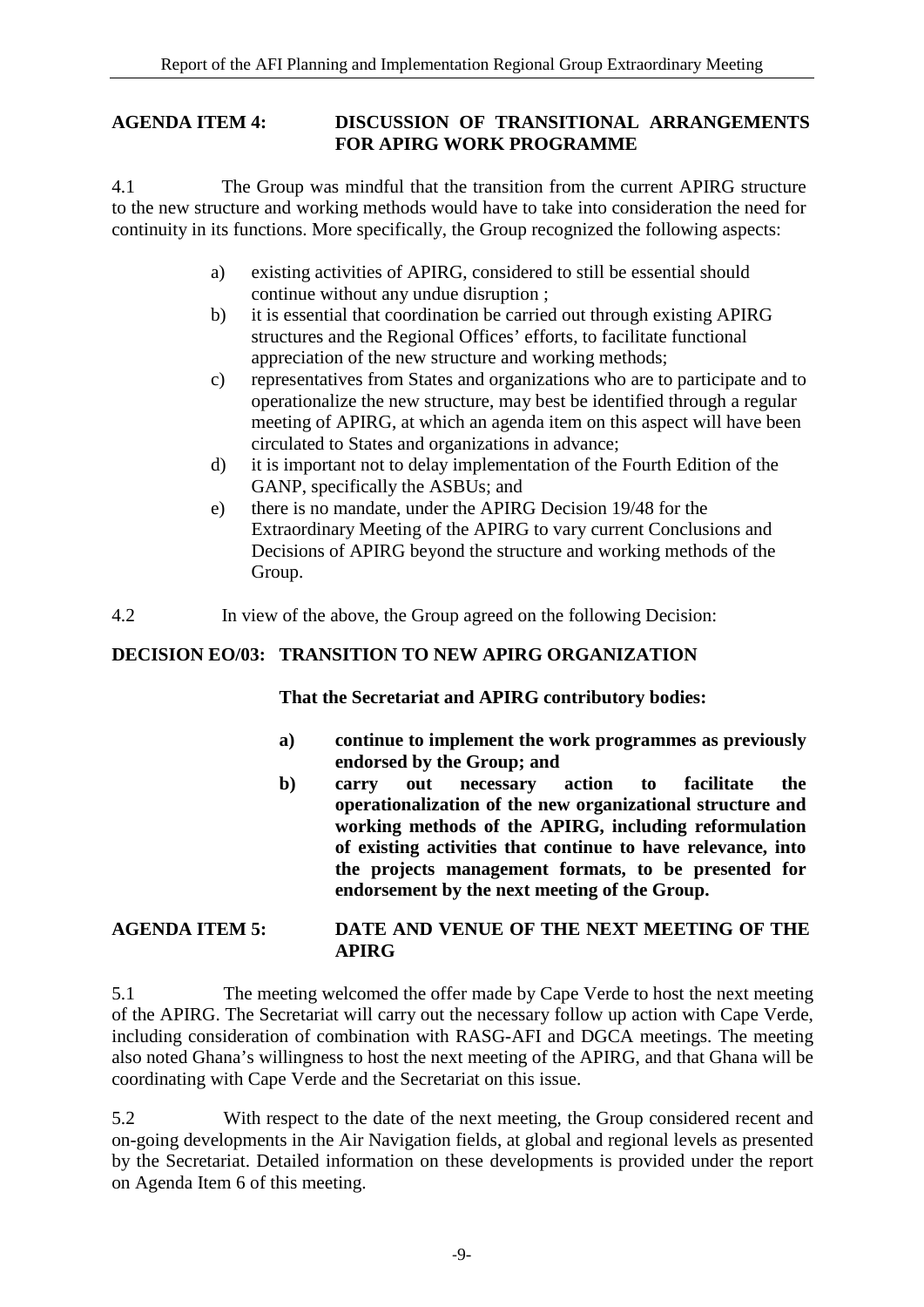5.3 It was particularly noted that the PIRGs and States are expected to endorse the content of their new Air Navigation Plans by mid-2015, and that the approval of the three volumes of the new ANP is expected by end of 2015. Therefore, the Group agreed that the dates for the next meeting of the Group should be decided in due course by the Secretariat in consultation with the Chairperson of the APIRG and the host State.

# <span id="page-14-0"></span>**AGENDA ITEM 6: ANY OTHER BUSINESS**

## *Global and regional developments in the Air Navigation field*

6.1 The Group was provided with information on the progress made by the Secretariat to implement the Recommendation  $6/11$  — Alignment of Air Navigation Plans (ANPs) and Regional Supplementary Procedures (SUPPs, Doc 7030), formulated by the *Twelfth Air Navigation Conference* (AN-Conf/12) (19-30 November 2012). The objective of the Recommendation is to align the areas of applicability of the SUPPs with those of the ANPs regions in order to simplify the procedures for regional performance framework management for the Planning and Implementation Regional Groups (PIRGs) and also support more efficient planning and implementation of the Aviation System Block Upgrades (ASBUs).

6.2 It was noted that a revised Doc 7030 will be submitted to the Air Navigation Commission (ANC) and the Council for approval in the last quarter of 2014. In addition, it is expected that after this revision to Doc 7030 is approved by the Council, a new edition of Doc 7030 will be published in 2015 and the PIRGs will have the opportunity to review the SUPPs procedures applicable to their area of responsibility for any necessary further amendment.

6.3 The Group noted developments related to the review by the ANC and approval by the Council of the new regional ANP template, procedures for amendment and the action plan for its electronic availability and maintenance online. These include the introduction of the web-based ANP (eANP), its format which will be in three volumes as opposed to the current two volumes (Basic ANP and FASID), and the procedures for the amendment of these three volumes.

6.4 Updated information was also provided on activities of the PIRGs in other ICAO regions and a summary of the review done to the corresponding PIRGs meeting reports by the ANC up to March 2014.

6.5 The meeting was informed of other new developments in air the navigation field including:

- New annual Global Air Navigation Report [\(http://www.icao.int/airnavigation/pages/Air-Navigation-Report.aspx\)](http://www.icao.int/airnavigation/pages/Air-Navigation-Report.aspx)
- New Regional Dashboards [\(http://www.icao.int/safety/Pages/Regional-](http://www.icao.int/safety/Pages/Regional-Targets.aspx)[Targets.aspx\)](http://www.icao.int/safety/Pages/Regional-Targets.aspx)
- Air Navigation Bureau (ANB) reorganization [\(http://www.icao.int/secretariat/Pages/organigramme.aspx\)](http://www.icao.int/secretariat/Pages/organigramme.aspx)
- Safety and Air Navigation Implementation Planning and Support Sections [\(http://www.icao.int/safety/Implementation/Pages/Home.aspx\)](http://www.icao.int/safety/Implementation/Pages/Home.aspx)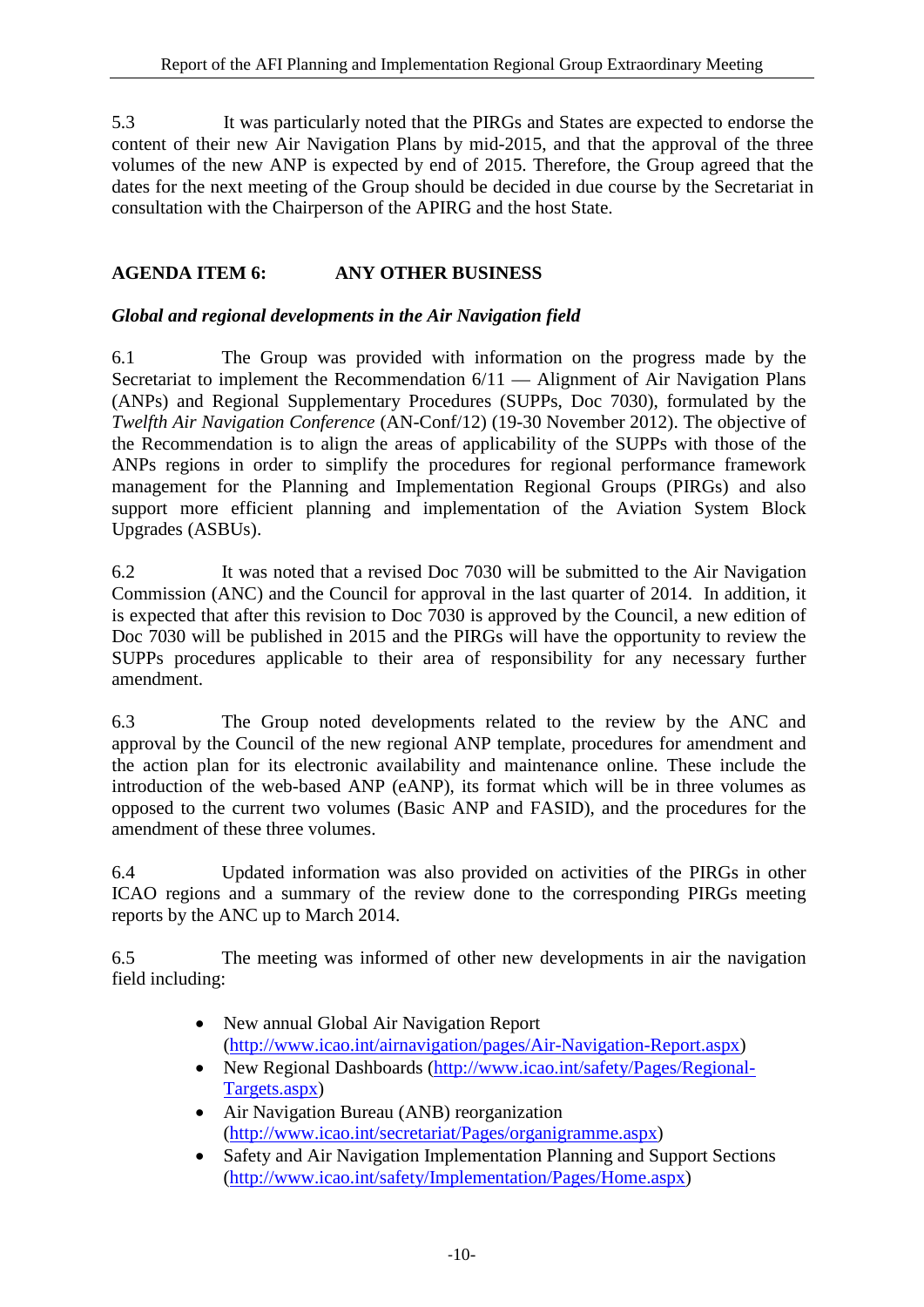## *Developments concerning the Regional Aviation Safety Group (RASG-AFI)*

6.6 The Group noted that the introduction of the Project management approach was adopted by RASG-AFI in order to assist Sates to meet the Abuja Safety Targets. In this regard, it was pointed out to the Group that RASG-AFI developed a Go-Team Project for Runway Safety Team establishment as the means of implementation of RASG-AFI Conclusion 2/7. The implementation of the Project consists of the Go-Team establishing Runway Safety Teams at all African international airports.

6.7 Such Runway Safety Teams will identify hazards at their airports, assess them and mitigate those with high risks levels to pro-actively prevent related accidents, which are currently the most prominent type of accidents in AFI. The effective prevention of runway related accidents will contribute in reducing the regional accident rates towards the world average as required by the relevant Abuja safety target by end of 2015.

6.8 The Group urged States to approach the ICAO ESAF Regional Officer/ AGA and ensure that their airports participate in the implementation of RASG-AFI Go-Team Project.

## *New appointment for the Secretary of the APIRG*

6.9 The meeting was informed that the Secretary General of ICAO had appointed Mr. Meshesha Belayneh, Secretary of the APIRG since 2011, as Deputy Director, Technical Cooperation Bureau at ICAO Headquarters.

6.10 States and Regional Organizations participating in the meeting congratulated Mr. Belayneh on his new appointment, and unanimously recognized and expressed their gratitude for his valuable contribution to safety and air navigation performance improvements in the Region. They also considered that Mr. Belayneh's deep knowledge of the AFI Region was an asset for enhanced ICAO technical cooperation with, and assistance to States in support of their efforts to implement international Standards and Recommended Practices (SARPs) and regional programmes.

*---END---*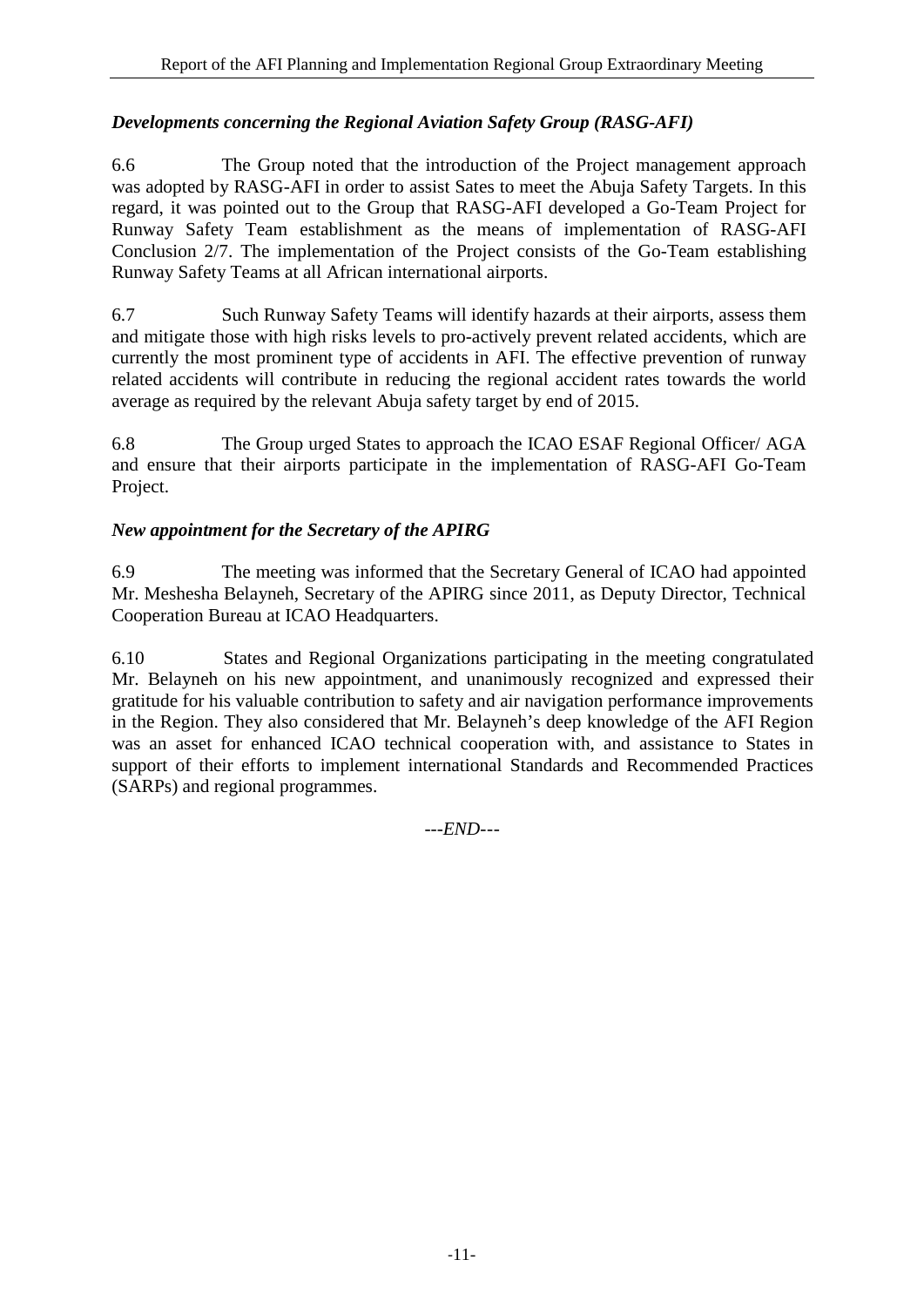# **APPENDIX: A**



#### **EXTRA ORDINARY MEETING OF AFI PLANNING AND IMPLEMENTATION REGIONAL GROUP**

#### **REUNION EXTRAORDINAIRE DU GROUPE REGIONAL AFI DE PLANIFICATION ET DE MISE EN ŒUVRE (APIRG/EO)**

#### *(LUSAKA, ZAMBIA, 10-11 JULY 2014)*

#### **LIST OF PARTICIPANTS/LISTE DES PARTICIPANTS**

| <b>STATE/</b>       | NO. | <b>NAME</b>           | <b>OFFICIAL TITLE</b>           | <b>ADDRESS</b>                  | <b>TELEPHONE &amp; FAX</b> | <b>E-MAIL</b>                    |
|---------------------|-----|-----------------------|---------------------------------|---------------------------------|----------------------------|----------------------------------|
| <b>ORGANIZATION</b> |     |                       |                                 |                                 |                            |                                  |
| <b>ANGOLA</b>       | 1.  | Mr. Netay Akeito      | Airports and                    | Instituto Nacional da Aviação   | Tel: + 244 222 335 936     | netay.akeito@inavic.gv.ao        |
|                     |     |                       | <b>Infrastructures Director</b> | Civil (INAVIC)                  | Cell: +244 923 306 715     |                                  |
|                     |     |                       |                                 | Rua Miguel de Melo Nº96 6º      | Fax: +244 222 390 529      |                                  |
|                     |     |                       |                                 | Andar Luanda                    |                            |                                  |
|                     | 2.  | Mr. Arquimedes        | Air Navigation Director         | Instituto Nacional da Aviação   | Tel: +244 222 335 636      | arquimedesf@gmail.com            |
|                     |     | <b>Fontes Antunes</b> |                                 | Civil (INAVIC)                  | Cell: +244 912 506 739     | arquimedes.ferreira@inavic.gv.ao |
|                     |     | Ferreira              |                                 | Rua Miguel de Melo Nº96 6º      | Fax: +244 222 390 529      |                                  |
|                     |     |                       |                                 | Andar Luanda                    |                            |                                  |
| <b>BOTSWANA</b>     | 3.  | Mr. Caswell Stephen   | <b>Manager Aviation</b>         | Civil Aviation Authority of     | Tel: $+267$ 3688 200       | cstephen@caab.co.bw              |
|                     |     |                       | Certification and               | Botswana (CAAB)                 | Fax: $+267$ 393 0 165      |                                  |
|                     |     |                       | <b>Regulatory Oversight</b>     | P.O. Box 250                    |                            |                                  |
|                     |     |                       |                                 | Gaborone, Botswana              |                            |                                  |
| <b>BURUNDI</b>      | 4.  | Mr. Réverien          | Director Airports and           | Direction Générale              | Tel: +25722223707          | harahagazwe@aacbi.bi             |
|                     |     | Harahagazwe           | <b>Air Navigation Services</b>  | Autorité de l'Aviation Civile   | Fax:+25722223428           | aacb@aacb.bi                     |
|                     |     |                       |                                 | du Burundi                      |                            | aacbburundi@yahoo.fr             |
|                     |     |                       |                                 | B.P. 694                        |                            |                                  |
|                     |     |                       |                                 | Bujumbura, Burundi              |                            |                                  |
|                     | 5.  | Mr. Deus Niyonkuru    | Chief Air Transport             | Direction Générale              | Tel: +257 222 23707        | dniyonkuru@aacb.bi               |
|                     |     |                       |                                 | Autorité de l'Aviation Civile   | Fax: $+257$ 222 23428      | aacb@aacb.bi                     |
|                     |     |                       |                                 | du Burundi                      |                            | aacbburundi@yahoo.fr             |
|                     |     |                       |                                 | B.P. 694                        |                            |                                  |
|                     |     |                       |                                 | Bujumbura, Burundi              |                            |                                  |
| <b>CAMEROON</b>     | 6.  | Mme Assoumou          | Director of Aviation            | <b>Cameroon Civile Aviation</b> | Tel: +237 22303090 /       | paule.assoumou.koki@ccaa.aero    |
|                     |     | Koki Paule            | Safety                          | Authority                       | cell: +237 22303011/       |                                  |
|                     |     |                       |                                 | BP 6998 Yaoundé, Cameroon       | 76159571                   |                                  |
|                     |     |                       |                                 |                                 | Fax: +237 22303362         |                                  |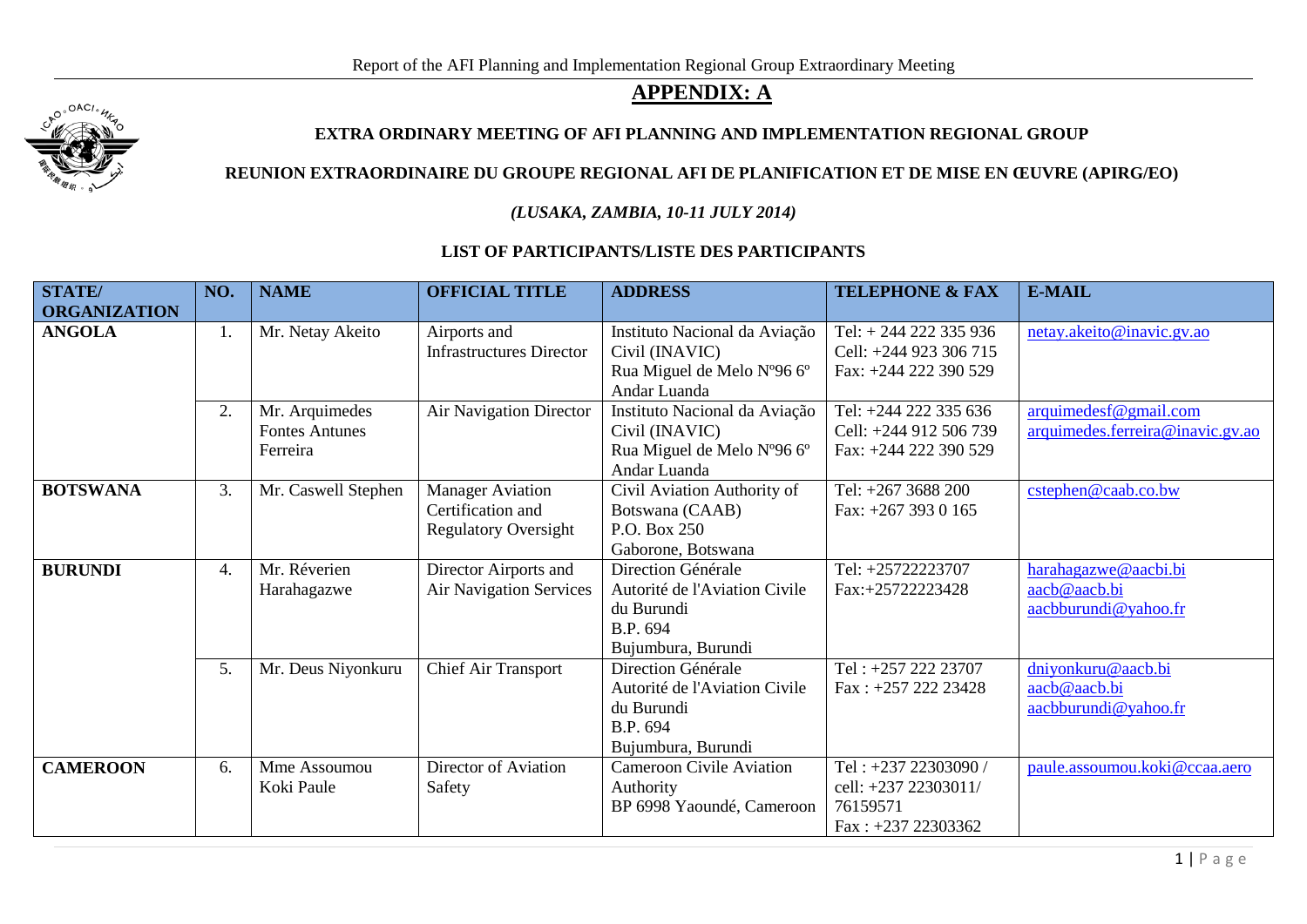Report of the AFI Planning and Implementation Regional Group Extraordinary Meeting

| <b>STATE/</b><br><b>ORGANIZATION</b> | NO. | <b>NAME</b>              | <b>OFFICIAL TITLE</b>    | <b>ADDRESS</b>                        | <b>TELEPHONE &amp; FAX</b> | <b>E-MAIL</b>             |
|--------------------------------------|-----|--------------------------|--------------------------|---------------------------------------|----------------------------|---------------------------|
| <b>CAPE VERDE</b>                    | 7.  | Silva Alberto            | Director NAV             | Cabo Verde CAA                        | Tel:+238 2603430           | albertos@acivil.gov.cv    |
|                                      |     |                          |                          | PO BOX 371 - Praia,                   | Fax:+238 2611075           |                           |
|                                      |     |                          |                          | Cabo Verde                            |                            |                           |
| <b>COMOROS</b>                       | 8.  | Mr. Mohamed              | Chef de Service          | Agence Nationale de                   | Tel: $+2693374092$         | mohassanali@hotmail.fr    |
|                                      |     | Hassani Ali              | PEL/OPS                  | l'Aviation Civile et de la            | Fax: $+269$ 773 09 48      |                           |
|                                      |     |                          |                          | Météorologie (ANACM)                  |                            |                           |
|                                      |     |                          |                          | Address B.P. 72                       |                            |                           |
|                                      |     |                          |                          | Moroni, Comores                       |                            |                           |
| <b>CONGO</b>                         | 9.  | Montole Symphorien       | Directeur de la Sécurité | <b>Agence Nationale De</b>            | Tel:+242 05 556 01 95      | montolesymphs@yahoo.fr    |
| <b>BRAZAVILLE</b>                    |     |                          | Aérienne                 | l'Aviation Civile (ANAC)              | Fax:+242 22 281 29 74      | smontole@gmail.com        |
|                                      |     |                          |                          | Congo Brazzaville                     |                            |                           |
|                                      |     |                          |                          | BP: 128                               |                            |                           |
|                                      |     |                          |                          | Brazzaville - Congo                   |                            |                           |
| <b>ETHIOPIA</b>                      | 10. | Mr. Zerufael             | Deputy Director          | Ethiopian Civil Aviation              | Tel: +251 116 650 265      | shimeleskibreab@gmail.com |
|                                      |     | Shimeles Kibreab         | General, Air Navigation  | Authority                             | Fax: +251 116 650 281      |                           |
|                                      |     |                          | Services                 | P.O. Box 978                          |                            |                           |
|                                      | 11. | Mr. Abraha               | Director,                | Addis Ababa, Ethiopia                 | Tel: +251 116 650 265      | Girmyh150@yahoo.com       |
|                                      |     | Ghirmai Hailu            | Communication            | Ethiopian Civil Aviation<br>Authority | Fax: +251 116 650 281      |                           |
|                                      |     |                          | Navigation &             | P.O. Box 978                          |                            |                           |
|                                      |     |                          | Surveillance             | Addis Ababa, Ethiopia                 |                            |                           |
|                                      |     |                          | Engineering              |                                       |                            |                           |
| <b>GHANA</b>                         | 12. | Mr. Taylor               | Director, Air Traffic    | <b>Ghana Civil Aviation</b>           | Tel: +233 302 776079       | ATaylor@gcaa.com.gh       |
|                                      |     | Albert Aidoo             | Management               | Authority                             | Fax: +233 302 773293       |                           |
|                                      |     |                          |                          | Private Mail Box, Kotoka              |                            |                           |
|                                      |     |                          |                          | Int'l Airport                         |                            |                           |
|                                      |     |                          |                          | Accra Ghana                           |                            |                           |
|                                      | 13. | Mr. Acquah Daniel        | Director, Safety         | Ghana Civil Aviation                  | Tel: +233 20 222 4051      | dacquah@gcaa.com.gh       |
|                                      |     |                          | Regulation/              | Authority                             | Fax: +233 30 277 6995      |                           |
|                                      |     |                          | Airworthiness Inspector  | Private Mail Box, Kotoka              |                            |                           |
|                                      |     |                          |                          | Int'l Airport                         |                            |                           |
|                                      |     |                          |                          | Accra Ghana                           |                            |                           |
|                                      | 14. | <b>Edward Asare Baah</b> | Deputy Director, Air     | Ghana Civil Aviation                  | Tel: +233 20 0841657       | Edwardbaah@yahoo.com      |
|                                      |     |                          | <b>Traffic Services</b>  | Authority                             | Fax: +233 0302 773293      |                           |
|                                      |     |                          |                          | Private Mail Box, Kotoka              |                            |                           |
|                                      |     |                          |                          | Int'l Airport                         |                            |                           |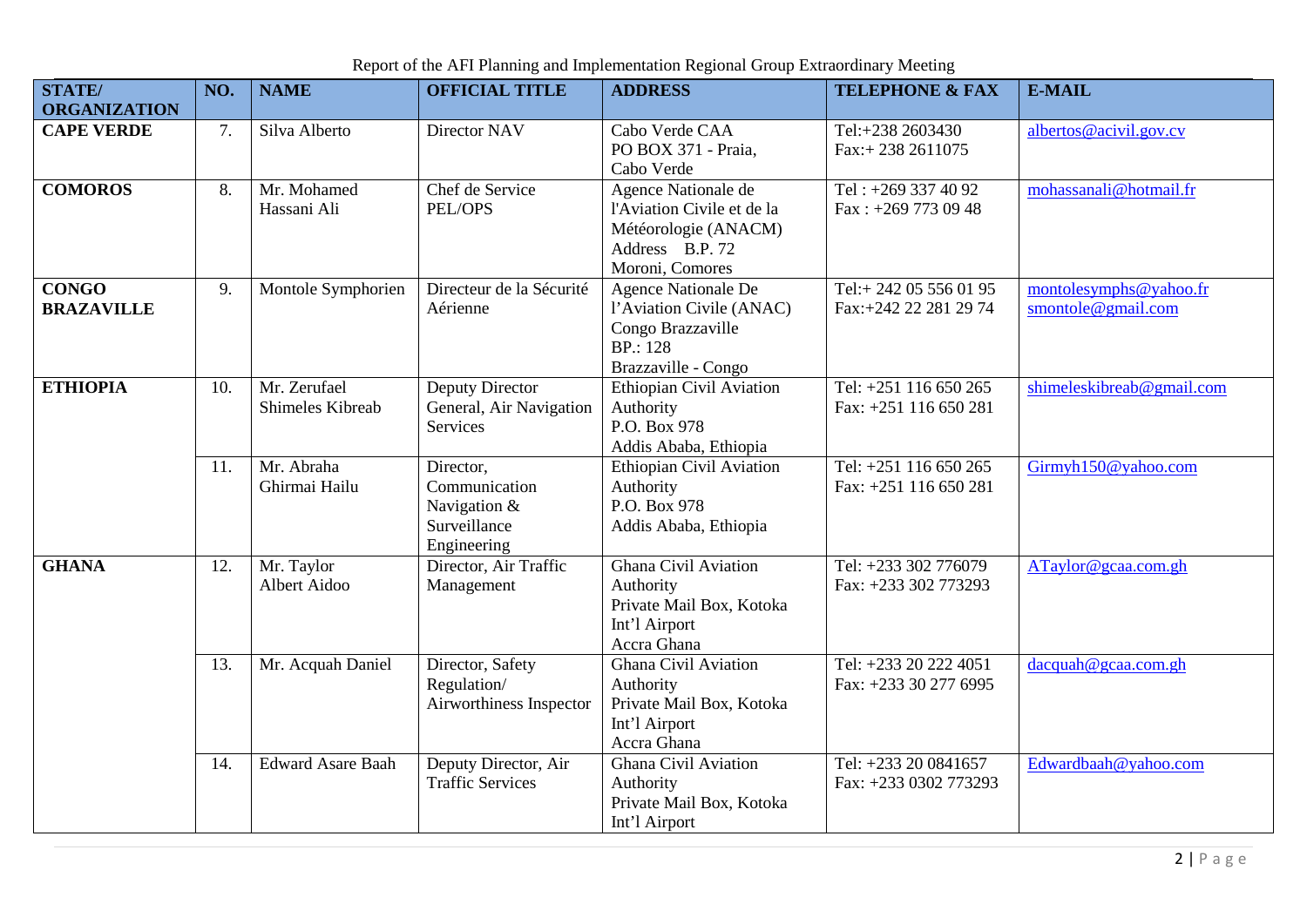Report of the AFI Planning and Implementation Regional Group Extraordinary Meeting

| STATE/              | NO. | <b>NAME</b>             | <b>OFFICIAL TITLE</b>         | <b>ADDRESS</b>              | <b>TELEPHONE &amp; FAX</b> | <b>E-MAIL</b>          |
|---------------------|-----|-------------------------|-------------------------------|-----------------------------|----------------------------|------------------------|
| <b>ORGANIZATION</b> |     |                         |                               |                             |                            |                        |
|                     |     |                         |                               | Accra Ghana                 |                            |                        |
|                     | 15. | Kumfo Isaac Yao         | Deputy Director, Air          | <b>Ghana Civil Aviation</b> | Tel: +233-302760393        | ikumfo@gmail.com       |
|                     |     |                         | <b>Traffic Safety</b>         | Authority                   | Fax:+233-302-776171        |                        |
|                     |     |                         | Engineering                   | Private Mail Box, Kotoka    |                            |                        |
|                     |     |                         |                               | Int'l Airport               |                            |                        |
|                     |     |                         |                               | Accra Ghana                 |                            |                        |
| <b>KENYA</b>        | 16. | Mr. James Reuben        | Director, Air                 | Kenya Civil Aviation        | Tel: $+254-2-827100$       | dans@kcaa.or.ke        |
|                     |     | Lubanga                 | <b>Navigation Services</b>    | Authority                   | Cell:+ 0724716363          | rlubanga@kcaa.or.ke    |
|                     |     |                         |                               | P.O. Box 30163 - 00100      | Fax: $+254-2-822300$       |                        |
|                     |     |                         |                               | Nairobi, Kenya              |                            |                        |
|                     | 17. | Mr. Lawrence            | <b>National Continuous</b>    | Kenya Civil Aviation        | Tel: +254 20 827 470       | lamukono@kcaa.or.ke    |
|                     |     | Amukono Kasire          | <b>Monitoring Coordinator</b> | Authority                   | Cell:+254 722 349 320      |                        |
|                     |     |                         |                               | P.O. Box 30163 - 00100      | Fax: +254 20 822 300       |                        |
|                     |     |                         |                               | Nairobi, Kenya              |                            |                        |
|                     | 18. | Mr. Erastus Manyara     | Manager, Air Traffic          | Kenya Civil Aviation        | Tel: +254 20 827 100       | mats@kcaa.or.ke        |
|                     |     | Njogu                   | Services                      | Authority                   | Cell:+254 722 404575       | enjogu@kcaa.or.ke      |
|                     |     |                         |                               | P.O. Box 30163 - 00100      | Fax: +254 20 822 300       |                        |
|                     |     |                         |                               | Nairobi, Kenya              |                            |                        |
| <b>MADAGASCAR</b>   | 19. | Nirison                 | Chef de Department            | Aviation Civile de          | Tel:+261 32 07 240 07      | nira@acm.mg            |
|                     |     | Rakotoarimanana         | AIM                           | Madagascar                  | Fax: $+ 261 22 247 26$     |                        |
|                     |     |                         |                               | 13, rue Fernand Kasanga     |                            |                        |
|                     |     |                         |                               | B.P. 4414                   |                            |                        |
|                     |     |                         |                               | Antananarivo 101,           |                            |                        |
|                     |     |                         |                               | Madagascar                  |                            |                        |
|                     | 20. | <b>Christian Michel</b> | Chef de Departement           | Aviation Civile de          | Tel:+261 32 07 240 06      | chrsitianmichel@acm.mg |
|                     |     | Rabemananjara           | <b>AOP</b>                    | Madagascar                  | Fax: $+261$ 22 247 26      |                        |
|                     |     |                         |                               | 13, rue Fernand Kasanga     |                            |                        |
|                     |     |                         |                               | B.P. 4414                   |                            |                        |
|                     |     |                         |                               | Antananarivo 101,           |                            |                        |
|                     |     |                         |                               | Madagascar                  |                            |                        |
| <b>MAURITANIA</b>   | 21. | Mr. Abdelfetah Sidi     |                               | ANAC, Mauritanie            | Tel:+22246521491           | mohmedana@yahoo.fr     |
|                     |     | Abrarahmane             |                               | Noukchot                    |                            |                        |
|                     |     |                         |                               | P.B 91 Mauritanie           |                            |                        |
|                     | 22. | Mr. Mohamed Abdel       |                               | ANAC, Mauritanie            | Tel:+22246521491           |                        |
|                     |     | <b>Jelil</b>            |                               | Noukchot                    |                            |                        |
|                     |     |                         |                               | P.B 91 Mauritanie           |                            |                        |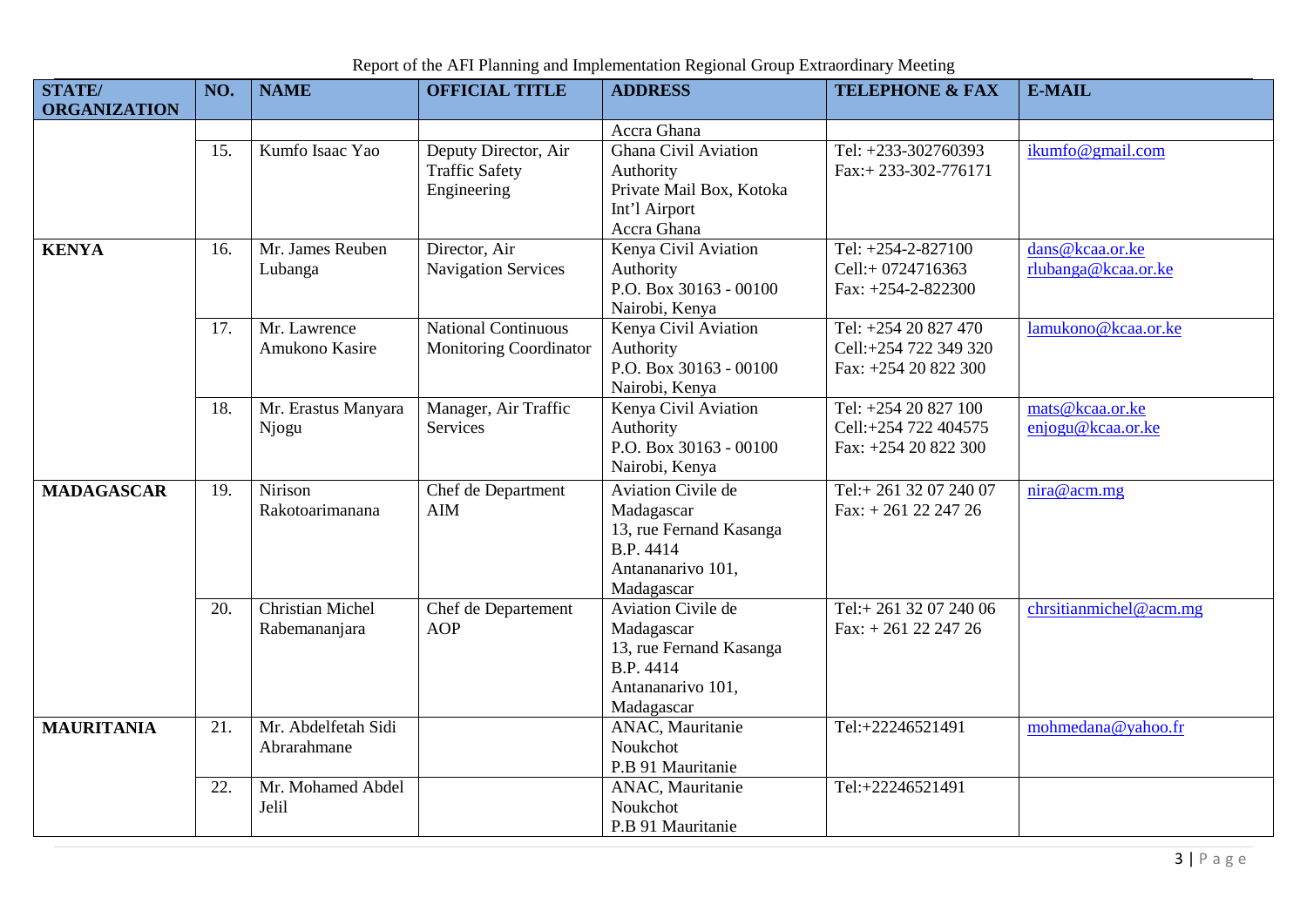Report of the AFI Planning and Implementation Regional Group Extraordinary Meeting

| <b>STATE</b> /<br><b>ORGANIZATION</b> | NO. | <b>NAME</b>                       | <b>OFFICIAL TITLE</b>                                                  | <b>ADDRESS</b>                                                                                                                   | <b>TELEPHONE &amp; FAX</b>                                | <b>E-MAIL</b>                                                           |
|---------------------------------------|-----|-----------------------------------|------------------------------------------------------------------------|----------------------------------------------------------------------------------------------------------------------------------|-----------------------------------------------------------|-------------------------------------------------------------------------|
| <b>NIGERIA</b>                        | 23. | Engr. Mr Sanni<br>Lukman          | <b>Aviation Safety</b><br>Inspector (CNS)                              | Nigerian Civil Aviation<br>Authority<br><b>Aviation House</b><br>Ikeja, Lagos                                                    | Tel:+2348023153611                                        | Slukman1980@yahoo.com                                                   |
|                                       | 24. | Engr. (Mrs) Omodele<br>A. Orowolo | <b>Deputy General</b><br>Manager (CNS)                                 | Nigerian Civil Aviation<br>Authority,<br><b>Aviation House</b><br>Ikeja, Lagos                                                   | Tel:+234 8057099623                                       | omodelearowolo@yahoo.com                                                |
| <b>SENEGAL</b>                        | 25. | Ms. Ndoumbe Niang<br>Thioune      | Chef du Département de<br>la Navigation Aérienne                       | Agence Nationale de<br>l'Aviation Civile et de la<br>Météorologie (ANACIM)<br>B.P. 8184<br>Dakar Yoff Sénégal                    | Tel: +221 33 869 5335<br>Fax: $+2218200403$               | ndoumbe.niang@anacim.sn<br>ndoumbe thioune@yahoo.fr<br>anacim@anacim.sn |
|                                       | 26. | Mamadou Gningue                   | Chef Département<br>Opérations<br>Aéroportuaires                       | Sénégal/Agence des<br>Aéroports du Sénégal<br>Aéroport International<br>Léopold Sédar Senghor                                    | Tel:+221 77 569 54 40<br>Fax:+221 33 869 50 48            | magningue@yahoo.fr                                                      |
|                                       | 27. | Mme. Kebe<br>Mame Yacine          | Responsable SMS/SNQ                                                    | Sénégal/Agence des<br>Aéroports du Sénégal<br>Aéroport International<br>Léopold Sédar Senghor                                    | Tel:+221 775292676<br>Fax:+221 33 869 50 10               | kebe.yace@yahoo.fr                                                      |
| <b>SEYCHELLES</b>                     | 28. | Ms. Esmee Martine<br>Samson       | General Manager - Air<br><b>Navigation Services</b>                    | Seychelles Civil Aviation<br>Authority<br>PO Box 181<br>Seychelles International<br>Airport<br>Pointe Larue, Mahe,<br>Seychelles | Tel:+248 4384180<br>Cell:+248 2527206<br>Fax:+248 4384179 | esamson@scaa.sc                                                         |
|                                       | 29. | Ms. Rita Morel Lise               | General Manager -<br>Telecommunication &<br><b>Information Systems</b> | Seychelles Civil Aviation<br>Authority<br>PO Box 181<br>Seychelles International<br>Airport<br>Pointe Larue, Mahe,<br>Seychelles | Tel:+248 4384200<br>Cell:+248 2527205<br>Fax:+248 4384009 | lmorel@scaa.sc                                                          |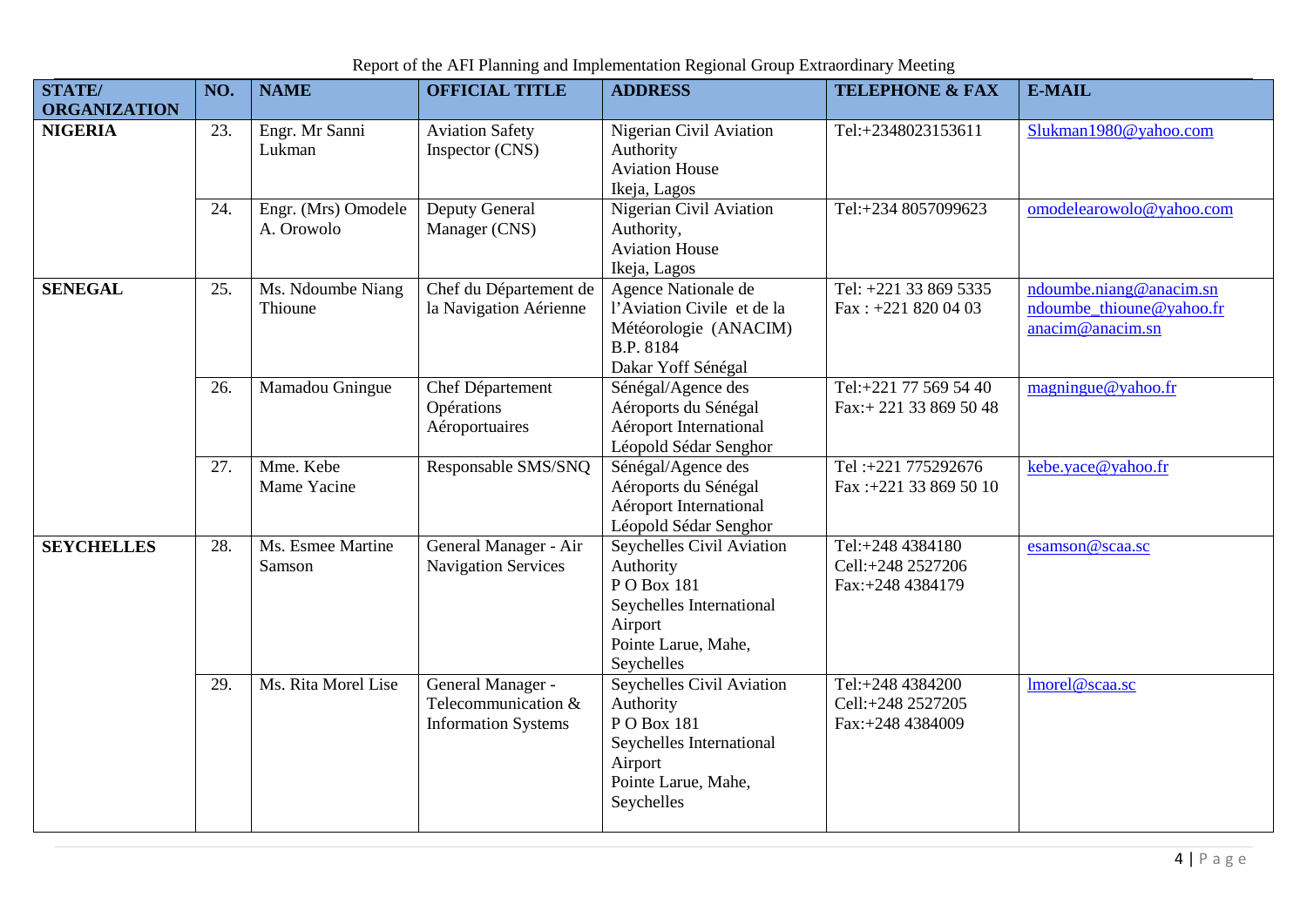Report of the AFI Planning and Implementation Regional Group Extraordinary Meeting

| <b>STATE/</b>       | NO. | <b>NAME</b>                  | <b>OFFICIAL TITLE</b>                                                           | <b>ADDRESS</b>                                                                   | <b>TELEPHONE &amp; FAX</b>                             | <b>E-MAIL</b>                                         |
|---------------------|-----|------------------------------|---------------------------------------------------------------------------------|----------------------------------------------------------------------------------|--------------------------------------------------------|-------------------------------------------------------|
| <b>ORGANIZATION</b> |     |                              |                                                                                 |                                                                                  |                                                        |                                                       |
| <b>SOUTH AFRICA</b> | 30. | Mr. Levers Mabaso            | Permanent<br>Representative of South<br>Africa on the Council of<br><b>ICAO</b> | 999 University Street<br>Montreal, Quebec, Canada<br>H3C 5J9                     | Tel: $+ 15149546683$<br>$Fax: + 15149746683$           | Lmabaso@icao.int                                      |
|                     | 31. | Mr. Johann Bierman           | Director, Aviation<br>Airports and Air Space                                    | Department of Transport<br>Private Bag X193<br>Pretoria 0001, South Africa       | Tel: $+2712309$<br>3668/3531<br>Fax: +27 12 3093529    | Email: multilateral@dot.gov.za<br>biermanj@dot.gov.za |
|                     | 32. | Mr. Carel Gersbach           | Senior Manager: CNS<br>Planning                                                 | <b>ATNS South Africa</b><br>Private Bag X15<br>Kempton Park 1620                 | Tel: $+27$ 11 607 100<br>Fax: +27 11 607 1418          | CarelG@atns.co.za                                     |
|                     | 33. | Mr. Jeoffrey<br>Matshoba     | Senior Manager: ATM<br>Planning                                                 | <b>ATNS South Africa</b><br>Private Bag X15<br>Kempton Park 1620                 | Tel: $+27$ 11 607 1000<br>Fax: +27 11 607 1416         | jeoffreym@atns.co.za                                  |
|                     | 34. | Sangweni Dumisani            | Executive                                                                       | <b>ATNS South Africa</b><br>Private Bag X15<br>Kempton Park 1620                 | Tel: +27 11 607 1122                                   | dumisanis@atns.co.za                                  |
| <b>TANZANIA</b>     | 35. | Onga Saidi Abdullah          | Ag. Director Air<br><b>Navigation Services</b>                                  | Tanzania Civil Aviation<br>Authority<br>P.O. Box 2819<br>Dar es Salaam, Tanzania | Tel: +255 222198100<br>Fax: +255 22 2844300            | songo@tcaa.go.tz                                      |
|                     | 36. | Aspedito Mfugale             | Chief-Aeronautical<br>Information<br>Management                                 | Tanzania Civil Aviation<br>Authority<br>P.O. Box 2819<br>Dar es Salaam, Tanzania | Tel: +255 754 314168<br>Fax: $+255-22-2844300$         | amfugale@tcaa.go.tz                                   |
|                     | 37. | Valentina Norbert<br>Kayombo | <b>Chief Air Navigation</b><br>Engineer                                         | Tanzania Civil Aviation<br>Authority<br>P.O. Box 2819<br>Dar es Salaam, Tanzania | Tel: +255 222198100<br>Fax: +255 22 2844300            | vkayombo@tcaa.go.tz                                   |
|                     | 38. | Mrs. Clara Mpili             | Principal CNS Inspector                                                         | Tanzania Civil Aviation<br>Authority<br>P.O Box 2819 Dar es Salaam,<br>Tanzania  | Tel:+255 22 2198100<br>Fax:+255 22 2844300<br>/2844304 | cmpili@tcaa.go.tz                                     |
| <b>UGANDA</b>       | 39. | Eng. John T. Kagoro          | Chairperson (APIRG)<br>Director Airports &<br><b>Aviation Security</b>          | Civil Aviation Authority,<br>Uganda<br>P.O. Box 5536<br>Kampala, Uganda          | Tel:+256752792221<br>Fax:+256414321401                 | Jkagoro@caa.co.ug<br>jkagoro@hotmail.com              |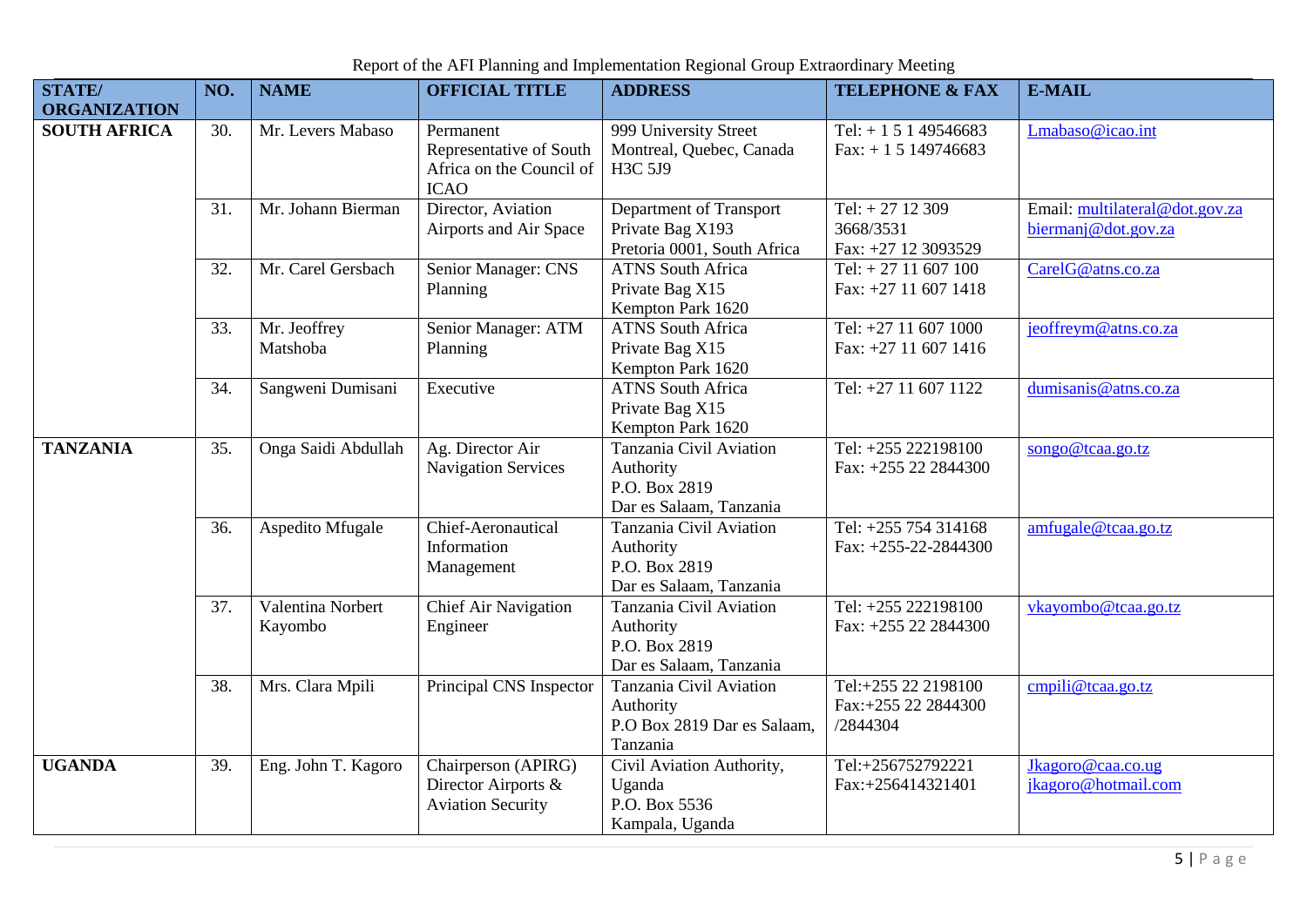Report of the AFI Planning and Implementation Regional Group Extraordinary Meeting

| <b>STATE/</b><br><b>ORGANIZATION</b> | NO.        | <b>NAME</b>                         | <b>OFFICIAL TITLE</b>                                       | <b>ADDRESS</b>                                               | <b>TELEPHONE &amp; FAX</b>                                                         | <b>E-MAIL</b>                                                          |
|--------------------------------------|------------|-------------------------------------|-------------------------------------------------------------|--------------------------------------------------------------|------------------------------------------------------------------------------------|------------------------------------------------------------------------|
|                                      | 40.        | Ms. Atto Irene<br>Lawoko            | Principal ANS<br>Inspector                                  | Civil Aviation Authority<br>P.O. Box 5536<br>Kampala, Uganda | Tel:+256 414 320375<br>Cell:+256 757 830766<br>Fax:+256 312 352141                 | iatto@caa.co.ug                                                        |
|                                      | 41.        | Mr. Geoffrey Okot                   | Manager Air Traffic<br>Management                           | Civil Aviation Authority<br>P.O. Box 5536<br>Kampala Uganda  | Tel:+256414320964<br>Cell:+256414320368<br>Fax +256772686721                       | gokot@caa.co.ug                                                        |
|                                      | 42.        | Mr. Moses Kaniike                   | Ag. Manager<br>Aeronautical<br>Information<br>Management    | Civil Aviation Authority<br>P.O. Box 5536<br>Kampala Uganda  | Tel: +256414320384<br>Cell:+256752813789<br>Fax: +256414320964                     | mkaniike@caa.co.ug                                                     |
| <b>ZAMBIA</b>                        | 43.        | Mr. Gabriel Lesa                    | <b>Director General</b>                                     | Civil Aviation Authority                                     | Tel: +260 211 3149<br>$+260$ 211 251861<br>Fax: +260 977 408349<br>$+260211251841$ | aviationdca@coppernet.zm<br>aviation@coppernet.zm<br>gablesa@yahoo.com |
|                                      | 44.<br>45. | Mr. Adam Daka<br>Mr. Alex Sinyangwe | <b>Assistant Director</b><br><b>CATCO</b>                   | Civil Aviation Authority<br>Civil Aviation Authority         | $66 - 66$<br>Tel: +260 211 253250<br>+260 977421424                                | asinyangwe@yahoo.com                                                   |
|                                      | 46.        | Mr. Samson Kabaso                   | <b>SATCO</b>                                                | Civil Aviation Authority                                     |                                                                                    |                                                                        |
|                                      | 47.        | Mr. P Mulimbika                     | <b>CAE</b>                                                  | Civil Aviation Authority                                     |                                                                                    |                                                                        |
|                                      | 48.        | Mr. Stewart Yeta                    | COO                                                         | Civil Aviation Authority                                     |                                                                                    |                                                                        |
|                                      | 49.        | Mr. Harrison Banda                  | <b>CTO</b>                                                  | Civil Aviation Authority                                     |                                                                                    |                                                                        |
|                                      | 50.        | Ms .Merina Zulu                     | <b>SECRETARY</b>                                            | Civil Aviation Authority                                     |                                                                                    |                                                                        |
|                                      | 51.        | Ms. N Nyambose                      | <b>HRMO</b>                                                 | Civil Aviation Authority                                     |                                                                                    |                                                                        |
|                                      | 52.        | Kapungwe Kasawe                     | <b>ACCOUNTANT</b>                                           | Civil Aviation Authority                                     |                                                                                    |                                                                        |
|                                      | 53.        | Trust Haatimba                      | <b>SEO</b>                                                  | Civil Aviation Authority                                     |                                                                                    |                                                                        |
|                                      | 54.        | Ms Lilian M Lungu                   | <b>Aeronautical Engineer</b>                                | Civil Aviation Authority                                     |                                                                                    |                                                                        |
|                                      | 55.        | Joseph Phiaka                       | <b>SAO</b>                                                  | Civil Aviation Authority                                     |                                                                                    |                                                                        |
|                                      | 56.        | Mr Peter Nyirongo                   | <b>AIS</b>                                                  | Civil Aviation Authority                                     |                                                                                    |                                                                        |
|                                      | 57.        | Mapiki Hang'ombe                    | <b>Aviation Security</b>                                    | Civil Aviation Authority<br>Box 50137 Lusaka Zambia          | Tel: +260 977 510996<br>Fax: 260 965 510496                                        | mhangombe@yahoo.co.uk                                                  |
|                                      | 58.        | Kamanga Miriam                      | <b>Aviation Security</b>                                    | Civil Aviation Authority<br>Box 50137 Lusaka Zambia          | Tel: +260968400466                                                                 | Miriam.kamanga@gmail.com                                               |
|                                      | 59.        | Zulu Jimmy                          | $Chairperson - Civil$<br><b>Aviation Authority</b><br>Board | Civil Aviation Authority<br>Box 50137 Lusaka Zambia          | Tel: +260979113387                                                                 |                                                                        |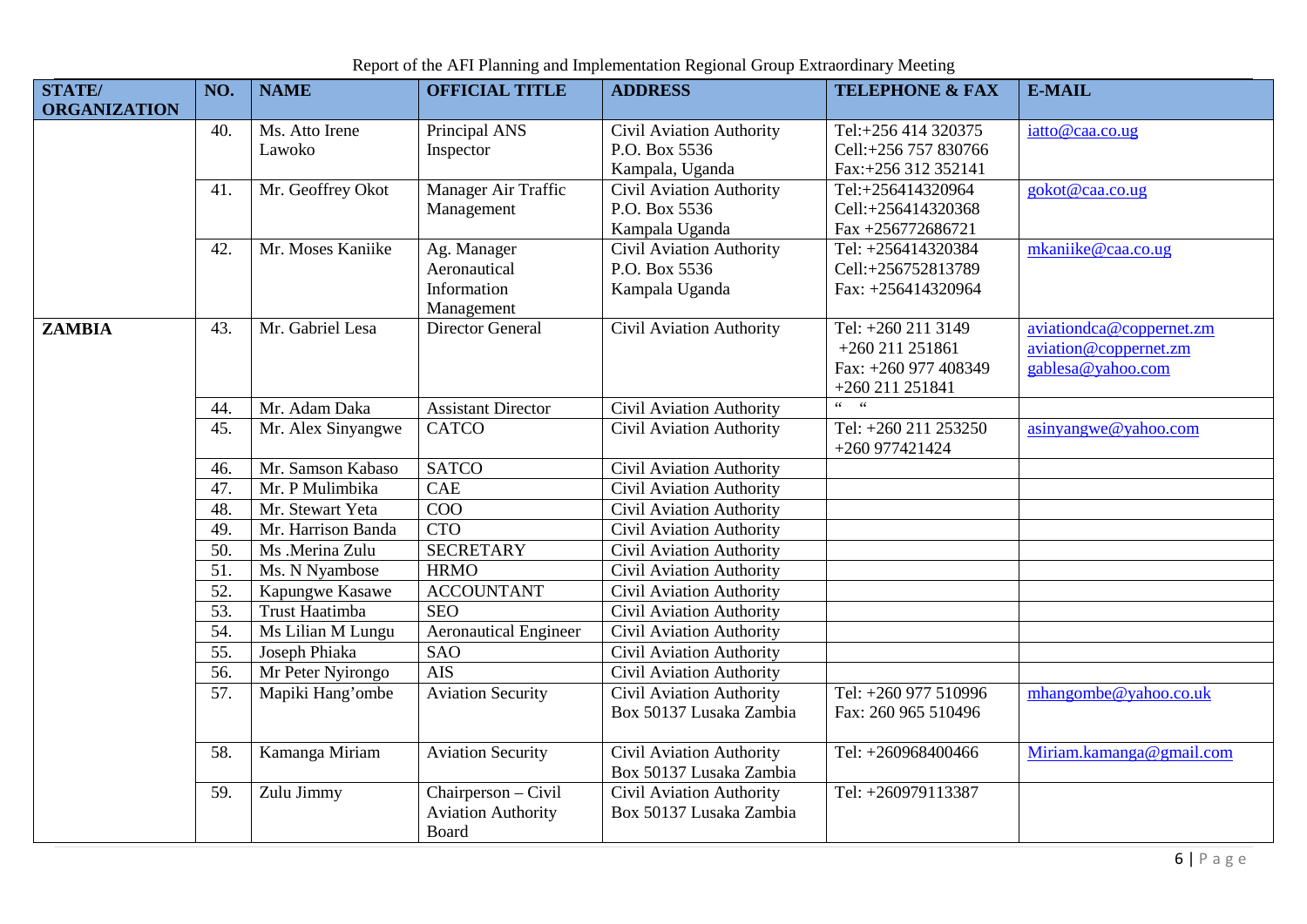Report of the AFI Planning and Implementation Regional Group Extraordinary Meeting

| <b>STATE/</b>       | NO. | <b>NAME</b>                     | <b>OFFICIAL TITLE</b>                  | <b>ADDRESS</b>                                                | <b>TELEPHONE &amp; FAX</b> | <b>E-MAIL</b>            |
|---------------------|-----|---------------------------------|----------------------------------------|---------------------------------------------------------------|----------------------------|--------------------------|
| <b>ORGANIZATION</b> |     |                                 |                                        |                                                               |                            |                          |
|                     | 60. | Mr. Robinson<br>Misitala        | <b>Managing Director</b>               | <b>National Airports Corporation</b><br>Limited (NACL) Zambia |                            |                          |
|                     | 61. | Mr. Frank Chinambu              | Director Air Navigation                | NACL Zambia                                                   |                            |                          |
|                     | 62. | Maggie Kaunda                   | <b>Corporation Secretary</b>           | <b>NACL</b> Zambia                                            | Tel: +260977826441         | Maggie.kaunda@lun.aero   |
|                     | 63. | Mr. Stanley Sitali              | <b>Manager Avionics</b>                | NACL Zambia                                                   | Tel: +2609774952           | Stanley.sitali@lun.aero  |
|                     | 64. | Mr. Edward Manjolo              | Manager Air Traffic                    | <b>NACL</b> Zambia                                            |                            |                          |
|                     |     |                                 | Services                               |                                                               |                            |                          |
|                     | 65. | Mr. Ariel Phiri                 | <b>Systems Development</b>             | NACL Zambia                                                   | Tel: +260977848418         | Ariel.phiri@lun.aero     |
|                     |     |                                 | Engineer                               |                                                               |                            | ahphiri@gmail.com        |
|                     | 66. | Mr. Moses                       | Ag Commercial                          | <b>NACL</b> Zambia                                            |                            |                          |
|                     | 67. | Mapulanga<br>Mr. Friday Mulenga | Manager<br><b>Airport Manager KKIA</b> | <b>NACL</b> Zambia                                            |                            |                          |
|                     | 68. |                                 | <b>Planning and Business</b>           | NACL Zambia                                                   |                            |                          |
|                     |     | Mrs. Agness Chaila              | Manager                                |                                                               |                            |                          |
|                     | 69. | Harriet Angatile                | <b>SHEQ Manager</b>                    | <b>NACL</b> Zambia                                            | Tel+:260977790638          |                          |
|                     |     |                                 |                                        |                                                               | Fax:+2602614226            |                          |
|                     | 70. | Mr. Mumbi Joseph                | <b>Airport Manager</b>                 | <b>NACL</b> Zambia                                            | +260977790638              | Jmumbi1@gmail.com        |
|                     |     |                                 | <b>SMKIA</b>                           |                                                               | $+2602614226$              |                          |
|                     | 71. | Vivian Sikanyeela               | <b>Airport Manager</b><br><b>HMNIA</b> | <b>NACL</b> Zambia                                            | Tel: +260977770961         | nacliv@zamnet.zm         |
|                     | 72. | Mr Malama Chalwe                | <b>Airport Manager</b>                 | <b>NACL</b> Zambia                                            | $+260216245011$            | Machalwe1973@yahoo.co.uk |
|                     |     |                                 | MFUWE I.A.                             |                                                               | +260977790804              |                          |
|                     | 73. | Mrs. Jane Chikuye               | Chief Air Traffic                      | <b>NACL</b> Zambia                                            | +26097747094               | chikuyej@yahoo.com       |
|                     |     |                                 | Control Officer                        |                                                               |                            | jane.chikuye@lun.aero    |
|                     | 74. | Mr. Joseph                      | Principal Avionics                     | <b>NACL</b> Zambia                                            |                            |                          |
|                     |     | Sikabbubba                      | Engineer                               |                                                               |                            |                          |
|                     | 75. | Mrs. Iven B Mwenya              | Senior Aeronautical                    | NACL Zambia                                                   | Tel:+260211 271105/469     | Iven.mwenya@lun.aero     |
|                     |     |                                 | <b>Information Services</b>            |                                                               | Fax:+260977765834          | ibwenya@yahoo.co.uk      |
|                     |     |                                 | Officer                                |                                                               |                            |                          |
|                     | 76. | Mr. Steven Chansa               | Senior Air Traffic<br>Control Officer  | <b>NACL</b> Zambia                                            | +260 966282971             | Coster.malambo@lun.aero  |
|                     | 77. | Mr. Coster Malambo              | Senior Air Traffic                     | <b>NACL</b> Zambia                                            |                            |                          |
|                     |     |                                 | Control Officer                        |                                                               |                            |                          |
|                     | 78. | Mrs. Chansa                     | Senior Air Traffic                     | NACL Zambia                                                   | Tel:+260 211271091         | cmnyankhundu@yahoo.com   |
|                     |     | Nyankhundi                      | Control Officer                        |                                                               | Fax:+260211271469          |                          |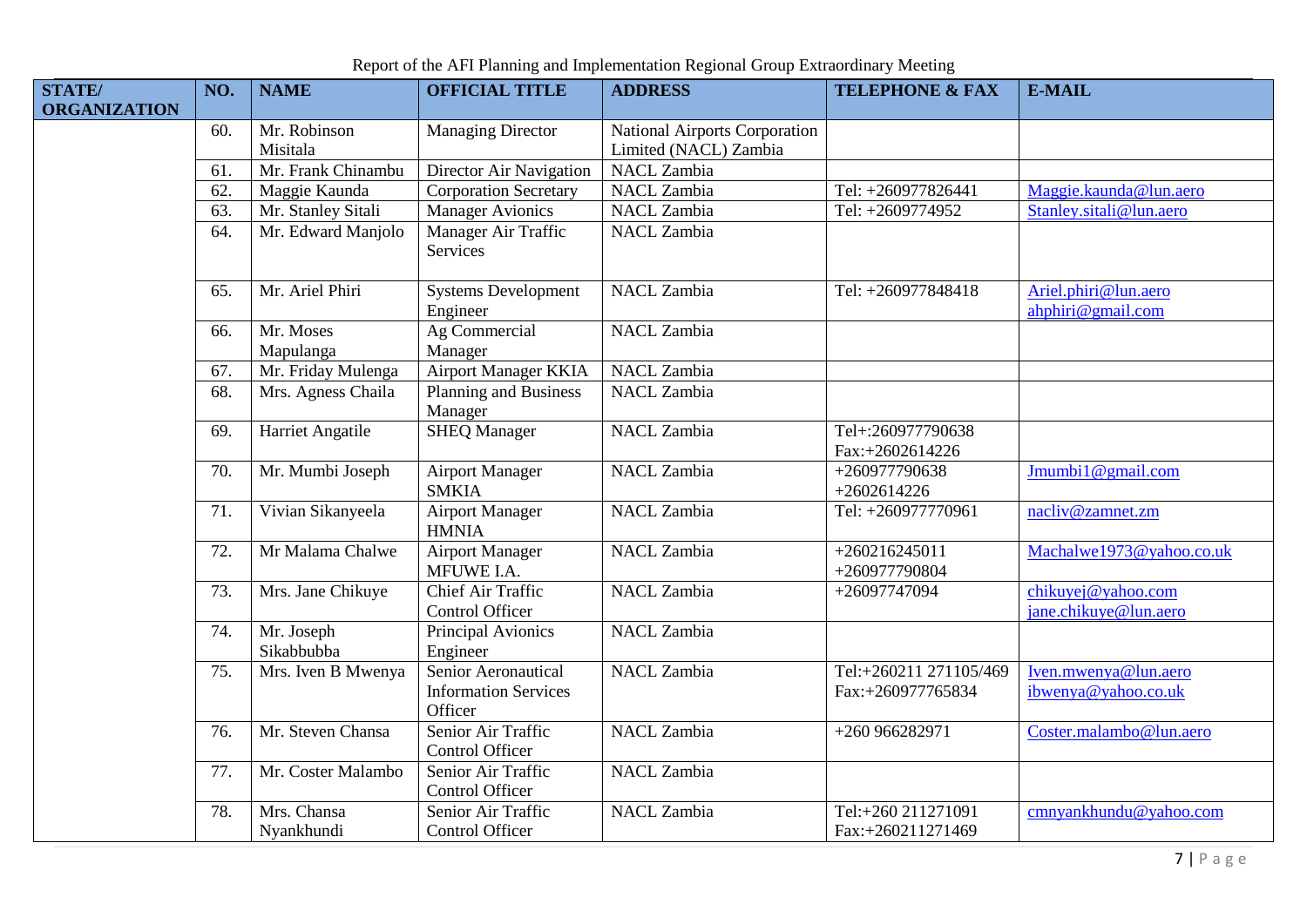Report of the AFI Planning and Implementation Regional Group Extraordinary Meeting

| <b>STATE/</b><br><b>ORGANIZATION</b> | NO. | <b>NAME</b>               | <b>OFFICIAL TITLE</b>                              | <b>ADDRESS</b>                                                                                                | <b>TELEPHONE &amp; FAX</b>              | <b>E-MAIL</b>              |
|--------------------------------------|-----|---------------------------|----------------------------------------------------|---------------------------------------------------------------------------------------------------------------|-----------------------------------------|----------------------------|
|                                      | 79. | Mr. George Katongo        | Senior Air Traffic<br>Officer                      | NACL Zambia                                                                                                   |                                         |                            |
|                                      | 80. | Mr. Stanislaus<br>Munjile | Senior Air Traffic<br>Control Officer              | <b>NACL</b> Zambia                                                                                            | Tel:+260977158848                       | munjilestanslaus@ymail.com |
|                                      | 81. | Mr. Webster Mumbi         | <b>SATCO</b>                                       | <b>NACL</b> Zambia                                                                                            | Tel:+260977772231                       | Webstermumbi@yahoo.co.uk   |
|                                      | 82. | Munjile Stanslaus         | <b>SATCO</b>                                       | <b>NACL</b> Zambia                                                                                            |                                         |                            |
|                                      | 83. | Rejoice Chalieba          | Purchasing and<br><b>Supplies Manager</b>          | <b>NACL</b> Zambia                                                                                            | Tel+260211271083<br>Fax:260211271083    | Rejoice.chalieba@lun.aero  |
|                                      | 84. | Namutowe Sally            | Manager,<br>Communication and<br><b>Branding</b>   | <b>NACL</b> Zambia                                                                                            | Tel:+260971399318                       | Sally.namutowe@lun.aero    |
|                                      | 85. | Mr. Branko<br>Kochovski   | Team Leader                                        | NTU ApS - EU Project                                                                                          | Tel:+260 973821034                      | bk@ntu.eu                  |
|                                      | 86. | Mbasela George            | <b>Assistant Director</b>                          | <b>Ministry of Transport Works</b><br>Supply and Communications<br>(MTWSC)<br>P.O Box 50236,<br>Lusaka Zambia |                                         |                            |
|                                      | 87. | Kapembwe Joe              | Director, Planning and<br>Monitoring               | <b>MTWSC</b>                                                                                                  | Tel:+260976556171                       | Joe.kapembwa@mtwsc.gov.zm  |
|                                      | 88. | Eng. Simbuwa M.<br>Tungue | <b>Chief Planner</b><br>(Technical)                | <b>MTWSC</b><br>P.O Box 50236,<br>Lusaka Zambia                                                               | Tel:+260977769268<br>Fax: +260211252321 | mt simbuwa@yahoo.co.uk     |
|                                      | 89. | Simwanza Stephen          | Director                                           | C/O Civil Aviation Authority,<br>Box 50137, Lusaka                                                            | Tel:260966746046                        | zewe@zamnet.zm             |
|                                      | 90. | Tembo Fidelis             | Senior Internal Auditor                            | <b>MTWSC</b><br>P.O Box 50236,<br>Lusaka Zambia                                                               | Tel: +260978869146                      | fideltembo@gmail.com       |
|                                      | 91. | Soko Rabson               | Director Assistance<br>(CGT)                       | <b>MTWSC</b><br>P.O Box 50236,<br>Lusaka Zambia                                                               | Tel: +260977122749                      | Rabisons70@gmail.com       |
|                                      | 92. | Ngona Martha              | <b>Airport Manager</b>                             | South African Airways<br>PO Box 34150, Lusaka                                                                 | Tel: +26211271031                       | marthangona@flysaa.com     |
|                                      | 93. | Kunda Lewis               | Civil Aviation<br><b>Authority Board</b><br>Member | PO Box 50213, Lusaka                                                                                          | Tel: +260955752030                      | Klewis410@yahoo.com        |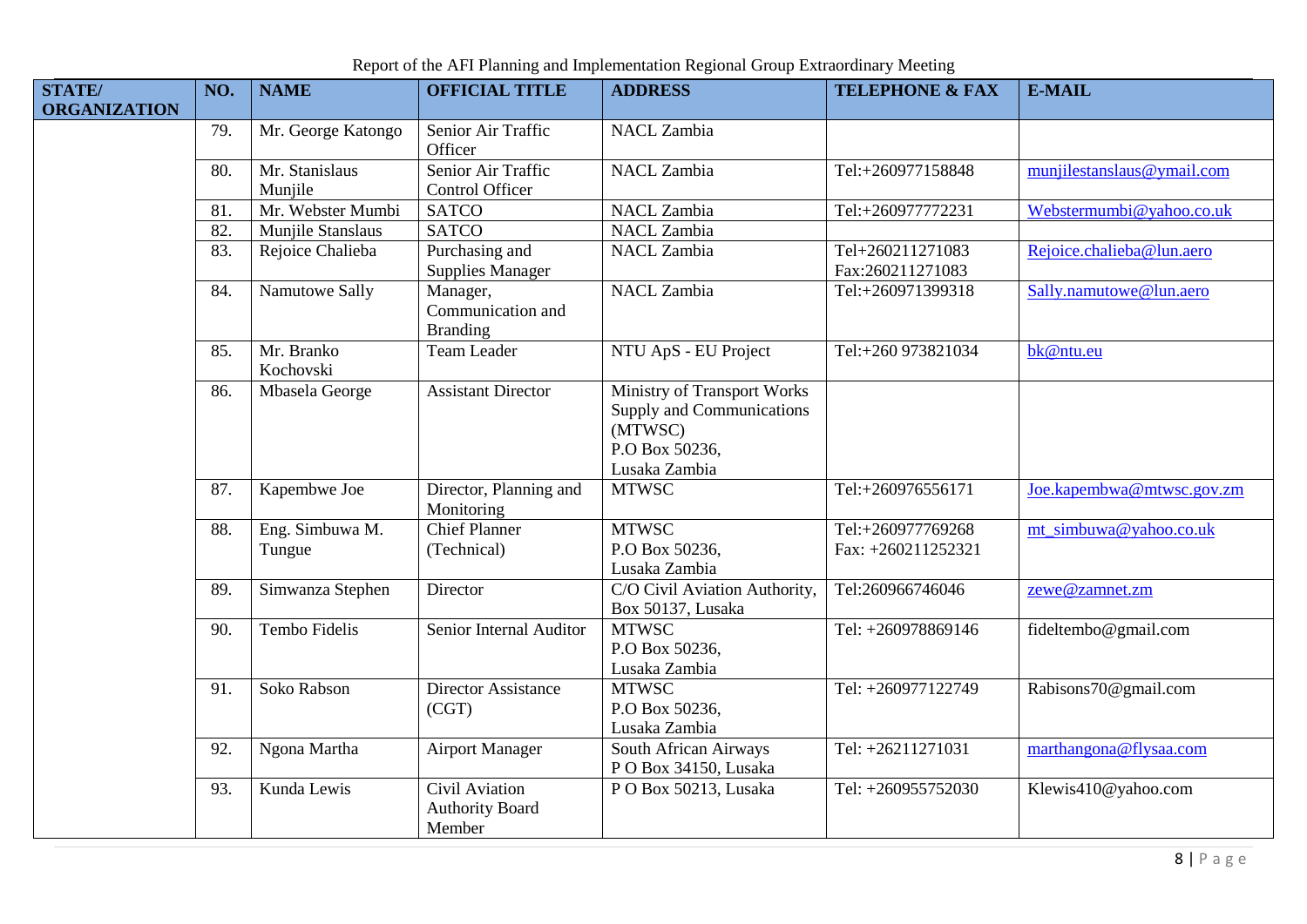Report of the AFI Planning and Implementation Regional Group Extraordinary Meeting

| <b>STATE/</b><br><b>ORGANIZATION</b> | NO.  | <b>NAME</b>            | <b>OFFICIAL TITLE</b>                                          | <b>ADDRESS</b>                                                                      | <b>TELEPHONE &amp; FAX</b>              | <b>E-MAIL</b>                              |
|--------------------------------------|------|------------------------|----------------------------------------------------------------|-------------------------------------------------------------------------------------|-----------------------------------------|--------------------------------------------|
|                                      | 94.  | Mhango Melody<br>Mumba | <b>Country Manager</b>                                         | Air Botswana, PO Box<br>36255, Lusaka                                               | Tel: +260977896280                      | melodychungu@yahoo.com                     |
|                                      | 95.  | Mobegy Annah           | <b>Country Manager</b>                                         | <b>KLM/Kenya Airways</b><br>3 <sup>rd</sup> Floor, Maanu Ceche<br>Box 31856, Lusaka | Tel:+260971257898                       | Annah.mobegy@kenya-<br>airways.com         |
|                                      | 96.  | Nixon Chimuka          | Accountable Manager                                            | Corporate Air, Main Terminal<br>Building KKIA, Lusaka                               | Tel: +260966260000                      | ops@corporateairlimited.com                |
|                                      | 97.  | Jim Belemu             | CEO/Chairman                                                   | Mahogany Air, 31 HC<br>Napasa Complex, Leopards<br>Road                             | Tel:+260955757884                       | jimbelemu@yahoo.com                        |
|                                      | 98.  | Kyenshi Fred           | <b>Station Manager</b>                                         | Ethiopian Airlines, Box<br>38392, Lusaka                                            | Tel:+260211271141                       | Fredk@ethiopianairlines.com                |
|                                      | 99.  | Shingalili Billieard C | Principal, Zambia Air<br><b>Services Training</b><br>Institute | PO Box 310198, Lusaka                                                               | $+260966751770$                         | Bshingalili2@gmail.com                     |
|                                      | 100. | <b>Tembo Charles</b>   | <b>Commercial Manager</b>                                      | Mahogany Air, 31 HC<br>Napasa Complex,                                              | Tel:+260966757466                       | Tembocil1@yahoo.com                        |
|                                      | 101. | Changufu Mathew        | <b>Technical Committee</b><br>Member                           | <b>National Airline</b><br><b>MTWSC</b>                                             | Tel:+260976986931                       | mchangufu@yahoo.com                        |
|                                      | 102. | Mwale Margaret         | Principal Accountant                                           | <b>MTWSC</b>                                                                        | Tel: +260211252027                      | margaretmwale@yahoo.com                    |
|                                      | 103. | Ngoma Febian           | Senior Works<br>Supervisor                                     | <b>MTWSC</b><br>P.O Box 30078,<br>Lusaka Zambia                                     | Tel: +260955799124                      |                                            |
|                                      | 104. | Kafuli Danny           | <b>Assistant Director</b>                                      | <b>MTWSC</b><br>P.O Box 700065,<br>Lusaka Zambia                                    | Tel:+260963370336                       | Kafulidanny1@gmail.com                     |
|                                      | 105. | Major Jere Innocent    | CATCO-ZAF                                                      | Zambia Air Force<br>P.O. Box 31291 - Lusaka<br>Zambia                               | Tel:+260977350918<br>Fax: +260971232650 | innocentjere@yahoo.com                     |
|                                      | 106. | Macdonald Don          | <b>Managing Director</b>                                       | <b>ZEGA Limited</b><br>P.O. Box 32717, Lusaka,<br>Zambia                            | Tel:+260966724825                       | donm@zegaltd.co.zm                         |
|                                      | 107. | John Botha             |                                                                | Zambia Aviation School                                                              | Tel: +260975836070                      | johnbotha@zambianaviationcolle<br>ge.ac.zm |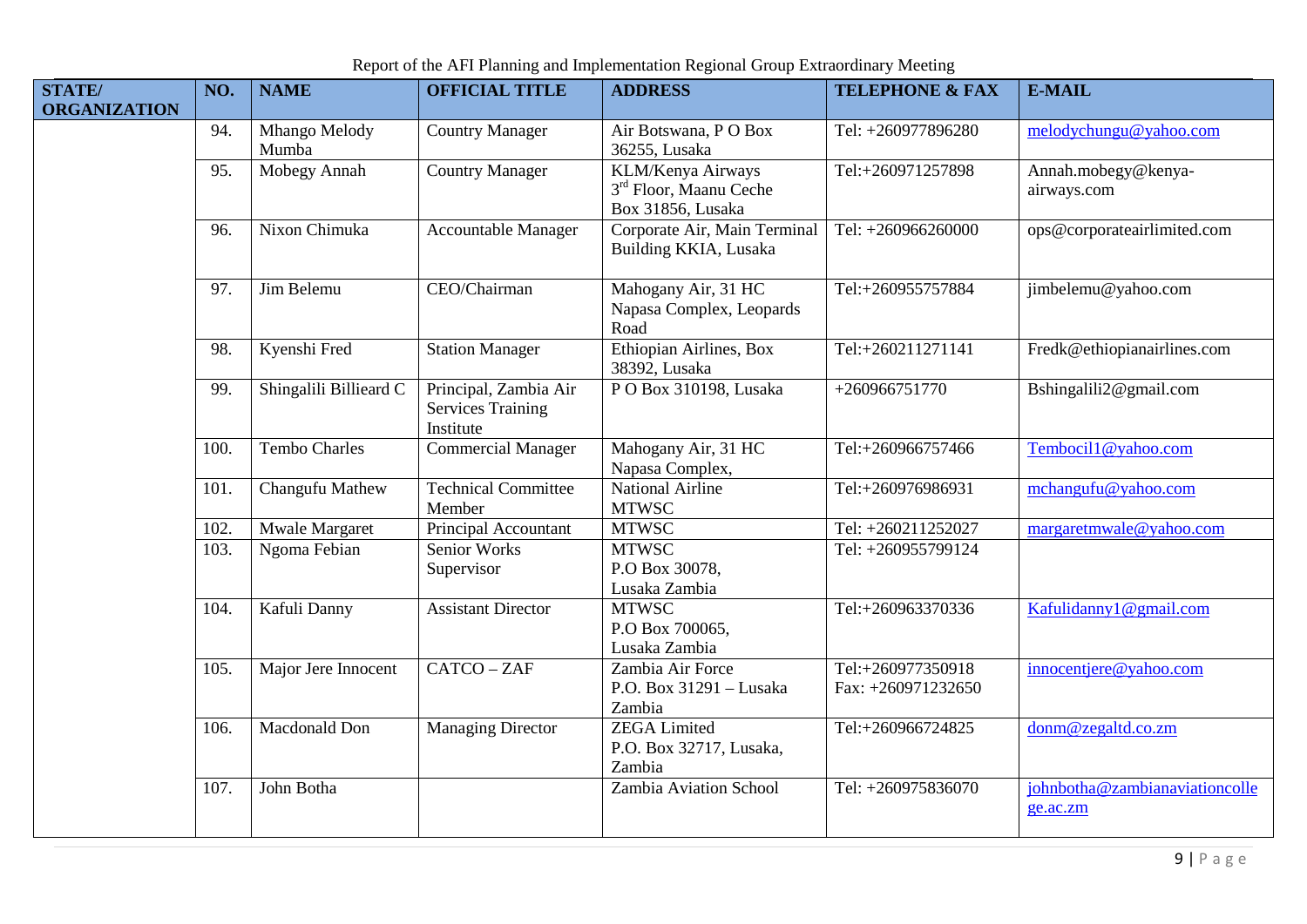Report of the AFI Planning and Implementation Regional Group Extraordinary Meeting

| <b>STATE/</b><br><b>ORGANIZATION</b>                           | NO.  | <b>NAME</b>                          | <b>OFFICIAL TITLE</b>                               | <b>ADDRESS</b>                                                                                                                             | <b>TELEPHONE &amp; FAX</b>                                             | <b>E-MAIL</b>                            |
|----------------------------------------------------------------|------|--------------------------------------|-----------------------------------------------------|--------------------------------------------------------------------------------------------------------------------------------------------|------------------------------------------------------------------------|------------------------------------------|
|                                                                | 108. | Nkhoma Masiku<br>Yandikani           | <b>Chief Security Officer</b>                       | Proflight Commuter Services,<br>Lusaka Zambia                                                                                              | Tel:+260979570410                                                      | avsec@proflight-zambia.com               |
|                                                                | 109. | Captain Lemba Levi<br>Philip         | Director, Industry and<br><b>Government Affairs</b> | Proflight Commuter Services,<br>Lusaka Zambia                                                                                              | Tel:+260977432825                                                      | industryaffairs@proflight-<br>zambia.com |
|                                                                | 110. | Mr. Moddy Keith                      | <b>Project Director</b>                             | <b>FASTJET</b>                                                                                                                             | Tel:+260 966474436                                                     | Keith.moody@fastjet.com                  |
|                                                                | 111. | Zimba Patricia                       | <b>Commercial Manager</b>                           | <b>FASTJET</b>                                                                                                                             |                                                                        | Patricia.zimba@fastjet.com               |
|                                                                | 112. | Phiri David                          | Manager - SHEQ                                      | Zambia SANDVIC<br>P.O. Box 20314, Kitwe                                                                                                    | Tel: +260 67440039<br>Fax: +260212218896                               | David.phiri@sandvik.com                  |
|                                                                | 113. | Nkandu Fredrick                      | <b>SHEQ Officer</b>                                 | Zambia SANDVIC<br>P.O. Box 20314, Kitwe                                                                                                    | Tel: +260 967622582<br>Fax: +260212218896                              | Fredrick.nkandu@sandvik.com              |
|                                                                | 114. | Mudenda Oliver                       | Senior Meteorologist                                | Zambia Meteorological<br>Department<br>P.O. Box 3100095 Lusaka                                                                             | Tel: +260 97225641                                                     | mudendaoliver@yahoo.com                  |
|                                                                |      |                                      |                                                     | <b>INTERNATIONAL ORGANIZATIONS</b>                                                                                                         |                                                                        |                                          |
| <b>AFCAC</b>                                                   | 115. | Mr. Fall Papa<br>Atoumane            | Air Navigation and<br>Aerodrome Expert              | <b>African Civil Aviation</b><br>Commission (AFCAC)<br>Aéroport International<br>Léopold Sédar SENGHOR<br>B.P. 8898 Dakar, Yoff<br>Sénégal | Tel: +2218598813<br>Fax: +221338207018                                 | afall@afcac.org                          |
| <b>CASSOA</b>                                                  | 116. | Mr. Barry Kashambo                   | <b>Executive Director</b>                           | <b>East African Community</b><br>Civil Aviation<br>Safety and Security Oversight<br>Agency(CASSOA)<br>P.O. Box 873<br>Entebbe, UGANDA      | D/L +256 414 321 159<br>Cell: +256 772473 147<br>Fax: +256 414 322 049 | bkashambo@cassoa.org                     |
| <b>EGNOS AFRICA</b><br><b>Joint Programme</b><br><b>Office</b> | 117. | Mr. Diouf<br>Semou                   | Deputy Director                                     | <b>EGNOS AFRICA Joint</b><br>Programme Office<br>ASECNA - SAFIR, BP 8163,<br>Dakar Yoff Senegal                                            | Tel: +221770998338<br>Fax: +221338209366                               | Semou.diouf@egnos-africa.com             |
|                                                                | 118. | Mr. Boukary Malam<br>Maman Moustapha | Certification and Safety<br>Expert                  | <b>EGNOS AFRICA Joint</b><br>Programme Office<br>ASECNA - SAFIR, BP 8163,<br>Dakar Yoff Senegal                                            | Tel: +221774739308<br>Fax: +221338209366                               | Moustapha.boukary@egnos-<br>africa.com   |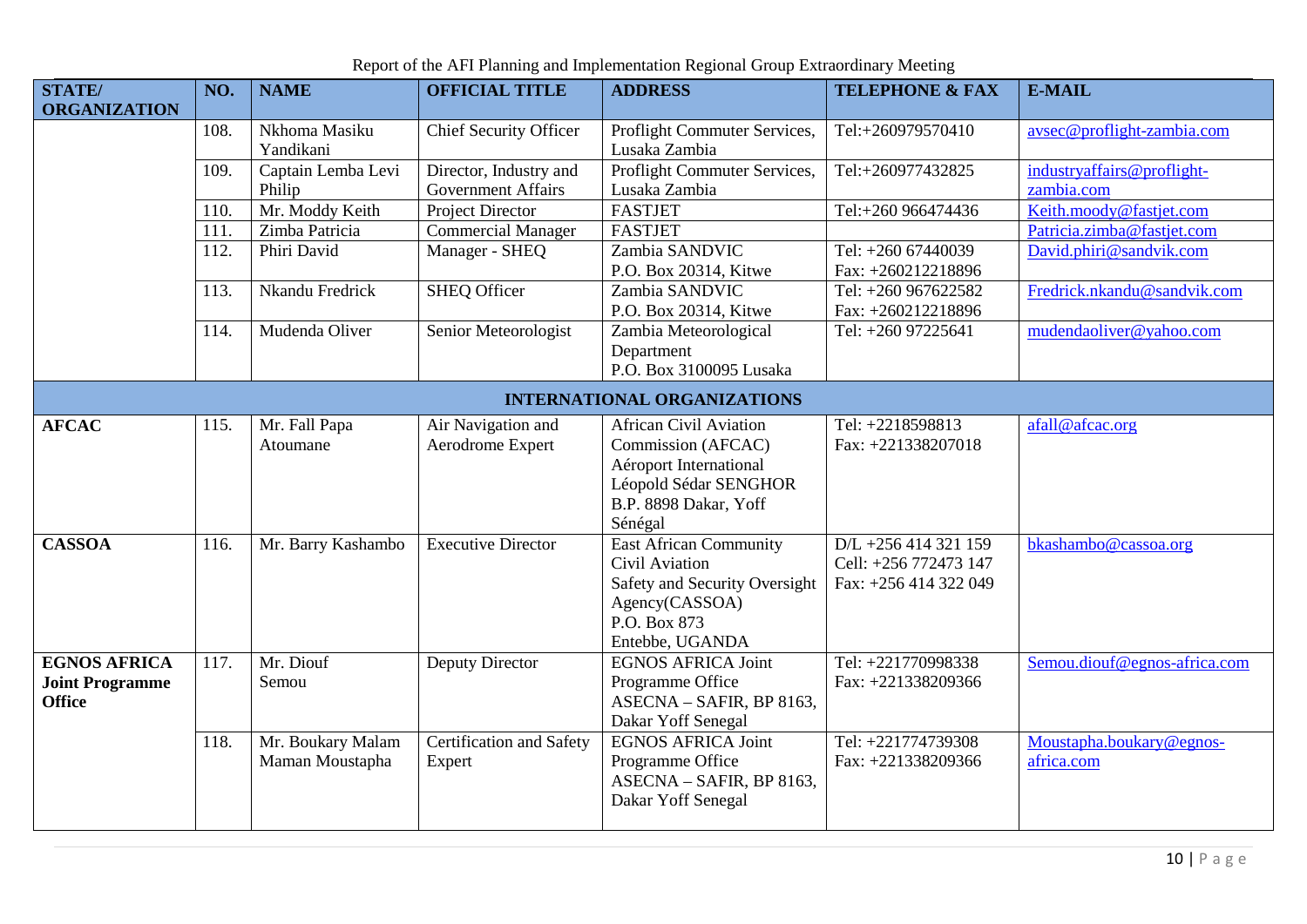Report of the AFI Planning and Implementation Regional Group Extraordinary Meeting

| <b>STATE/</b><br><b>ORGANIZATION</b> | NO.  | <b>NAME</b>         | <b>OFFICIAL TITLE</b>        | <b>ADDRESS</b>           | <b>TELEPHONE &amp; FAX</b> | <b>E-MAIL</b>          |  |
|--------------------------------------|------|---------------------|------------------------------|--------------------------|----------------------------|------------------------|--|
| <b>IFATCA</b>                        | 119. | Ms. Keziah A.       | <b>Executive Vice</b>        | <b>IFATCA</b>            | Tel: +254 72238600         | kezogutu@gmail.com     |  |
|                                      |      | Ogutu               | President AFM                | P.O Box 56819-00200      | Fax: +254 20 827102        |                        |  |
|                                      |      |                     |                              | Nairobi Kenya            |                            |                        |  |
| <b>Guild of Air Traffic</b>          | 120. | Mr. Katongo George  | Senior Air Traffic           | Guild of Air Traffic     | Tel:+260 966215196 Tel:    | Gatcoz2005@yahoo.co.uk |  |
| <b>Controllers of</b>                |      |                     | <b>Control Officer</b>       | Controllers of Zambia    | +260 211 271091/250        |                        |  |
| Zambia                               |      |                     | (SATCO)                      | C/o National Airports    | $Fax:++260211271048$       |                        |  |
| (GATCOZ)                             |      |                     |                              | Corporation Limited, P/O |                            |                        |  |
|                                      |      |                     |                              | Box 30175 Lusaka.        |                            |                        |  |
| <b>ICAO SECRETARIAT</b>              |      |                     |                              |                          |                            |                        |  |
|                                      | 121. | Mr. Meshesha        | <b>Regional Director</b>     | <b>ICAO ESAF Office</b>  | Tel: +254 20 762 2395      | MBelayneh@icao.int     |  |
|                                      |      | Belayneh            | <b>ICAO-ESAF Office</b>      | P.O. Box 46294-00100     | Fax: +254 20 762 1092      |                        |  |
|                                      |      |                     |                              | Nairobi, Kenya           |                            |                        |  |
|                                      | 122. | Mr. Prosper Zo'o    | Deputy Regional              | <b>ICAO ESAF Office</b>  | Tel: +254 20 762 2367      | PZoomintoo@icao.int    |  |
|                                      |      | Minto'o             | Director,                    | P.O. Box 46294-00100     | Fax: +254 20 762 1092      |                        |  |
|                                      |      |                     | <b>ICAO-ESAF Office</b>      | Nairobi, Kenya           |                            |                        |  |
|                                      | 123. | Mr. Michiel         | Chief Implementation -       | <b>ICAO-Headquarters</b> | Tel:+151 49548157          | Myreedeburg@icao.int   |  |
|                                      |      | Vreedenburgh        | <b>ANB</b><br><b>ICAO-HQ</b> | Montreal, Canada         |                            |                        |  |
|                                      | 124. | Mr. Gaoussou Konate | Deputy Regional              | <b>ICAO WACAF Office</b> | Tel:+22133 869 24 24/02    | Gkonate@icao.int       |  |
|                                      |      |                     | Director                     | PO. Box 38050,           | Fax:+221 33 820 32 59      |                        |  |
|                                      |      |                     | <b>ICAO-WACAF</b>            | Dakar, Senegal           |                            |                        |  |
|                                      | 125. | Mr. Seboseso        | Regional Officer,            | <b>ICAO ESAF Offfice</b> | Tel: +254 20 762 2372      | SMachobane@icao.int    |  |
|                                      |      | Machobane           | <b>ATM/SAR</b>               | P.O. Box 46294-00100     | Fax: +254 20 762 1092      |                        |  |
|                                      |      |                     | <b>ICAO-ESAF</b>             | Nairobi, Kenya           |                            |                        |  |
|                                      | 126. | Mr. Arthemon        | Regional Officer,            | <b>ICAO ESAF Offfice</b> | Tel: +254 20 762 2371      |                        |  |
|                                      |      | Ndikumana           | <b>ATM/AIM/SAR</b>           | P.O. Box 46294-00100     | Fax: +254 20 762 1092      |                        |  |
|                                      |      |                     | <b>ICAO-ESAF</b>             | Nairobi, Kenya           |                            |                        |  |
|                                      | 127. | Mr. Francois Xavier | Regional Officer, CNS        | <b>ICAO WACAF Office</b> | Tel:+22133 869 24 24/15    | fsalambanga@icao.int   |  |
|                                      |      | Salambanga          | <b>ICAO-WACAF</b>            | PO. Box 38050,           | Fax:+221 33 820 32 59      |                        |  |
|                                      |      |                     |                              | Dakar, Senegal           |                            |                        |  |
|                                      | 128. | Ms. Hellen Serem    | <b>Team Assistant</b>        | <b>ICAO ESAF Offfice</b> | Tel: +254 20 762 2395      | hserem@icao.int        |  |
|                                      |      |                     |                              | P.O. Box 46294-00100     | Fax: +254 20 762 1092      |                        |  |
|                                      |      |                     |                              | Nairobi, Kenya           |                            |                        |  |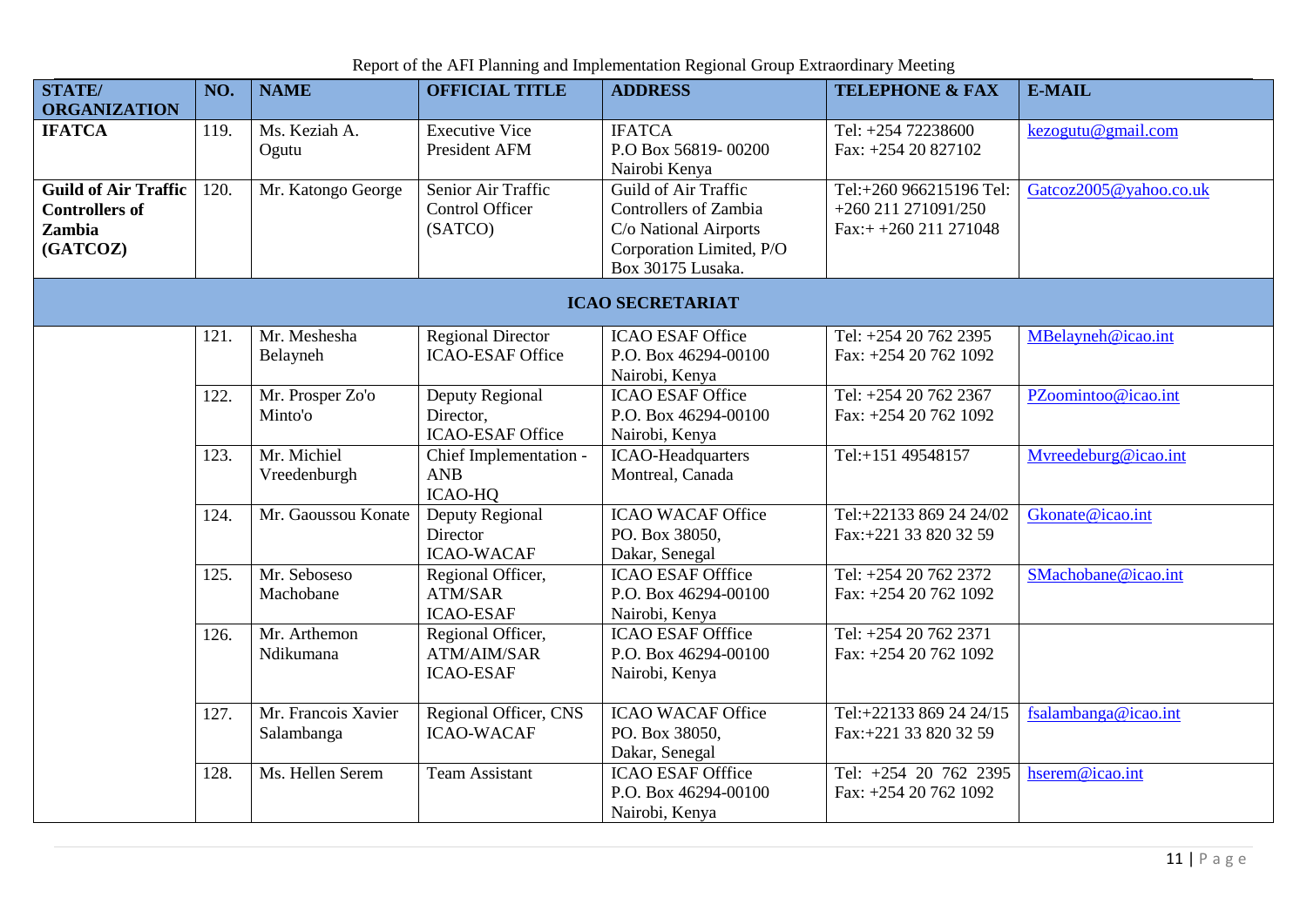# **APPENDIX: B**

## **INTERNATIONAL CIVIL AVIATION ORGANIZATION**



# **RE-ORGANIZED STRUCTURE OF AFRICA-INDIAN OCEAN PLANNING AND IMPLEMENTATION REGIONAL GROUP (APIRG)**

# *GENERAL PRESENTATION*

*(Adopted by the Extraordinary Meeting of APIRG, 10-11 July 2014)*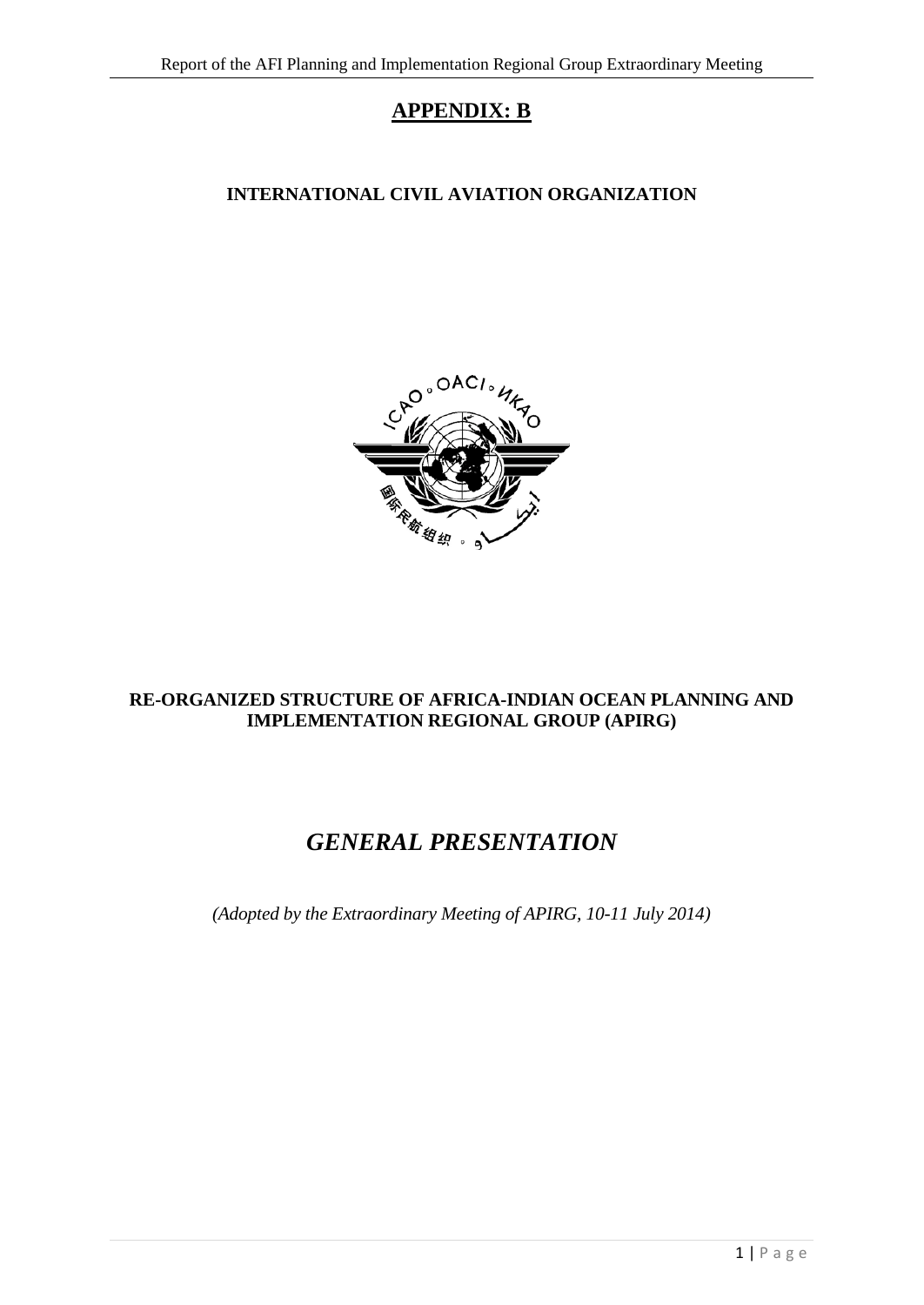# **TABLE OF CONTENTS**

<span id="page-28-0"></span>

| 5. COMPOSITION OF THE CONTRIBUTORY BODIES 13 |  |
|----------------------------------------------|--|
|                                              |  |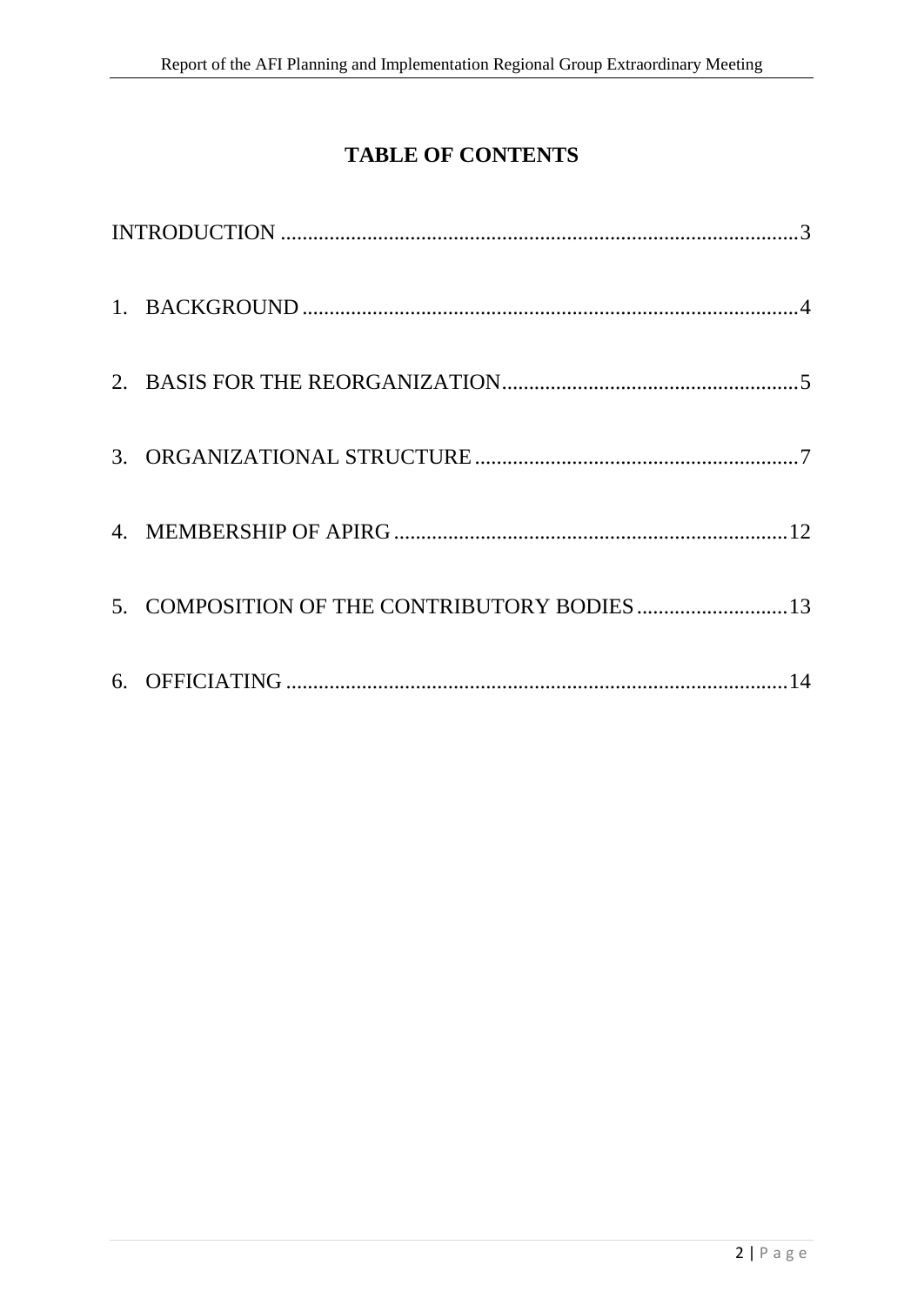# **INTRODUCTION**

## **Implications for the Planning and Implementation Regional Groups (PIRGs) under the Fourth Edition of the ICAO Global Air Navigation Plan (GANP, Doc 9750)**

 The Twelfth Air Navigation Conference (AN-Conf/12, Montreal, 19-30 November 2012) adopted a revised Edition of the Global Air Navigation Plan (GANP, Doc 9750), which introduces the ICAO Aviation System Block Upgrades (ASBU) Methodology complemented by the Technology Roadmaps for Communications, Navigation and Surveillance (CNS), Information Management (IM) and Avionics.

 The ICAO Planning and Implementation Regional Groups (PIRGs) are in the process of adopting the ASBU Modules through regional agreements. In so doing, PIRGs should ensure that all required supporting procedures, regulatory approvals and training capabilities are set in place. These supporting requirements need to be reflected in electronic regional Air Navigation Plans (eANPs) developed by the PIRGs, ensuring strategic transparency, coordinated progress and certainty of investment.

 In order to support States' efforts, the development of business cases for any operational benefit will be facilitated with the detailed information available in the Global Plan's technology roadmaps and ASBU Module descriptions.

PIRGs function primarily on the basis of regular consultations with States and industry to align the specific measures and initiatives that they integrate into Regional Air Navigation Plans.

PIRGs are additionally responsible under the performance framework for coordinating reporting from States and industry that feed into later analysis activities, the annual Air Navigation Capacity and Efficiency Report, and any required tactical work Programme revisions.

Performance reviews are to be conducted via annual reports that will be developed by each ICAO Regional Office/PIRG in collaboration with local industry stakeholders. These are to be supported by data submitted by States with respect to Block Upgrade Modules' metrics.

As a result, the structure of APIRG and its working methods have been revised to rationalize the contributory bodies of the Group away from technologies and toward operational performance, and to effectively address the annual reporting schedule.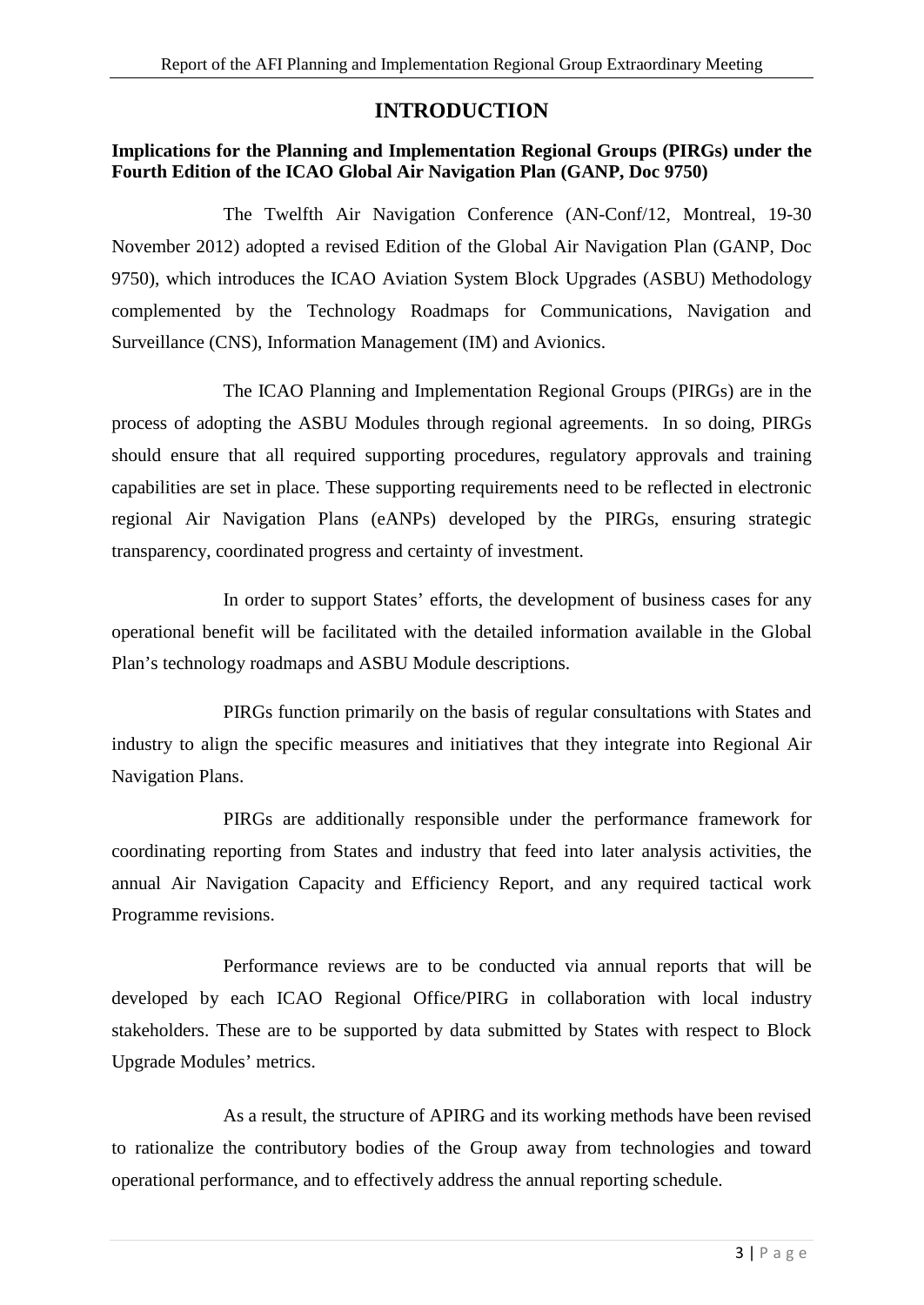## <span id="page-30-0"></span>**1. BACKGROUND**

#### *Council Decision*

1.1 In its Report (**C-WP/13135**) of March 2008, the Air Navigation Commission noted that while implementation is the responsibility of States, PIRGs could play a significant role in supporting the implementation of SARPs. The 183rd Session of the Council agreed (**C-DEC 183/9**) to retain for the time being the Terms of Reference of the PIRGs, except that of APIRG and GREPECAS were to be amended to exclude security matters. In addition, membership of the PIRGs was expanded to include all Contracting States who are service providers in an air navigation region.

### *Special AFI RAN Meeting*

1.2 Taking into account the Council action on the Commission's report, the Special AFI RAN Meeting (Durban, South Africa, 24-29 November 2008), recognized the need to have a clearly defined strategy to implement ATM systems as well as the need to align work programmes of the States, Regions and ICAO Headquarters. The SP AFI RAN 2008 agreed that APIRG should review its structure to determine if changes would be beneficial in light of the performance-based approach to air navigation planning being proposed. It also felt that the structure and organization of regional air navigation plans (ANPs) should be reviewed on a global basis with a view to aligning the regional ANPs with the Global Air Navigation Plan and the performance-based approach to planning. It therefore, adopted the following Recommendations:

#### *Recommendation 6/4 – Re-organization of APIRG*

*That APIRG review its working methods and organization and consider making adjustments to better support the ICAO performance framework in its planning and implementation activities.*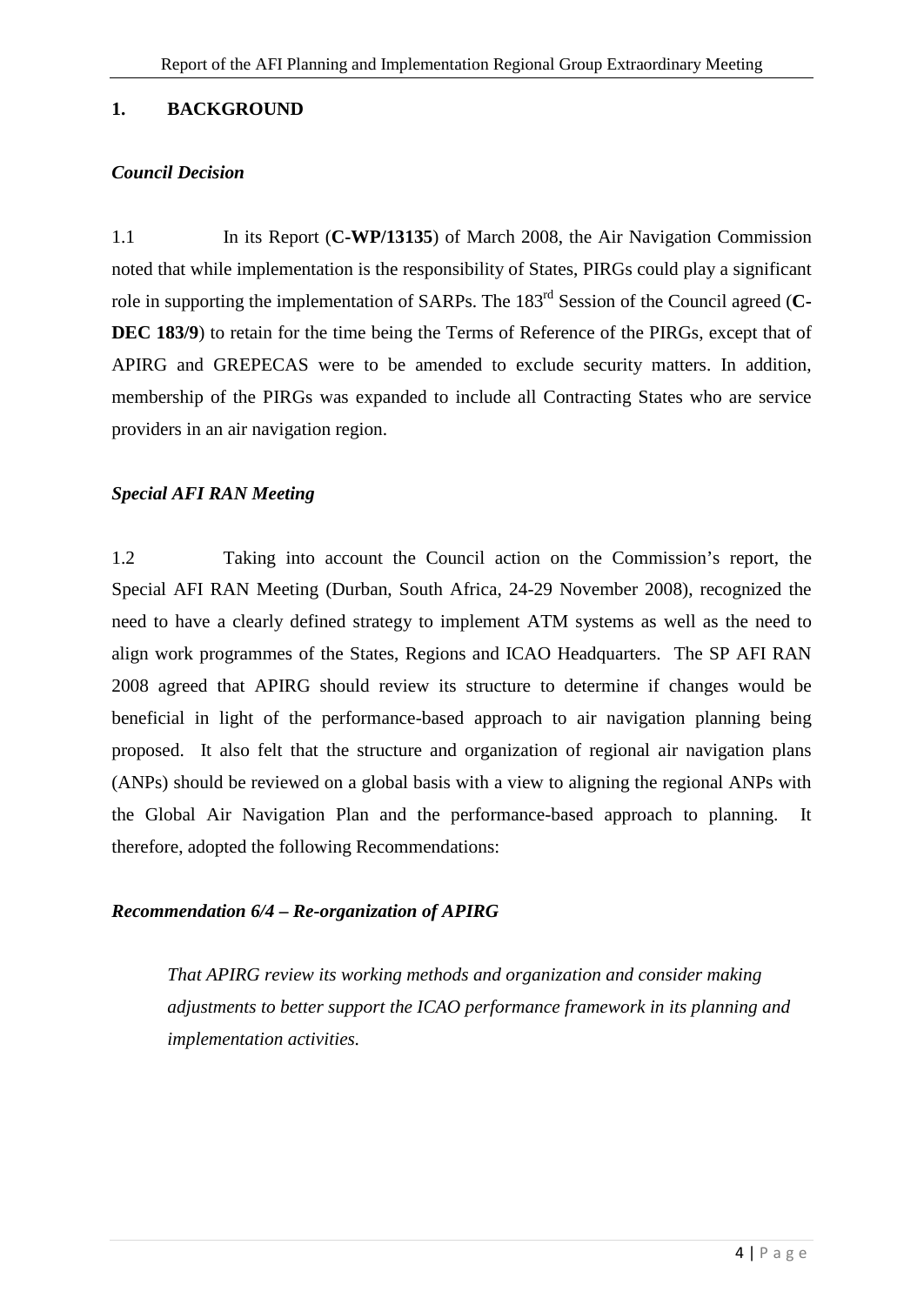### *APIRG Decision*

1.3 At its Nineteenth meeting which was held in Dakar, Senegal from 28 to 31 October 2013, APIRG recalled that the ICAO Special Regional Air Navigation Meeting (SP AFI RAN 2008) adopted a performance-based approach to regional and national air navigation planning in the AFI Region, aligned with the Global Air Navigation Plan (Doc 9750, GANP). The Group agreed that the performance-based approach adopted by the ICAO SP AFI RAN 2008 meeting applies to the AFI Regional Air Navigation System Implementation Plan aligned with the ASBU Methodology, as adopted by APIRG/19 Meeting under its Conclusion 19/06. It also agreed that within the ASBU framework, due consideration should be given to planning, implementation, monitoring and reporting aspects, and that a Project based approach for ASBUs should be applied to APIRG Subgroups/Task Forces (Decision 19/48).

#### <span id="page-31-0"></span>**2. BASIS FOR THE REORGANIZATION**

2.1 The basis for the approach in the re-organization within APIRG is the Fourth Edition of the Global Air Navigation Plan (GANP (Doc 9750)) which seeks to enable the ICAO ATM system envisioned in the Global ATM Operational Concept (GATMOC (Doc 9854)). While building on its previous editions, the Fourth Edition of Doc 9750, which was endorsed by the Twelfth Air Navigation Conference (AN Conf/12) in November 2012, introduces the Aviation System Block Upgrades (ASBUs) Methodology, as illustrated in **Figure 1** in this document. Doc 9750 4th Ed. also introduces Technology Roadmaps which complement the ASBU modules by providing timelines for the technology that will support the Communications, Navigation and Surveillance (CNS), Information Management (IM) and avionics requirements of the global Air Navigation system.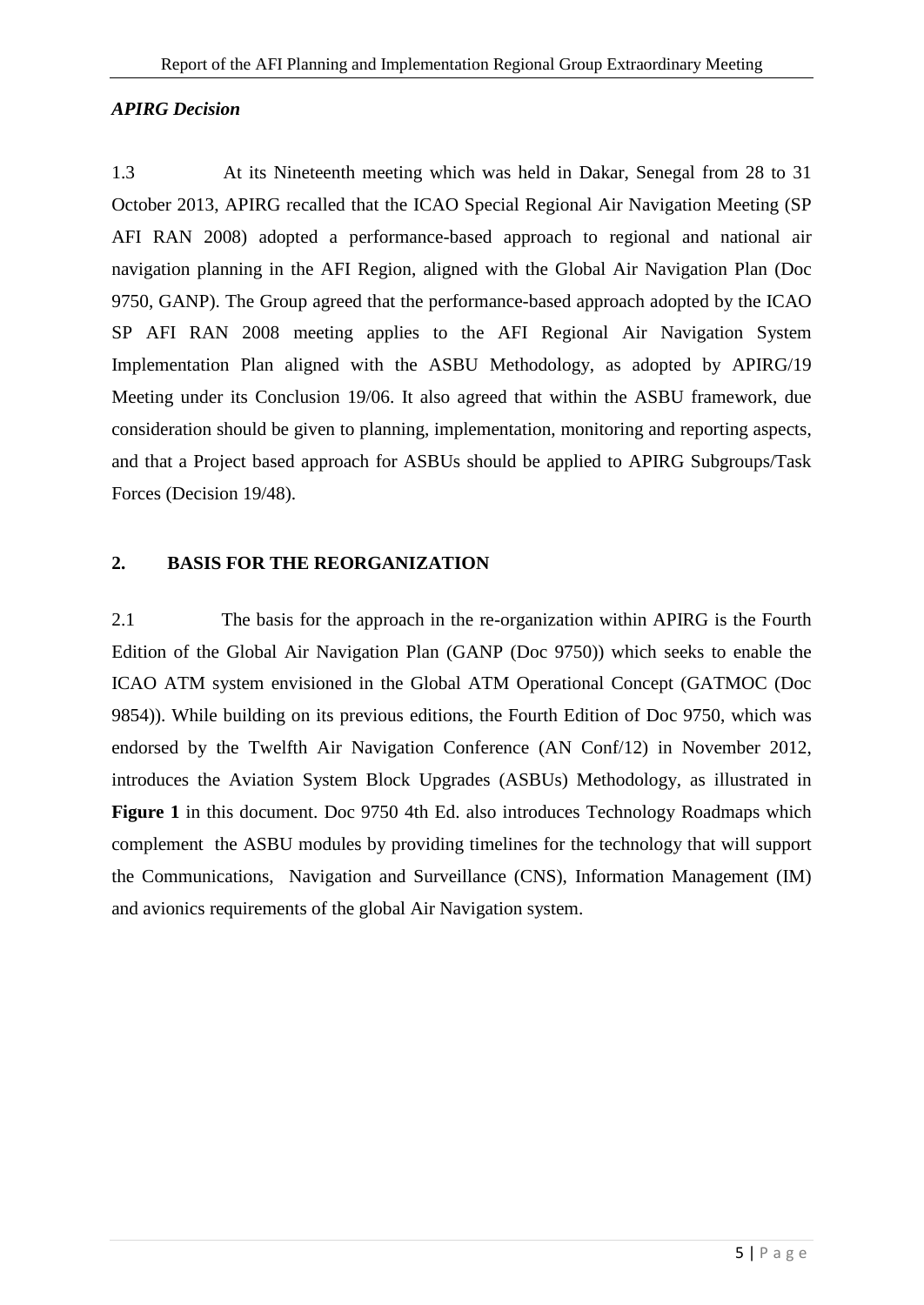

#### Performance Improvement Areas

*Figure 1: Illustration of Aviation System Block Upgrades Block 0 Modules*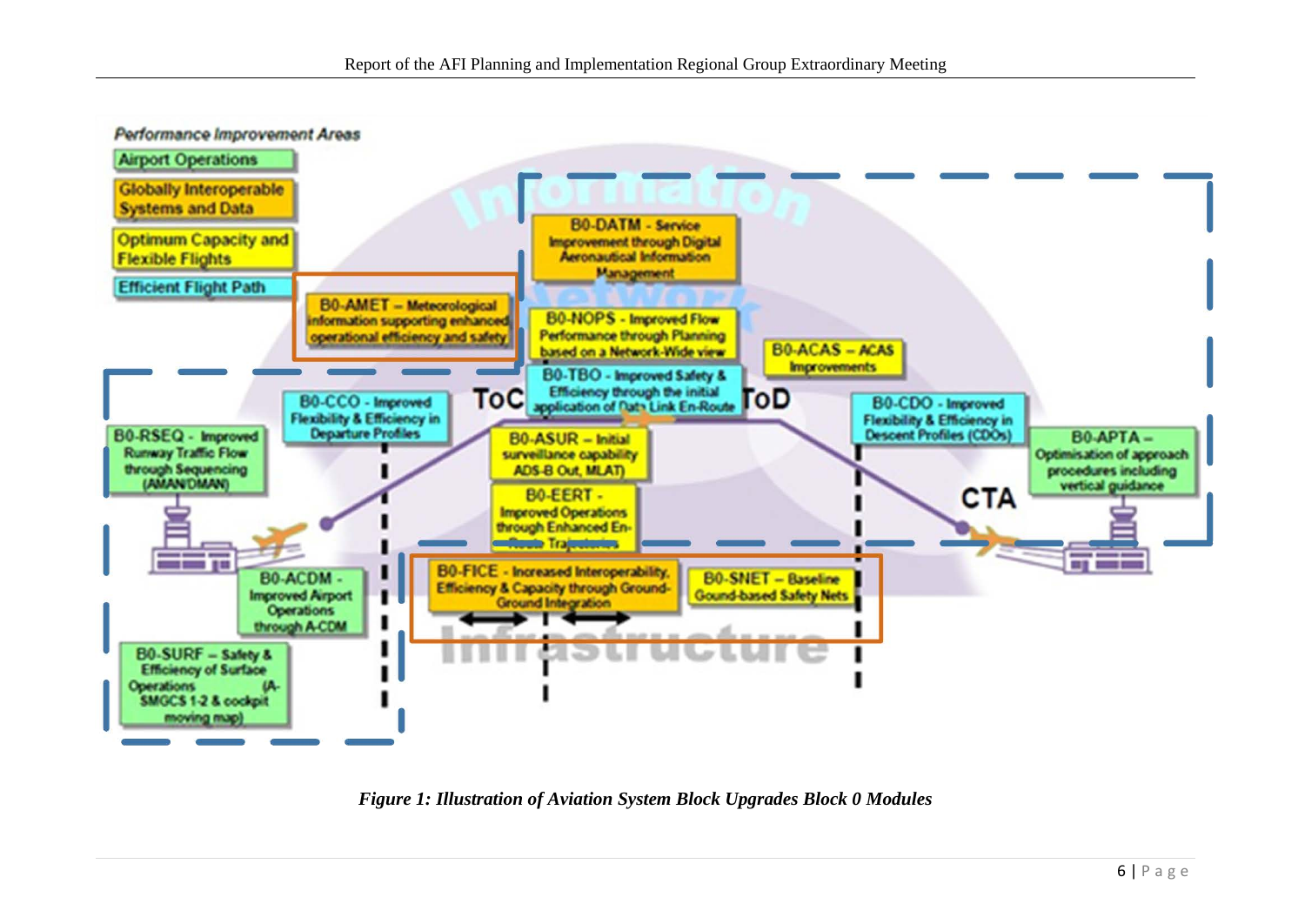## <span id="page-33-0"></span>**3. ORGANIZATIONAL STRUCTURE**

3.1 The new organizational structure of the APIRG seeks, amongst others, to achieve the following:

- a) reduction in the total number of contributory bodies and associated resource requirements
- b) synergies required in implementing the ASBUs,
- c) harmonization in the work volumes between the Sub-Groups.

Figure 2 below shows the new organizational structure of the Group as adopted by the Extraordinary Meeting of APIRG, 10-11 July 2014.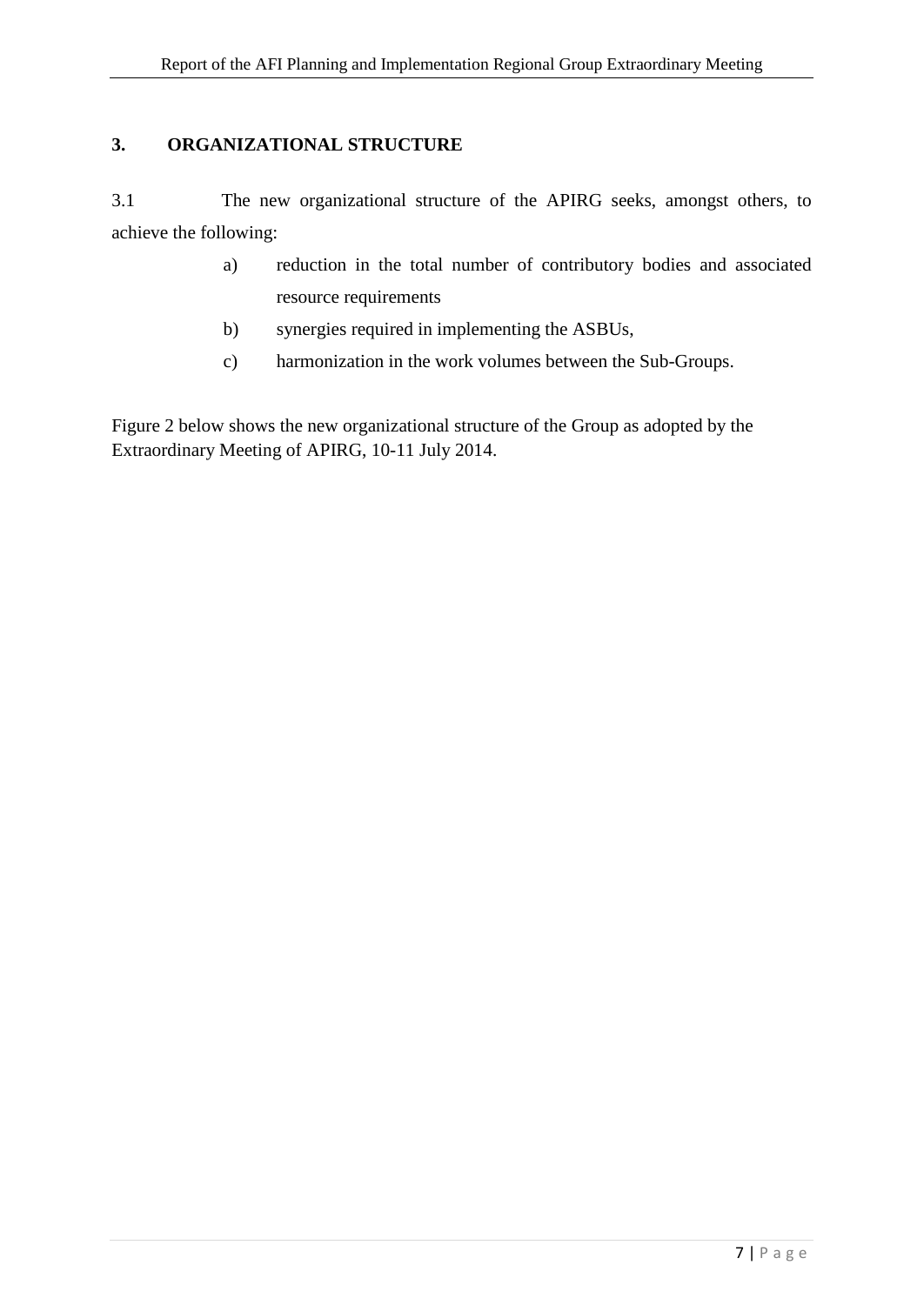## **Figure 2: APIRG ORGANIZATIONAL STRUCTURE**

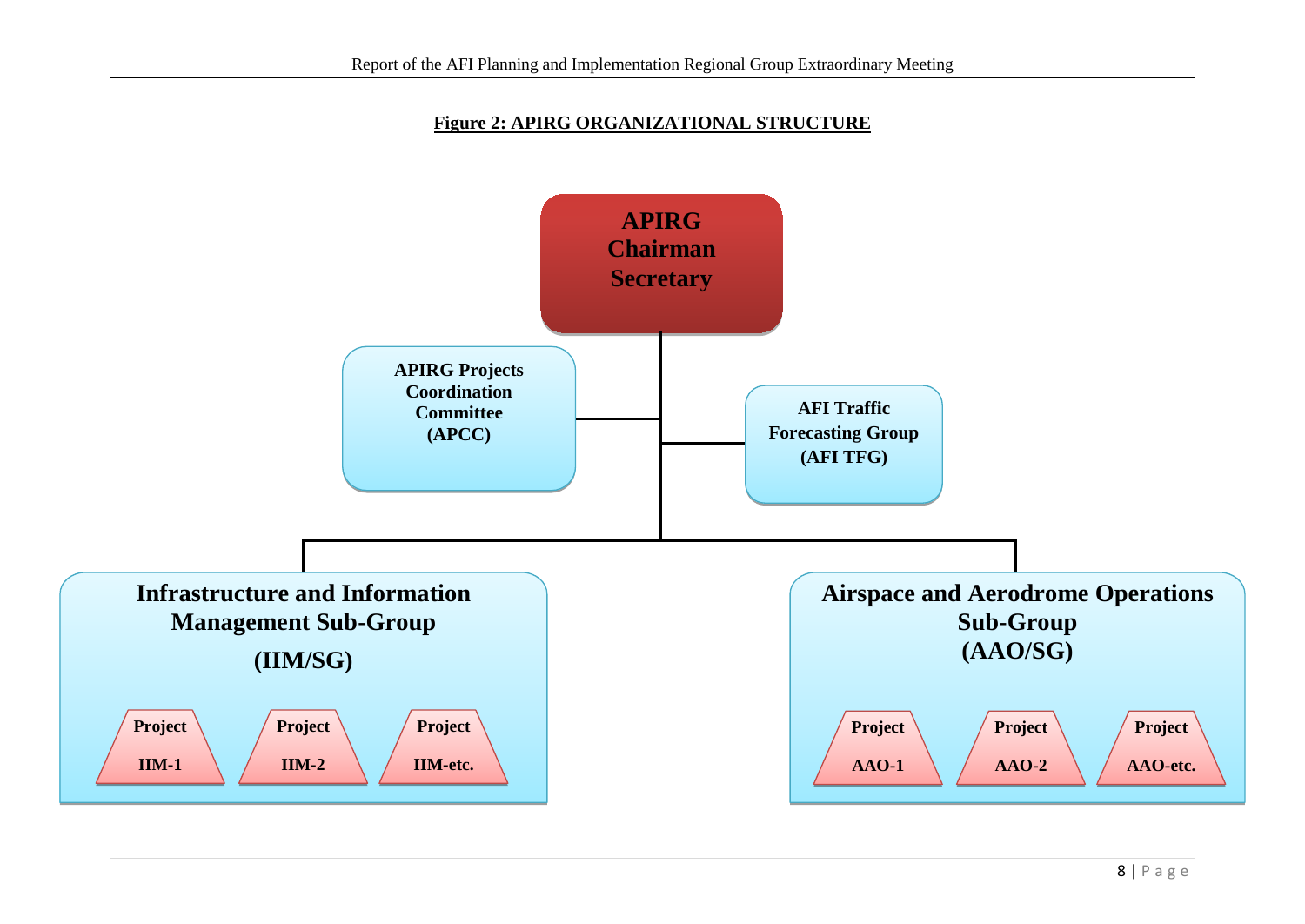#### **3.2 APIRG Projects Coordination Committee (APCC)**

3.2.1 The APIRG Projects Coordination Committee (**APCC**) composed of the Chairperson and Vice-Chairpersons of APIRG, the Secretary of APIRG, elected Officials of the Sub-Groups and Secretaries of Sub-Groups is proposed to undertake a task that has hitherto been a challenge. In this regard it will be noted that since its establishment, APIRG membership has increased progressively, from 14 members in the 1980s to 50 members in 2013. Over the same period, the time available for the APIRG plenary meetings has reduced from more than seven working days to about three working days. It is evidently no longer practical for APIRG plenary meetings to cover as much detail in its agenda as it could on its inception, and with the same effectiveness. In addition, the introduction of performance based approach to planning and implementation entails precision which requires further attention to details.

3.2.2 Nominally, the Secretariat has been and will continue to be responsible for facilitating coordination between the various structural components and activities of APIRG as well as between activities within the framework of APIRG, the Regional Offices, various organs of ICAO, and the industry. Notwithstanding, it has become increasingly important for the coordination process within APIRG to be enhanced and for States to have a more active role in it.

3.2.3 In view of the above, the objective of the APCC is to adjudicate the work of the SGs, monitor progression (life) of projects, propose road maps and implementation strategies, coordinate implementation across the SGs, and facilitate coordination (*through its Secretary*) with the RASG-AFI (see note below), other Regional bodies and industry groups. Detailed review of planning and implementation activities is carried out at this level. The Committee shall facilitate prioritization including determination of material that has matured sufficiently for consideration and adoption of conclusions and decisions by APIRG.

#### *Note:*

*In the establishment of RASGs, the Council identified the need for coordination between the PIRGs and RASGs on safety issues and accordingly decided on the reflection of this requirement in the TOR of both Groups. The activities of both Groups are carried continuously in interim periods between their meetings.*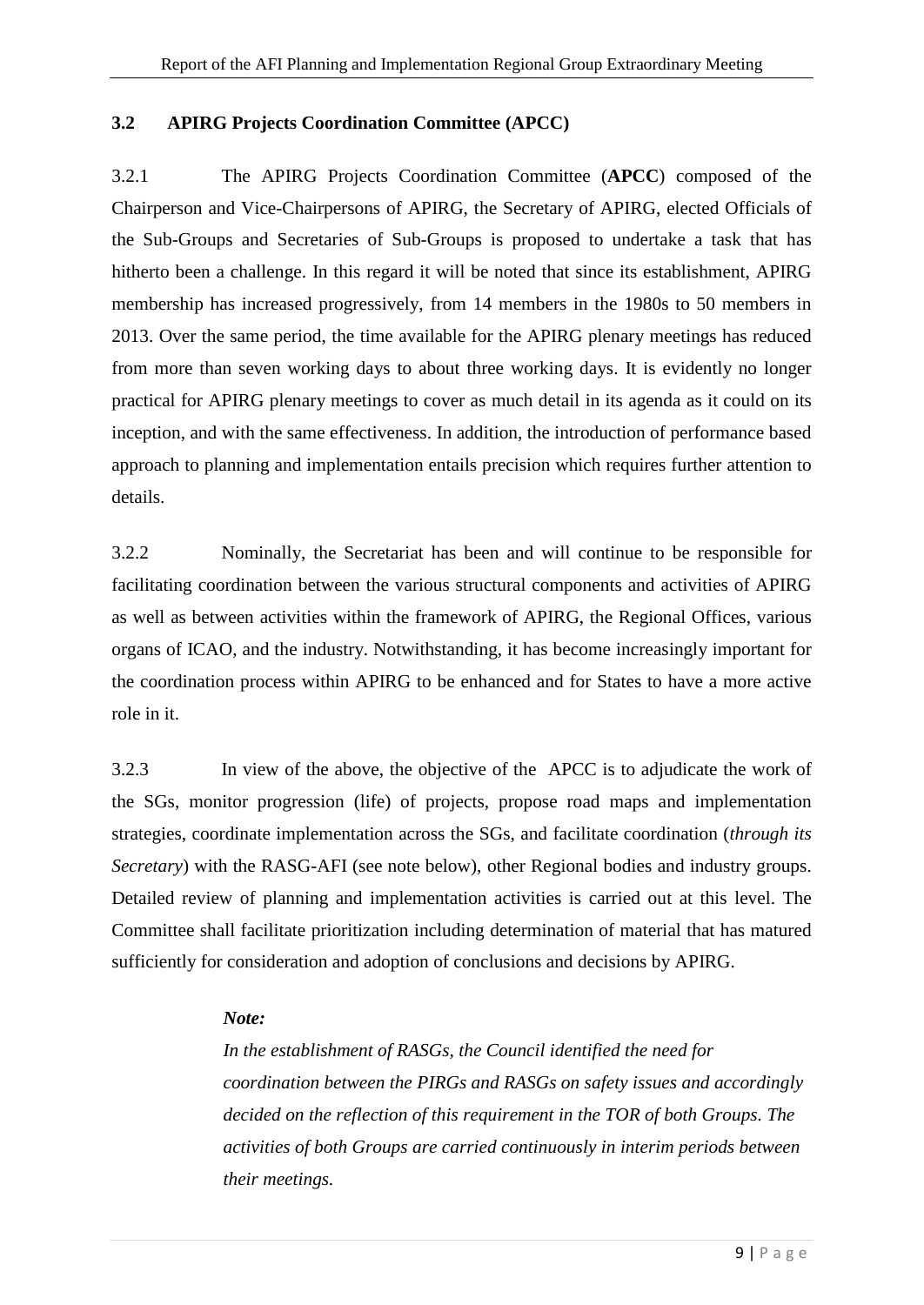## 3.2.4 Detailed terms of reference of the APCC are at **Appendix D.**

## **3.3 Sub-Groups**

3.3.1 The Sub-Groups have been reduced from four to two. It is notable that while the approach of having a Sub-Group for every technical area of air navigation is effective in supporting focus, it entails a 'silo' effect which does not support coordination.

3.3.2 The proposed reduced number of Sub-Groups has, to the extent practical, taken into consideration implementation of the Global Air Navigation Plan (Doc 9750 Ed. 4) under the ASBUs methodology.

## *Airspace and Aerodrome Operations Sub-Group (AAO/SG)*

3.3.3 Historically, the Aerodrome Operations Planning (AOP) Sub-Group has functioned singly, without formal coordination arrangements with other Sub-Groups. However, the effective implementation of ASBUs Modules requires close coordination between various areas of ANS and AGA. This is particularly highlighted under the ASBUs Performance Improvement Area (PIA) 1 (Airport Operations) Modules and three Modules from PIA 4 (Efficient Flight Paths).

## 3.3.4 The terms of reference of the **AAO/SG** are at **Appendix E.**

## *Infrastructure and Information Management Sub-Group (IIM/SG)*

3.3.5 The concept of providing digital information to automated ATM and airborne systems was identified many years ago, and so is the requirement for quality assurance without which the information conveyed by AIM and the MET products and services would have unacceptable levels of safety risks.

3.3.6 PIA 2 (Globally Interoperable Systems and Data) focuses on the role of Digital processing and management of aeronautical information, meteorological information and the data link support of communication between air traffic services units (ATSUs). In addition, this grouping is in alignment with the Technology Roadmap in the GANP (Doc 9750). It will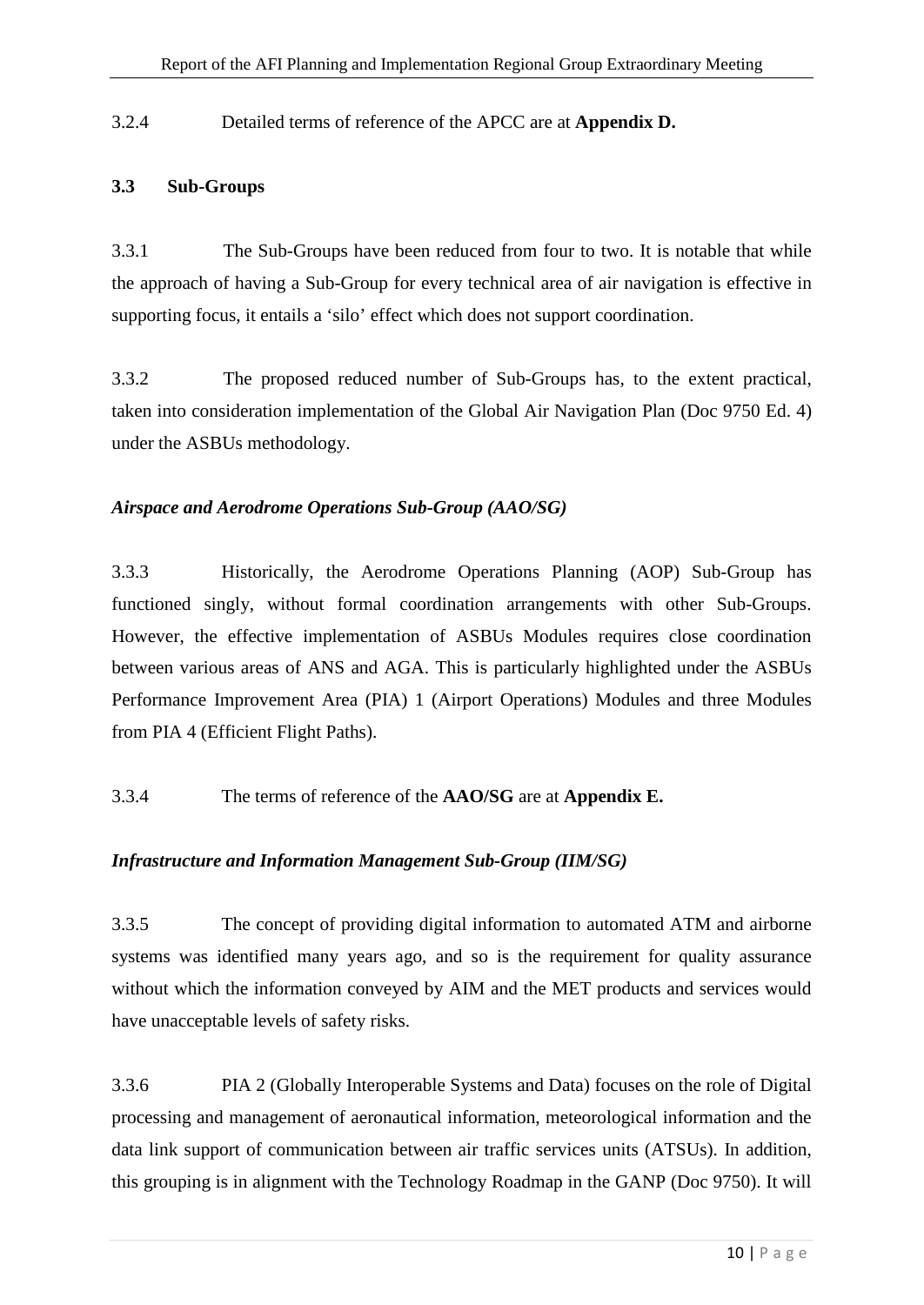be noted that CNS related ASBU modules are also in other PIAs. However, that does not necessarily support the splitting of the CNS field over the several Sub-Groups, nor does it necessarily support the establishment of a CNS Sub-Group, as other technical areas are also involved in the Modules affecting CNS. Accordingly, taking into consideration other aspects in grouping, the CNS discipline is proposed to be grouped with AIM and MET.

### 3.3.7 The terms of reference of the **IIM/SG** are at **Appendix F.**

### **3.4 Project Teams**

3.4.1 In order to carry out the work of the Sub-Groups, '**projects**' will be identified to be executed by '**teams**' of experts and Champions reporting to the Sub-Groups. There are no standing bodies established below the Sub-Groups.

3.4.2 The Projects will be derived from the ASBU Modules and the agreed regional performance objectives. A Project Team may carry out one or more projects.

### *Note:*

*Where applicable, in defining the scope of projects, consideration will be given to the concept of homogeneous ATM areas or major traffic flows/routing areas as established by APIRG. In the same vein, a project involving a few FIRs may be identified in the context of addressing seamlessness of a specific area of routing.*

3.4.3 The TOR of the Project Teams will be detailed as part of the project definition.

3.4.4 It is important to note that many Projects may not necessitate physical meetings, but may carry out their tasks through electronic correspondence and other media such as teleconferences. Similarly, even in those Projects where physical meeting will be necessary, more work should be carried out through electronic media, in order to reduce the costs. (This aspect is to be highlighted in the APIRG Handbook).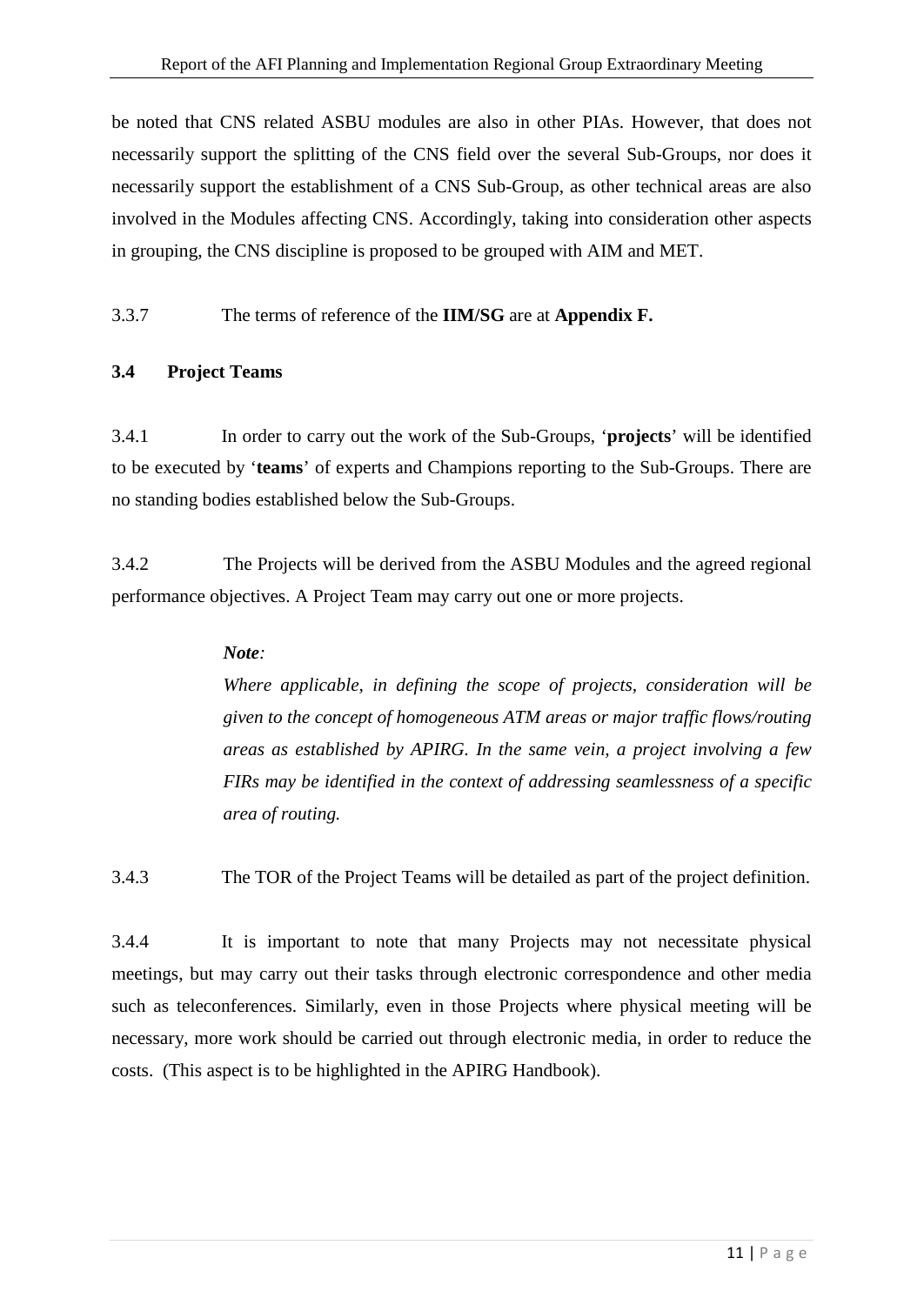3.4.5 Project Teams shall elect from among them, Project Team Coordinators (PTCs) who shall facilitate and coordinate the activities including deliberations of the Project Teams and report to the Sub-Groups.

## **3.5 AFI Traffic Forecasting Group (AFI TFG)**

3.5.1 An AFI Traffic Forecasting Group has been retained as a body contributing to the work of APIRG, but whose function is subject to a coordinated arrangement between the Region and ICAO Headquarters.

## <span id="page-38-0"></span>**4. MEMBERSHIP OF APIRG**

4.1 In accordance with Council Decision (**C-DEC 183/9**) of 2008, all ICAO Contracting States**,** who are service providers in the AFI air navigation region and part of the AFI ANP, are included in the membership of APIRG. Furthermore, AFI Region user States are entitled to participate in APIRG meetings as non-members. International organizations recognized by the Council are invited as necessary to attend APIRG meetings as observers.

4.2 It is important that officials and representatives of States and international organizations in APIRG, are familiar with the mandate, functions and responsibilities of APIRG, and are able to provide strategic direction to the Group. It is equally important that the officials are empowered to participate effectively in decision making processes, appreciating fully the impact thereof in national processes, including the commitment that will be expected from States. In this respect, State officials designated to represent the member States of APIRG should, ideally be at the level of officials responsible for Air Navigation or higher.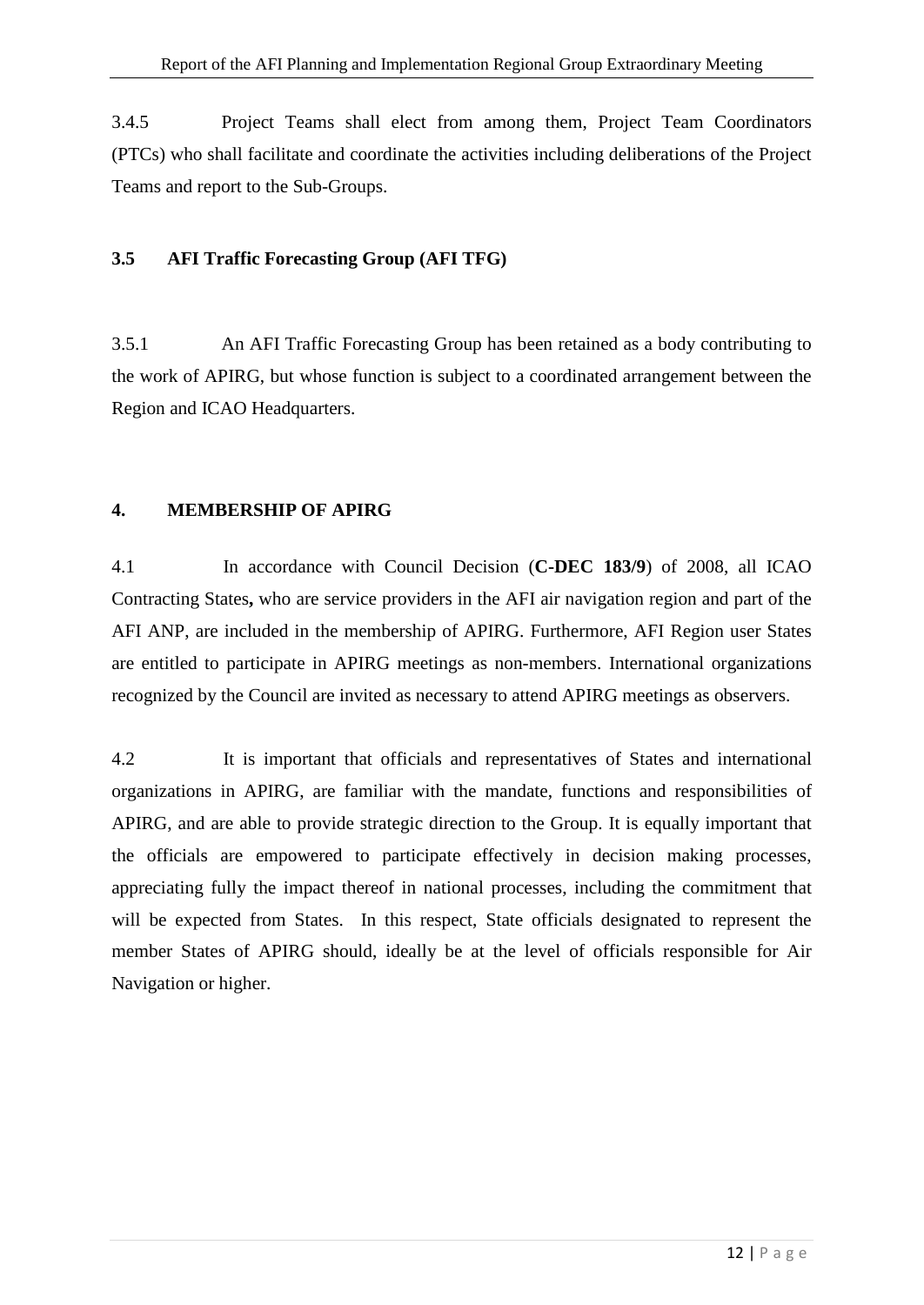### <span id="page-39-0"></span>**5. COMPOSITION OF THE CONTRIBUTORY BODIES**

#### **APIRG Projects Coordination Committee (APCC)**

5.1 The APCC membership shall comprise the following:

- Chairman of APIRG
- First and Second Vice Chairman of APIRG
- Secretary of APIRG
- Elected officials of the Sub-Groups
- Secretaries of Sub-Groups;
- Facilitators as necessary

#### **Sub-Groups**

5.2 The LIM AFI (COM/MET/RAC) RAN meeting in 1988 agreed that the participants in APIRG contributory bodies were to be specialists in the subjects concerned and familiar with the areas under consideration. While every State that is likely to make a valid contribution shall be given an opportunity to participate. The SG shall be kept as small as possible, to facilitate efficiency on aspects such as consideration of business, cost, logistics and the application of non-formal working methods. Each Sub-Group shall be composed of a limited number of officials who are specialists in at least one of the aviation disciplines in the Sub-Group to be provided by States, whether members or not of the APIRG, international organizations and/or bodies and organizations having experience in the relevant field. The number of officials nominated into a Sub-Group will depend on the fields of expertise in the Sub-Group. International organizations with observer status in APIRG will be expected to nominate qualified representatives to participate in the Sub-Groups.

5.3 In order to facilitate focus, continuity and appropriate expertise, membership into the Sub-Groups will be by specifically named officials. States and organizations identified by APIRG will nominate specific officials, providing information on nominee's qualifications and experience (CV), in order to enable the Sub-Group to optimally take advantage of the expertise available. To facilitate continuity and the benefits thereof in the activities of specific bodies, States should minimize changes of the nominated officials,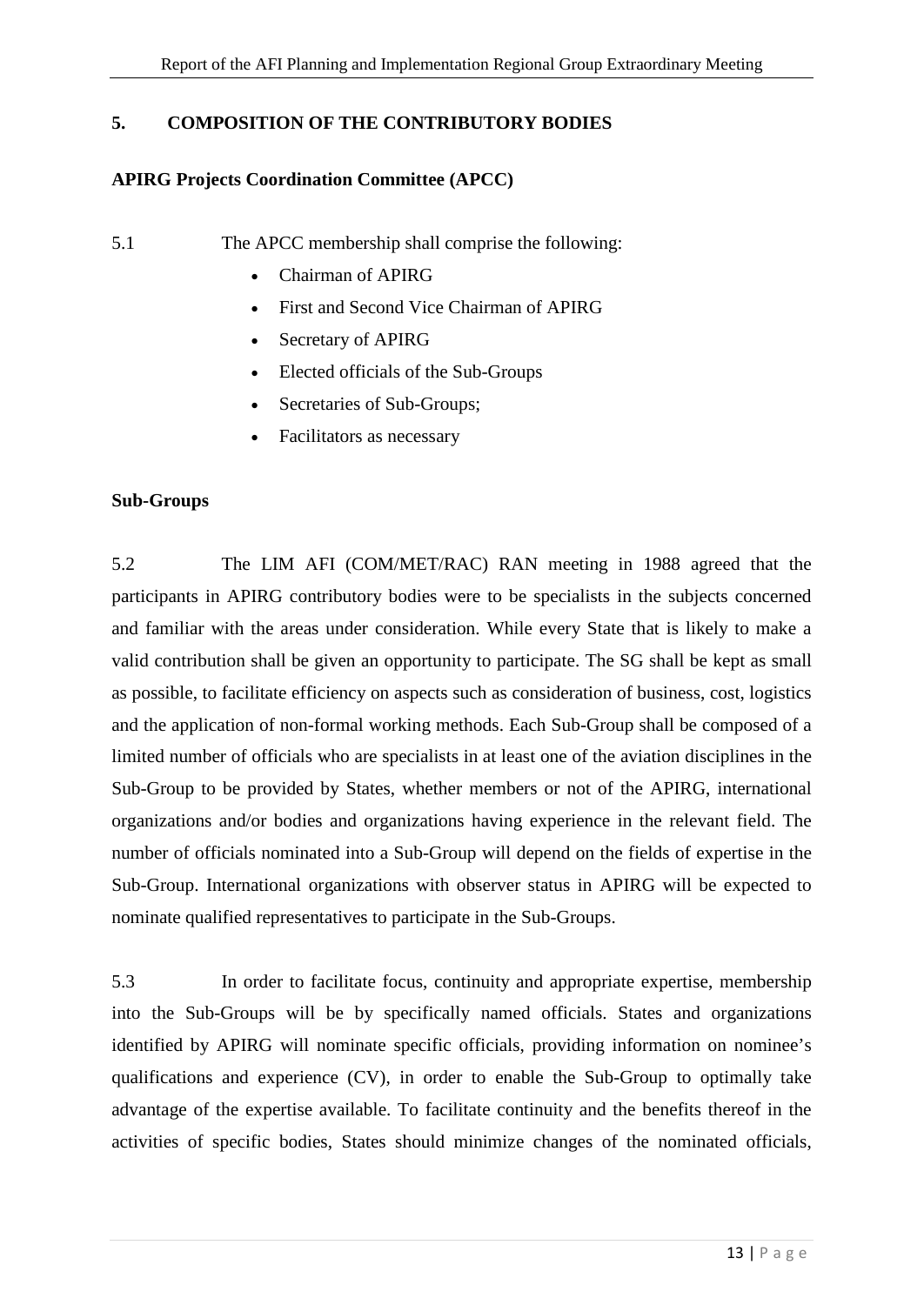particularly those participating in the Project Teams, and instead allow the nominated officials to serve for a sufficiently long period of time.

## **Project Teams**

5.4 Project Teams shall comprise officials designated by States and international organizations with observer status in APIRG. Such officials shall possess the qualifications and experience required in Projects to which they are nominated and be familiar with the areas under consideration. The number of experts participating in a Project Team will be dictated by the requirements of the Project.

5.5 International organizations identified as observers in APIRG will be expected to nominate qualified representatives to contribute to the work of the Project Teams. In addition, industry organizations not being APIRG observer members may, with the concurrence of the Chairman and Secretary of APIRG, be invited to contribute to the work of a specific Project of APIRG, with expertise and/or specialized tools.

## **Advisors to designated members**

5.6 Members of a Sub-Group or a Project Team may be assisted, when required, by advisors provided by the State or organization as the case may be. However, for logistical purposes States and organizations wishing to send advisors to an event shall inform the Secretariat well in advance.

## <span id="page-40-0"></span>**6. OFFICIATING**

6.1 States participating in the various APIRG contributory bodies should expect that their nominated officials to the APCC, a Sub-Group or Project Team may be elected to officiate in the group or team in the capacity of chairperson, Project Team Coordinator (PTC) or requested to assume the role of Champion. Officiating members will be required to discharge various duties and functions during the course of meetings and events as well as in the period between meetings. In this regard, States should ensure that officials elected in such capacities are adequately supported to participate and officiate in their elected capacities.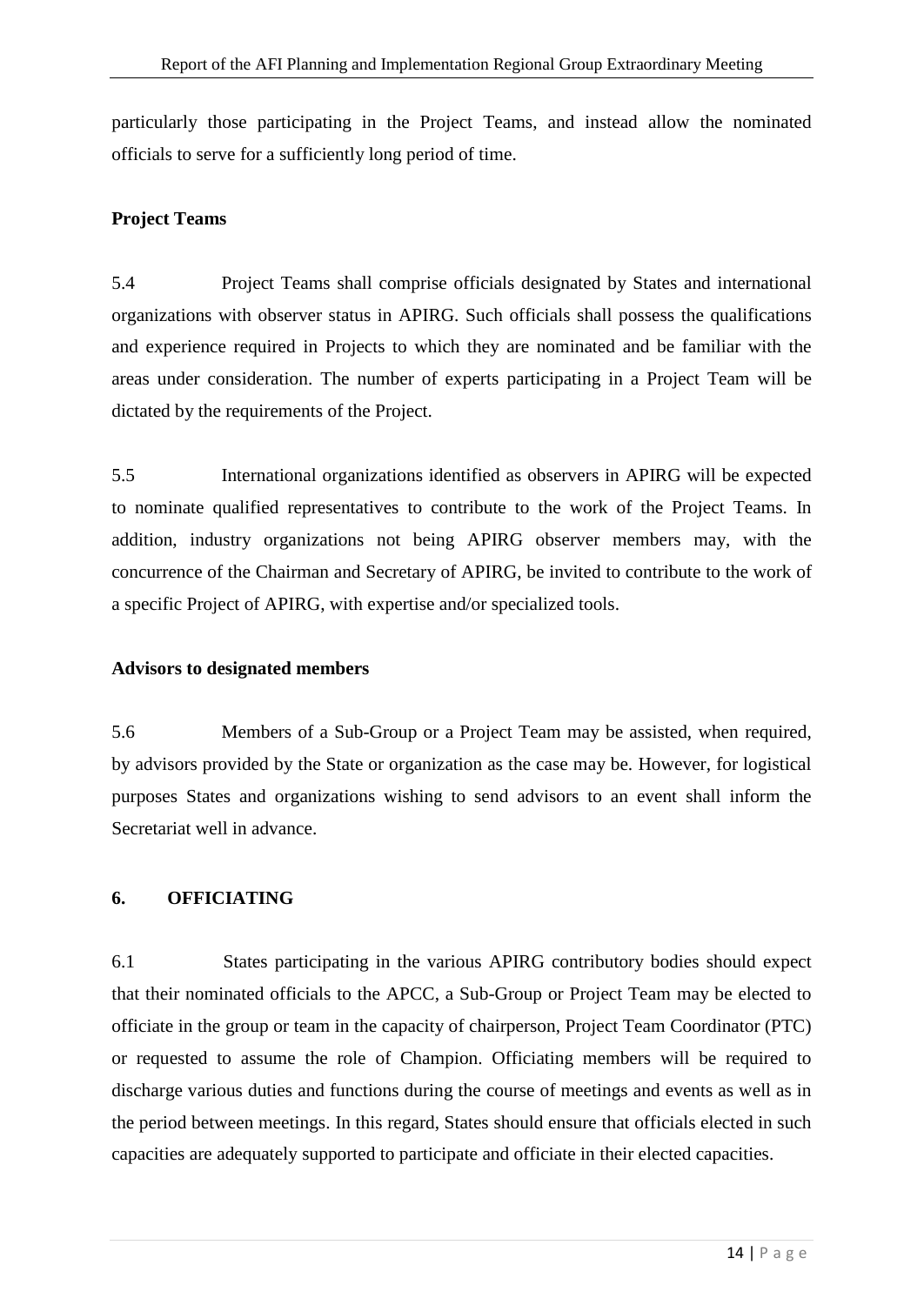6.2 In order to facilitate geographical distribution of participation, elected officials shall be from sub-regions of the AFI Region, such that a Chairperson and Vice Chairperson may not be from the same sub-region. A similar distribution will apply in electing members to officiate in the Project Teams.

6.3 The elected officiating members in the APCC and Sub-Groups of APIRG will be supported in their responsibilities by Secretaries nominated by the Secretary of APIRG from among members of the ICAO Secretariat. Elected officials in the Project Teams will be supported by Facilitators designated by the Secretary of APIRG from among members of the ICAO Secretariat.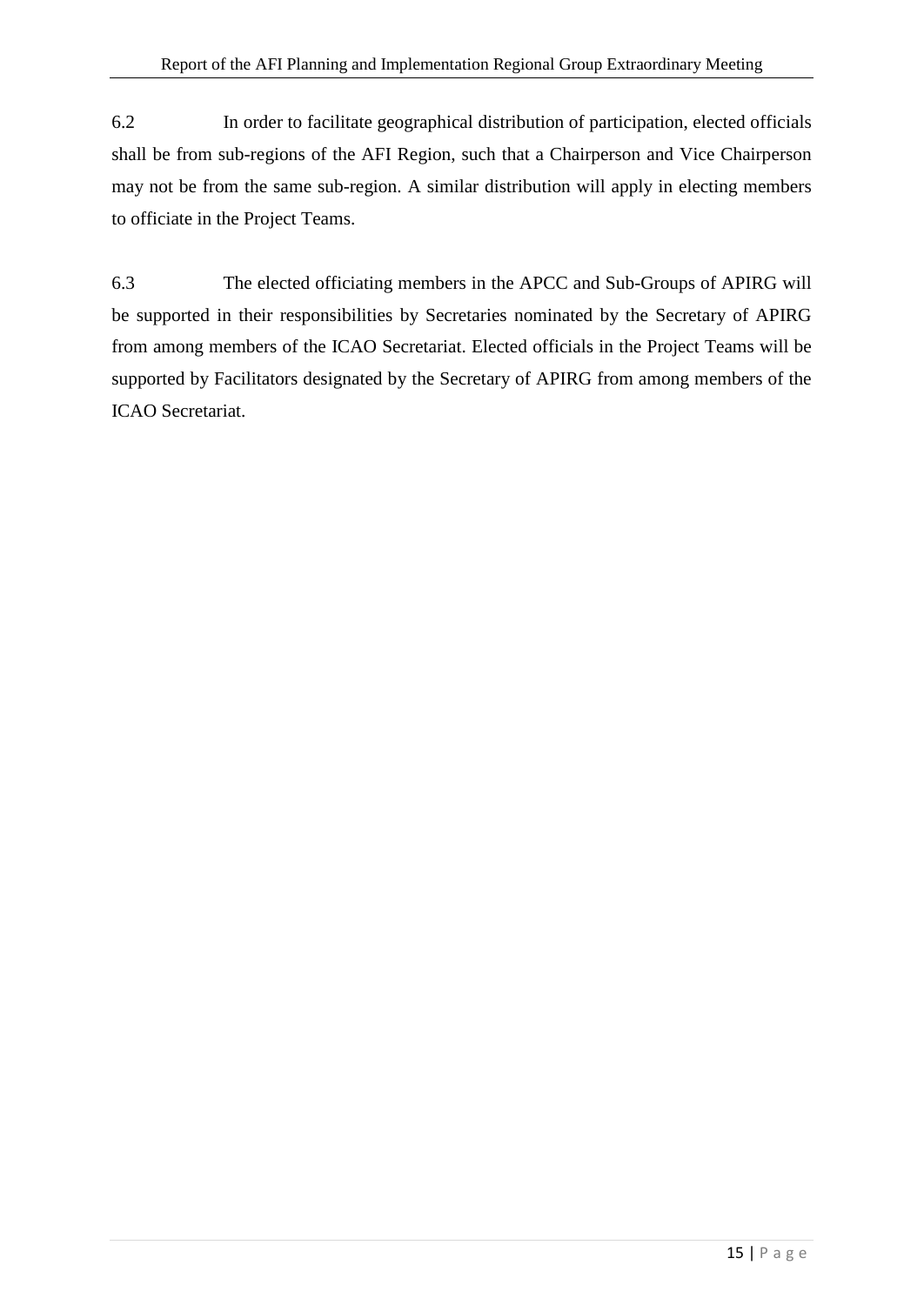# **APPENDIX: C**

# **INTERNATIONAL CIVIL AVIATION ORGANIZATION**



# **RE-ORGANIZED STRUCTURE OF AFRICA-INDIAN OCEAN PLANNING AND IMPLEMENTATION REGIONAL GROUP (APIRG)**

# *TERMS OF REFERENCE OF THE APIRG*

*(Adopted by the Extraordinary Meeting of APIRG, 10-11 July 2014)*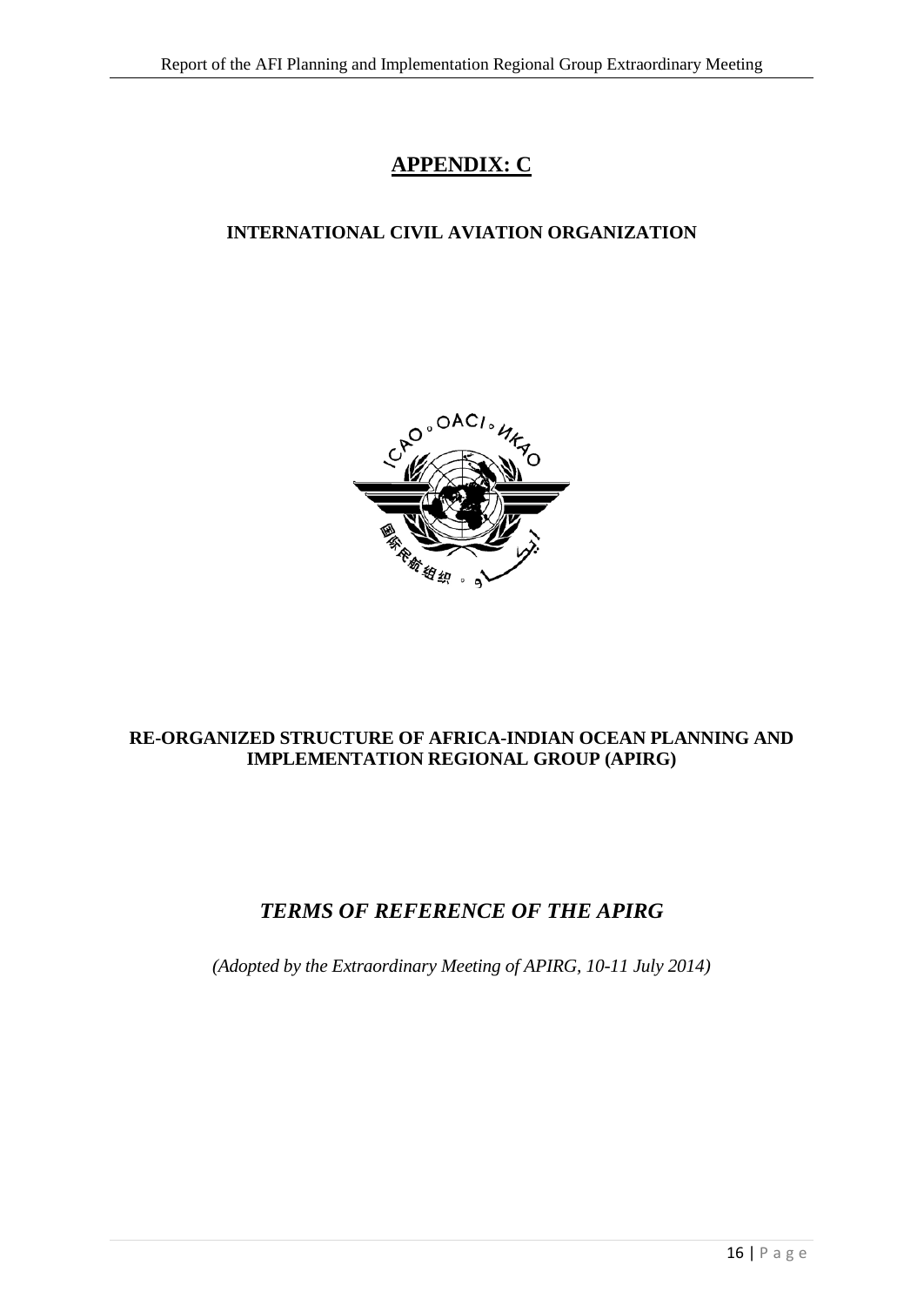# **TERMS OF REFERENCE AND COMPOSITION OF THE AFI PLANNING AND IMPLEMENTATION REGIONAL GROUP (APIRG)**

#### **1. Terms of Reference**

1.1 The APIRG is primarily responsible for the development and maintenance of the AFI Air Navigation Plan (ANP, ICAO Doc 7474), as well as the identification and resolution of air navigation deficiencies. It is a planning and coordination mechanism and, while implementation is the responsibility of States, APIRG can play a significant role in supporting the implementation of Standards and Recommended Practices (SARPs).

- 1.2 The terms of reference of the Group are particularly to:
	- a) ensure continuous and coherent development of the AFI Air Navigation Plan and other relevant regional documentation in a manner that is harmonized with adjacent regions, consistent with ICAO SARPs and reflecting the ICAO Global Air Navigation Plan requirements;
	- b) facilitate the implementation of air navigation systems and services as identified in the AFI Air Navigation Plan with due observance to the primacy of air safety and the environment;
	- c) identify and address specific deficiencies in the air navigation field; and
	- d) coordinate with RASG-AFI on safety issues.

#### *Note:*

*The APIRG Terms of References will continuously be guided by ICAOs Strategic Objectives*

#### **2. Composition**

2.1 The APIRG membership includes all ICAO Contracting States, who are service providers in the AFI Region and part of AFI Air Navigation Plan (ANP).

2.2 User States are entitled to participate in any other APIRG meeting as a nonmember.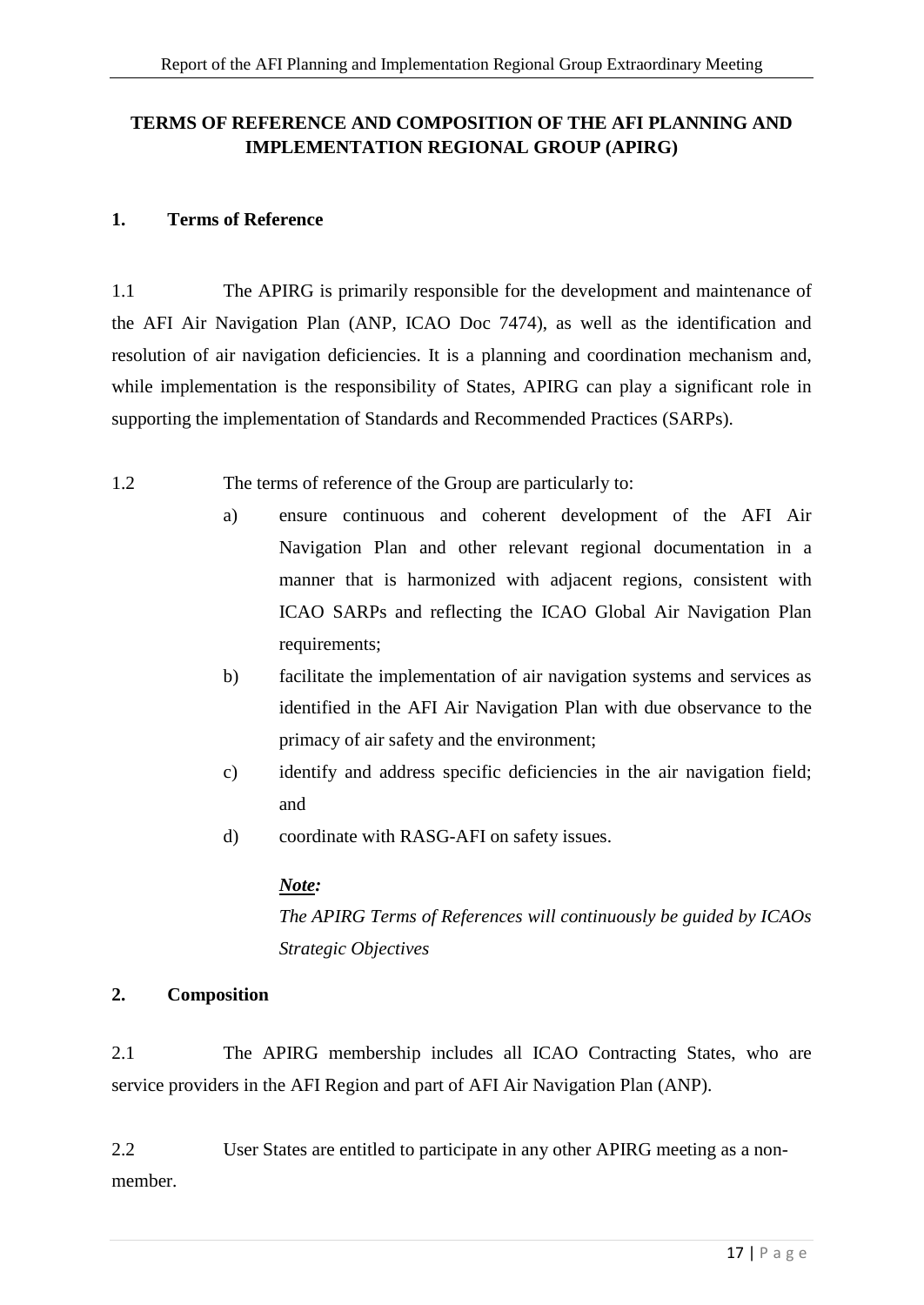2.3 International Organizations recognized by the Council may be invited as necessary to attend as observers to the PIRG meetings.

### **3. Work programme**

- 3.1 In order to meet the terms of reference, the Group shall perform the following tasks:
	- a) review, and propose when necessary, the target dates for implementation of facilities, services and procedures to ensure the coordinated development of the Air Navigation System in the AFI Region;
	- b) assist the ICAO Regional Offices providing services in the AFI Region in their task of fostering implementation of the AFI Regional Air Navigation Plan;
	- c) in line with the Global Aviation Safety Plan (GASP) and the Global Air Navigation Plan (GANP), ensure the conduct of any necessary systems performance monitoring, identify specific deficiencies in the air navigation field, especially in the context of access and equity, capacity, efficiency, environment and safety, and propose corrective action;
	- d) facilitate to ensure the development and implementation of an action plan by States to resolve identified deficiencies, where necessary;
	- e) develop amendment proposals to update the AFI Regional Air Navigation Plan necessary to satisfy any changes in the requirements, thus removing the need for regular regional air navigation meetings;
	- f) monitor implementation of air navigation facilities and services and where necessary, ensure interregional harmonization, taking due account to organization aspects, economic issues (including financial aspects) of cost/benefit analyses, business case, studies and environmental matters.
	- g) examine human resource planning and training issues and propose where necessary human resource development capabilities in the region are compatible with the AFI Regional Air Navigation Plan;
	- h) invite financial institutions, as required, on a consultative basis as appropriate to provide advice in the planning process ;
	- i) maintain close cooperation with relevant organizations and State grouping to optimize the use of available expertise and resources;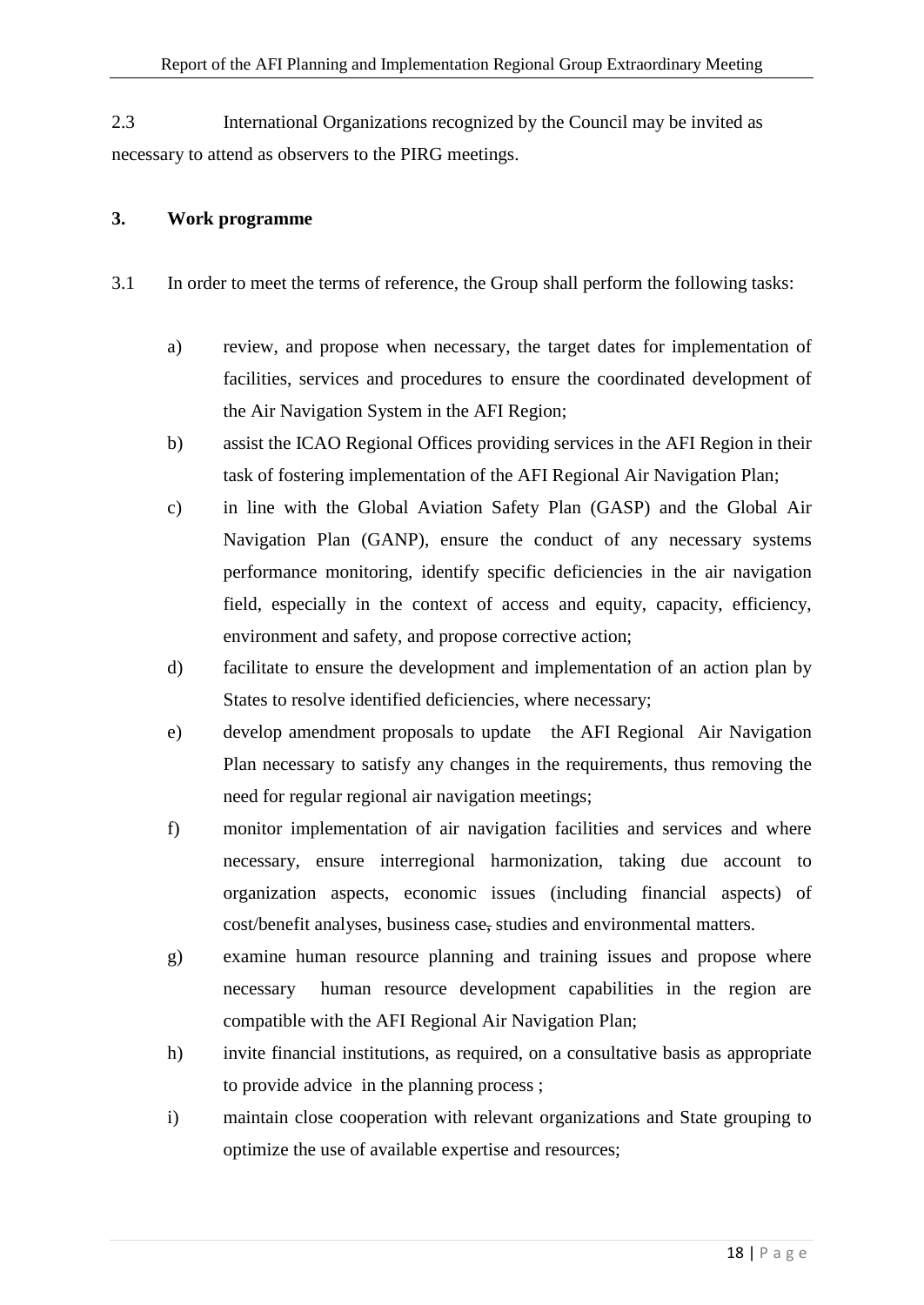- j) conduct the above activities in the most efficient manner possible with a minimum of formality and documentation and call meetings of the APIRG when deemed appropriate; and
- k) coordinate with other established regional mechanisms such as the Regional Aviation Safety Group (RASG AFI), the DGCA Conference, etc.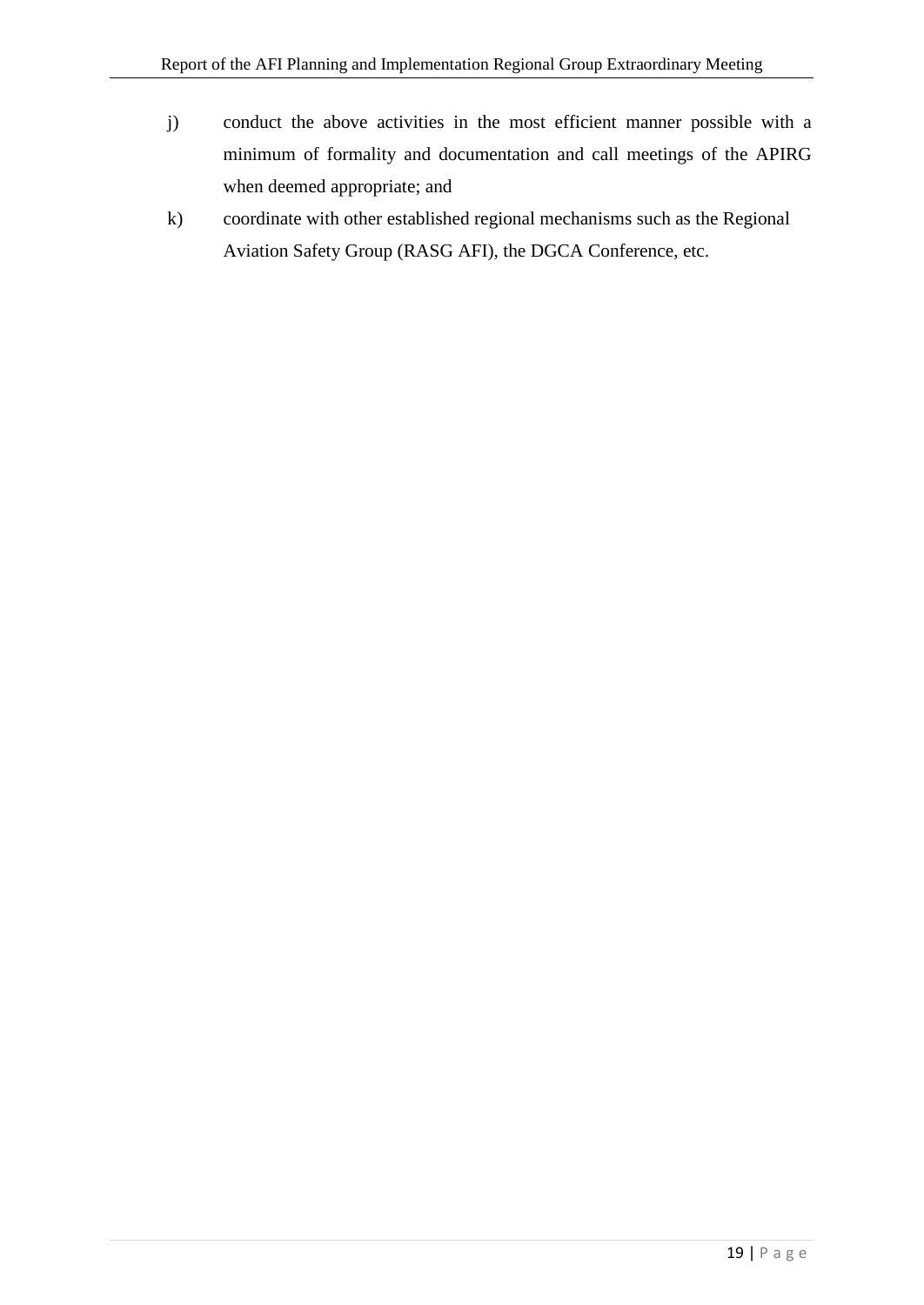# **APPENDIX: D**

# **INTERNATIONAL CIVIL AVIATION ORGANIZATION**



# **RE-ORGANIZED STRUCTURE OF AFRICA-INDIAN OCEAN PLANNING AND IMPLEMENTATION REGIONAL GROUP (APIRG)**

# *APIRG PROJECTS COORDINATION COMMITTEE (APCC)*

*(Adopted by the Extraordinary Meeting of APIRG, 10-11 July 2014)*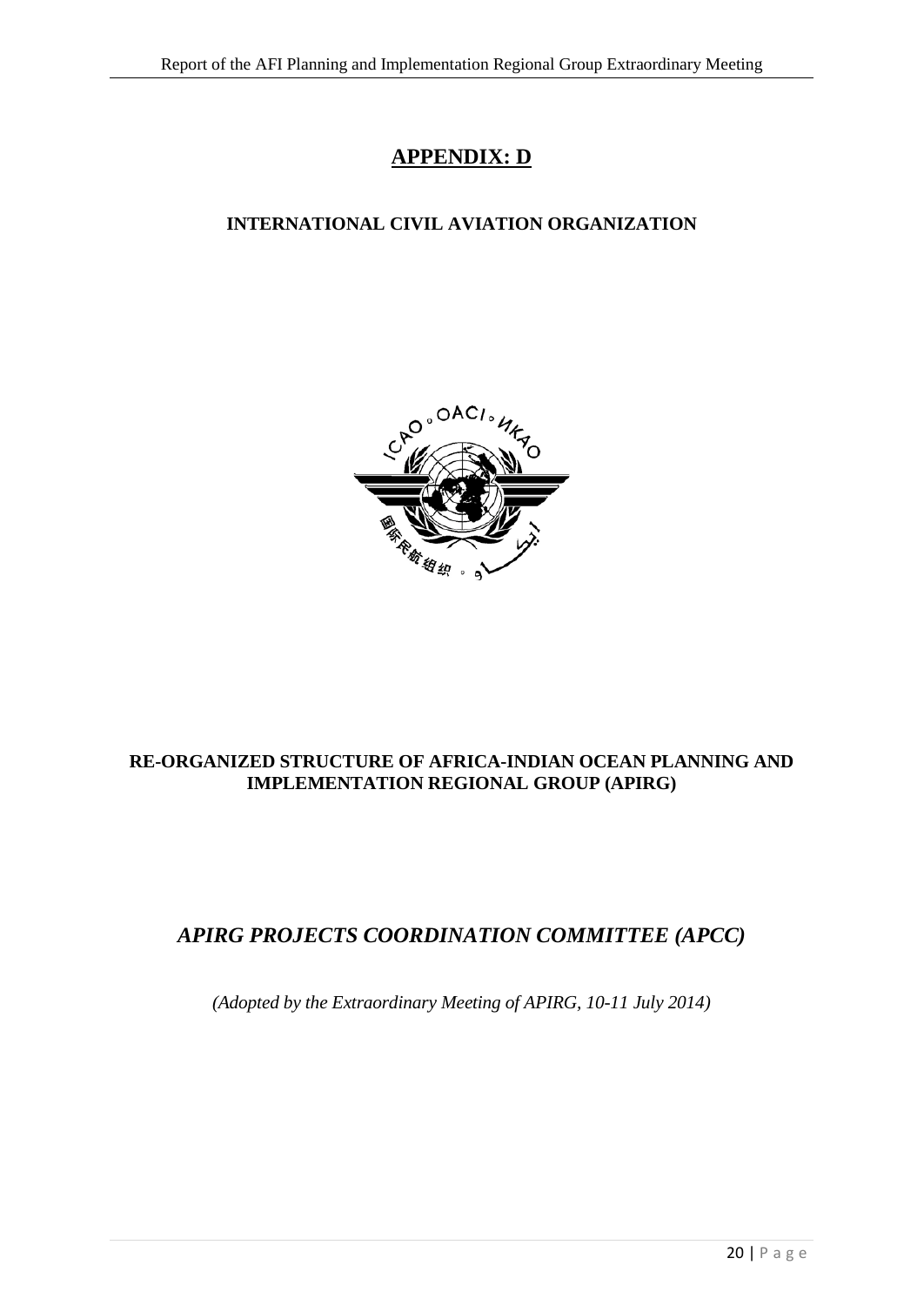### **APIRG PROJECTS COORDINATION COMMITTEE (APCC)**

#### **Terms of Reference**

The APCC is mandated by APIRG to carry out specific functions in order to coordinate and guide planning and implementation activities within the framework of APIRG, to facilitate the activities of APIRG in its Sessions, and to facilitate coordination between PIRGs, other Regional Groups and international organizations identified by APIRG. The APCC shall specifically ensure continuity between the APIRG meetings and take necessary action to avoid implementation delays in between meetings of APIRG.

### **Key functions**

- 1. Direct the work programmes and tasks of the contributory bodies of APIRG, in order to ensure that:
	- a) contributory bodies have clearly defined tasks and deliverables;
	- b) projects are clearly defined and monitoring information made available. This will include update of the ICAO Regional Performance Indicators Dashboard.
- 2. Review reports of the contributory bodies of APIRG in order to:
	- a) provide guidance to the contributory bodies, including strategies and roadmaps on achieving the objectives of APIRG; and
	- b) determine materials that have matured sufficiently for consideration and adoption of conclusions and decisions by APIRG.
- 3. Monitor progress including the life of Projects carried within the framework of APIRG.
- 4. Facilitate coordination between the following bodies:
	- a) Sub-Groups of APIRG;
	- b) APIRG and the RASG-AFI;
	- c) APIRG and other Regional bodies and international organizations identified by APIRG.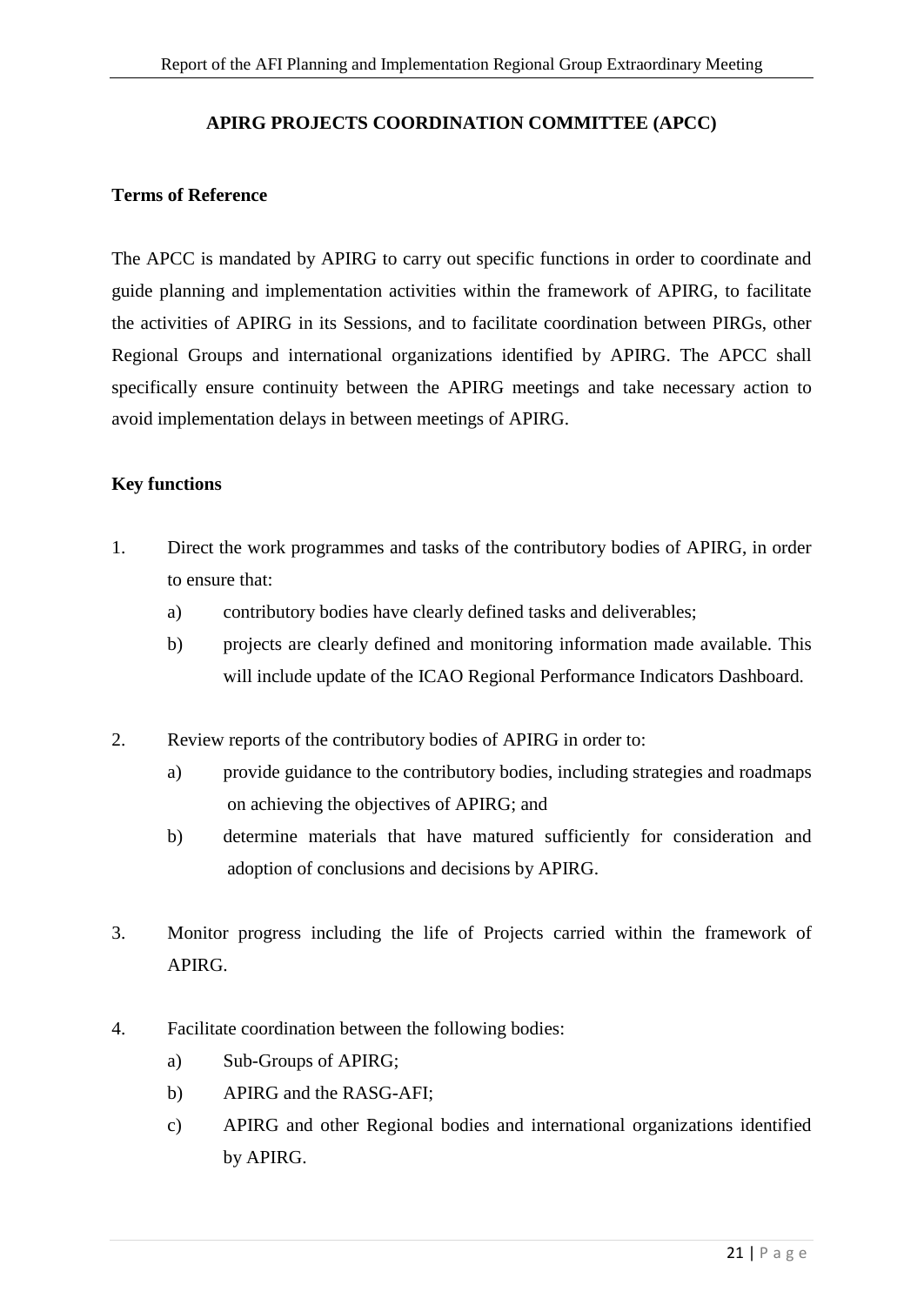### **Tasks**

- a) to prepare the agenda for APIRG meetings in consultation with the Secretary of APIRG;
- b) to prepare the list of working documents (WPs, IPs, etc.) on materials considered ready for consideration by APIRG;
- c) review reports of the APIRG Sub-Groups including draft Conclusions and Decisions, information from other Regional Groups and international organizations and identify prioritised materials for consideration by APIRG;
- d) review trends on implementation shortcomings and deficiencies in accordance with the Council approved Uniform Methodology, and make recommendations for APIRG Conclusion and Decisions;
- e) provide guidance for the APIRG contributory bodies including implementation strategies and roadmaps on achieving the objectives of APIRG;
- f) carry necessary coordination between the Sub-Groups with particular focus on operational and infrastructure issues; and
- g) carry out other tasks as assigned by APIRG

#### **Working methods**

APCC shall convene at least once a year which shall include a preparatory Session for an APIRG meeting. As the Committee also prepares for APIRG meetings, one of its Sessions shall take place approximately six weeks prior to an APIRG meeting. The Committee shall in between meetings, make use of available means of electronic communication including teleconferencing to progress its work and keep its members up to date on issues of concern, as well as to discuss specific issues.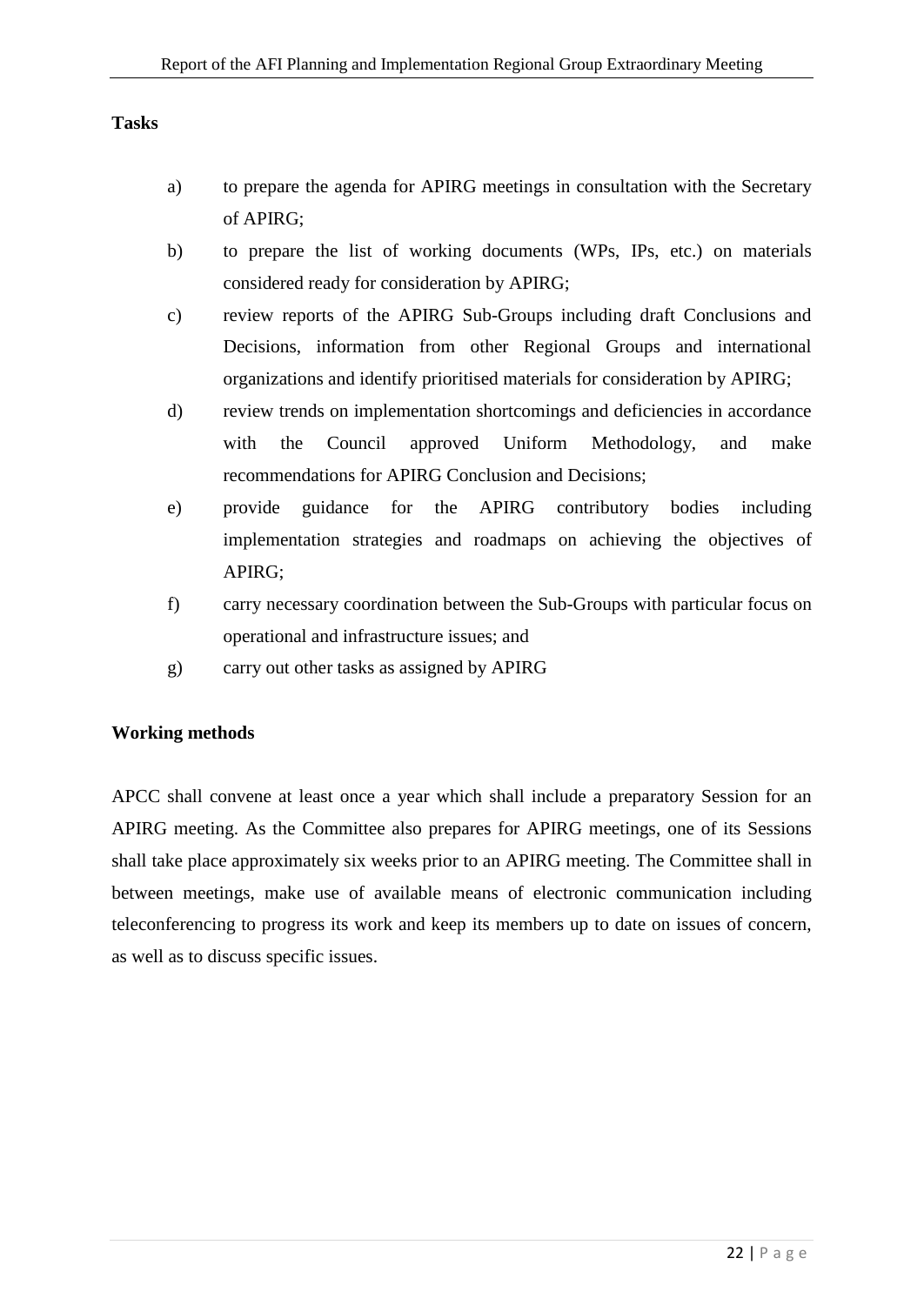# **APPENDIX: E**

## **INTERNATIONAL CIVIL AVIATION ORGANIZATION**



## **RE-ORGANIZED STRUCTURE OF AFRICA-INDIAN OCEAN PLANNING AND IMPLEMENTATION REGIONAL GROUP (APIRG)**

# *AIRSPACE AND AERODROME OPERATIONS SUB-GROUP (AAO/SG***)**

*(Adopted by the Extraordinary Meeting of APIRG, 10-11 July 2014)*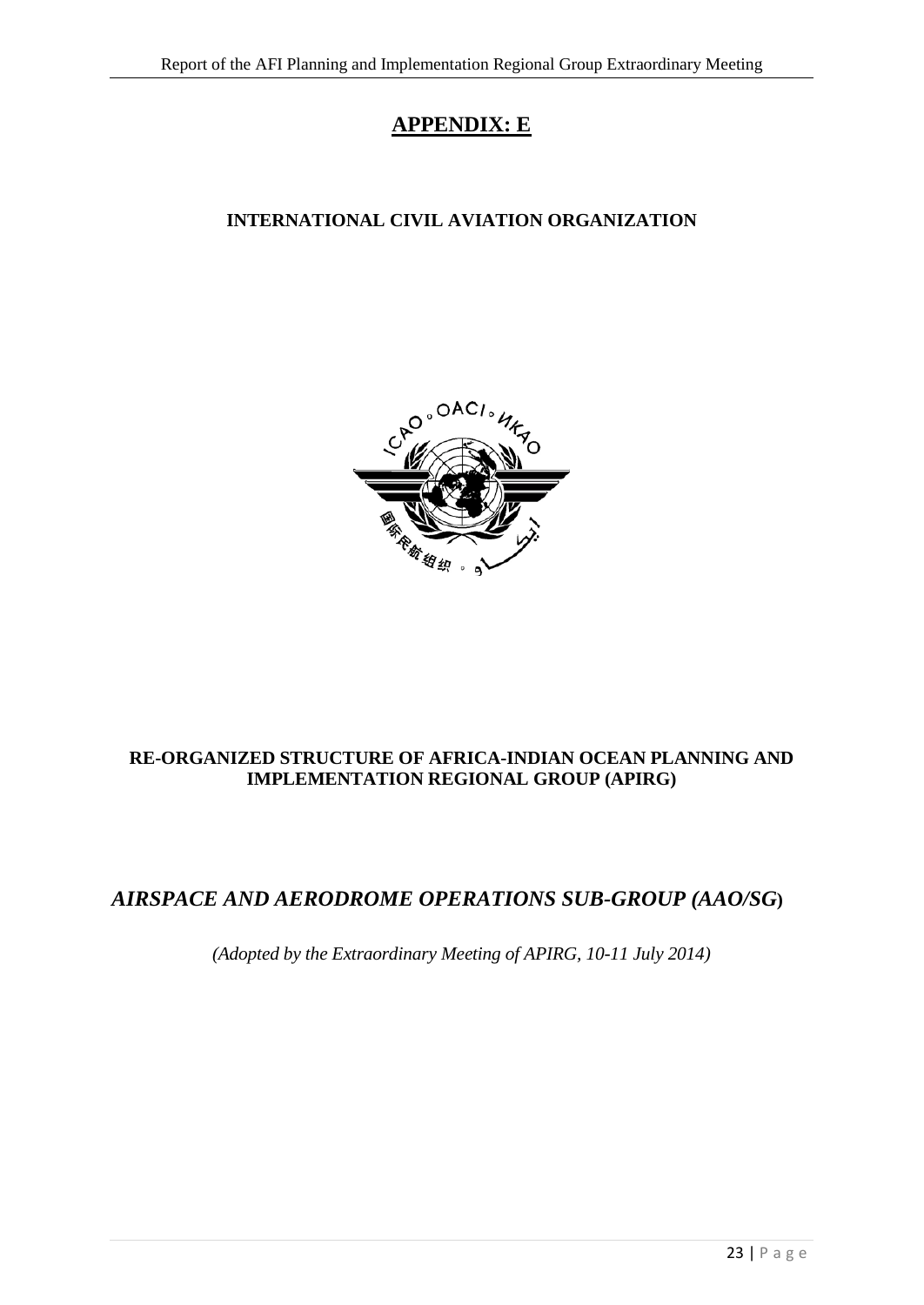#### **AIRSPACE AND AERODROME OPERATIONS SUB-GROUP (AAO/SG)**

#### **Terms of Reference**

#### **Mandate**

The AAO/SG is established and mandated by APIRG to support the implementation of ICAO Standards and Recommended Practices (SARPs) and carry out specific activities aimed to enable APIRG to discharge its functions and responsibilities in the areas of AOP and ATM.

#### **Key functions**

To carry out its functions, the Sub-Group shall, as guided by APIRG:

- a) Foster the implementation of specific Modules of the ICAO Aviation Systems Block Upgrades (ASBUs) assigned by APIRG;
- b) Carry out implementation projects in support of States, related to the areas of AOP and ATM/SAR in accordance with the ASBUs methodology and as guided by the Regional performance objectives, to support States in the implementation of SARPs and regional requirements;
- c) Take necessary action to enable coherent planning and implementation of AOP and ATM/SAR systems in the AFI Region, to facilitate the objective of achieving seamlessness in the air navigation system, interoperability and harmonization within the Region and with other Regions;
- d) Keep under review the adequacy of requirements in the areas of AOP and ATM/SAR taking into account changes in user requirements, the evolution in operational requirements and technological developments in accordance with the ASBUs methodology;
- e) Ensure AOP environmental initiatives are consistently identified and progressed, and report outcomes from AOP environmental initiatives; and
- f) Identify and collect, State by State, information on deficiencies in the areas of AOP and ATM/SAR in accordance with the Uniform Methodology approved by Council and the APIRG guidance; analyze and propose solution; report on progress and obstacles beyond the capacity of the sub-group.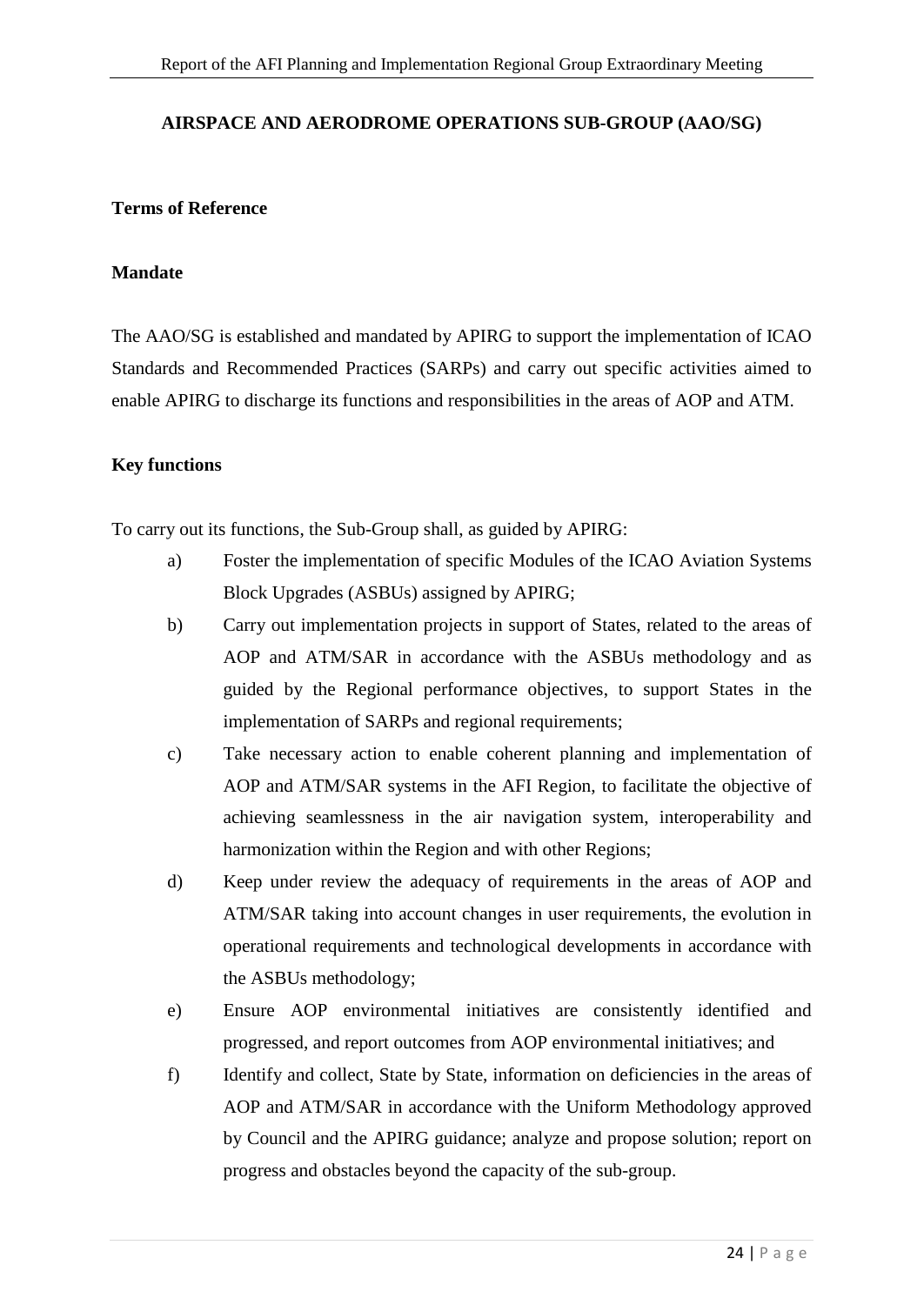#### **Working methods**

The Sub-Group shall convene at least once a year taking into consideration the schedule of other APIRG activities. It shall make use of available means of electronic communication including teleconferencing to prepare and progress its work in between meetings and keep its members up to date on issues of concern, as well as to discuss specific issues.

Taking into consideration that the SG will be representing the interests of the Region, and that not all APIRG member States will necessarily be represented in an SG, the participating State officials shall be expected to work more as experts in their respective fields, as opposed to delegates attending only in the interests of their States. The SG shall work with minimum formality.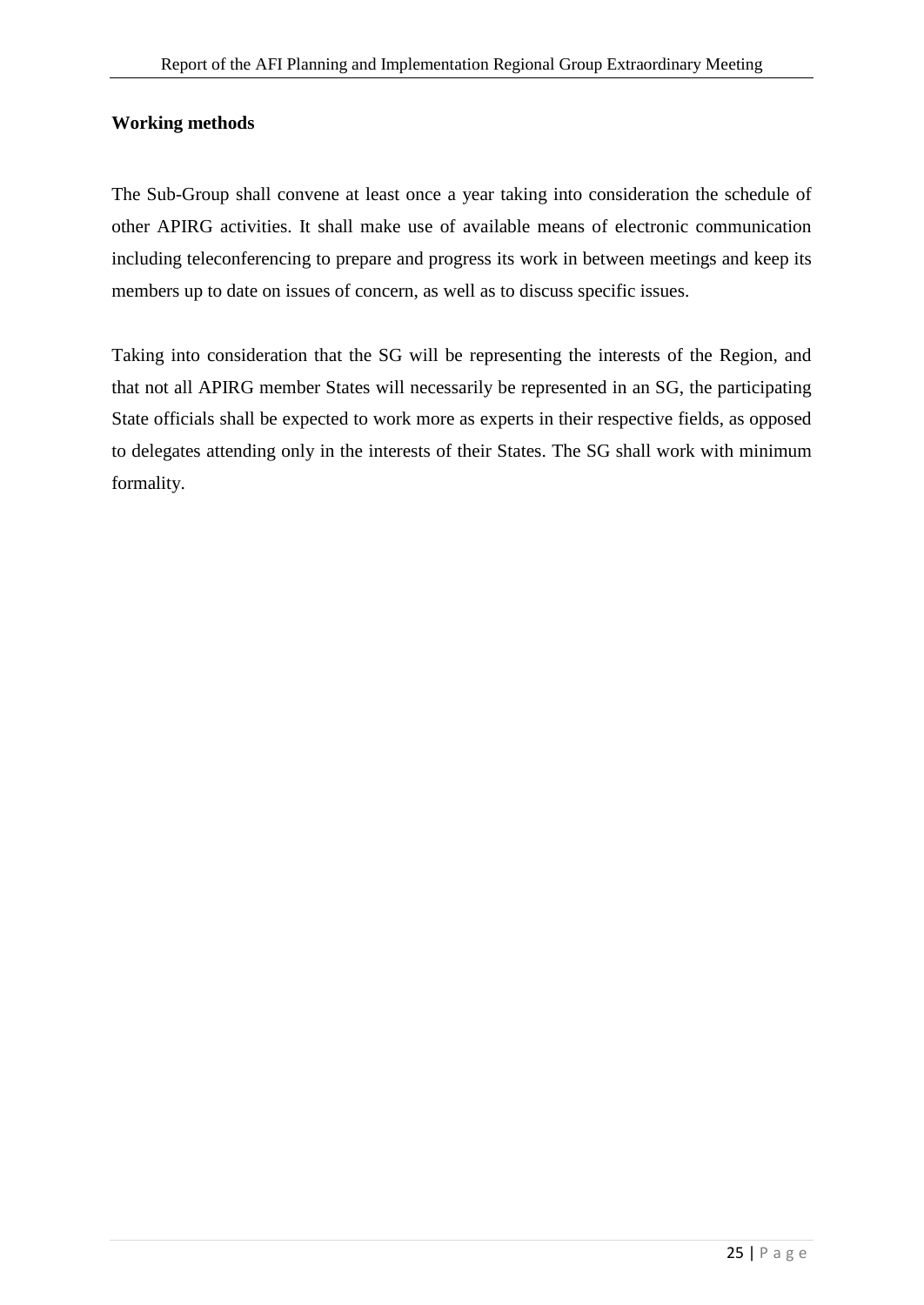# **APPENDIX: F**

# **INTERNATIONAL CIVIL AVIATION ORGANIZATION**



# **RE-ORGANIZED STRUCTURE OF AFRICA-INDIAN OCEAN PLANNING AND IMPLEMENTATION REGIONAL GROUP (APIRG)**

# *INFRASTRUCTURE AND INFORMATION MANAGEMENT SUB-GROUP (IIM/SG)*

*(Adopted by the Extraordinary Meeting of APIRG, 10-11 July 2014)*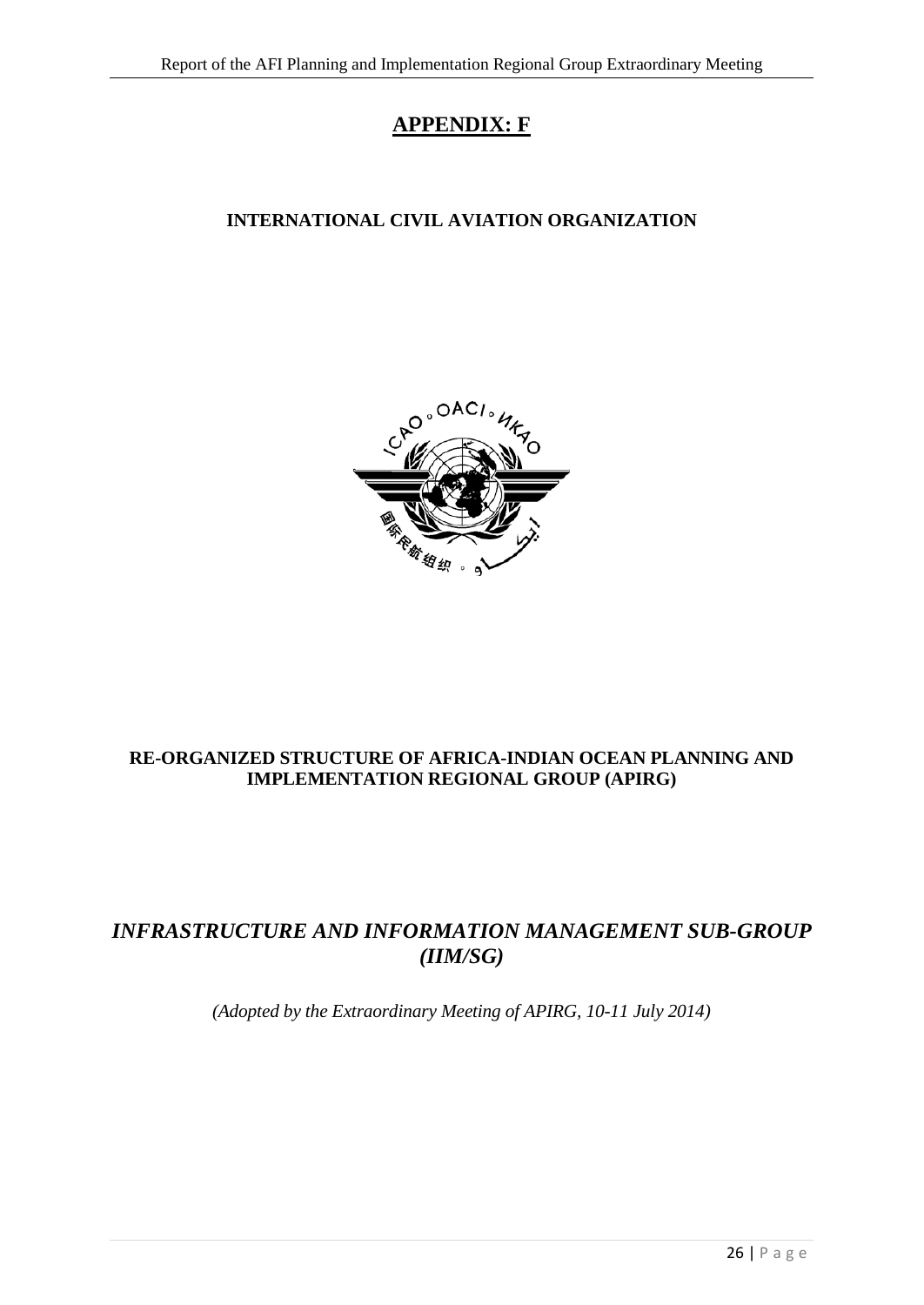# **INFRASTRUCTURE AND INFORMATION MANAGEMENT SUB-GROUP (IIM/SG)**

#### **Terms of Reference**

#### **Mandate**

The IIM/SG is established and mandated by APIRG to support the implementation of ICAO Standards and Recommended Practices (SARPs) and carry out specific activities aimed to enable APIRG to discharge its functions and responsibilities in the areas of CNS, AIM and MET.

#### **Key Functions**

To carry out these functions, the Sub-Group shall, as guided by APIRG:

- a) Foster the implementation of specific Modules of the ICAO Aviation Systems Block Upgrades (ASBUs) assigned by APIRG;
- b) Carry out implementation Projects in support of States, related to the areas of MET, AIM and CNS in accordance with the ASBUs methodology and as guided by the Regional performance objectives, to support States in the implementation of SARPs and regional requirements;
- c) Take necessary action to enable coherent planning and implementation of MET, AIM and CNS programmes in the AFI Region, to facilitate the objective of achieving seamlessness in the air navigation system, interoperability and harmonization within the Region and with other Regions;
- d) Keep under review the adequacy of requirements in the areas of MET, AIM and CNS taking into account changes in user requirements, the evolution in operational requirements and technological developments in accordance with the ASBUs methodology; and
- e) Identify and collect, State by State, information on deficiencies in the areas of MET, AIM and CNS in accordance with the Uniform Methodology approved by Council and the APIRG guidance; analyze and propose solution; report on progress and obstacles beyond the capacity of the sub-group.